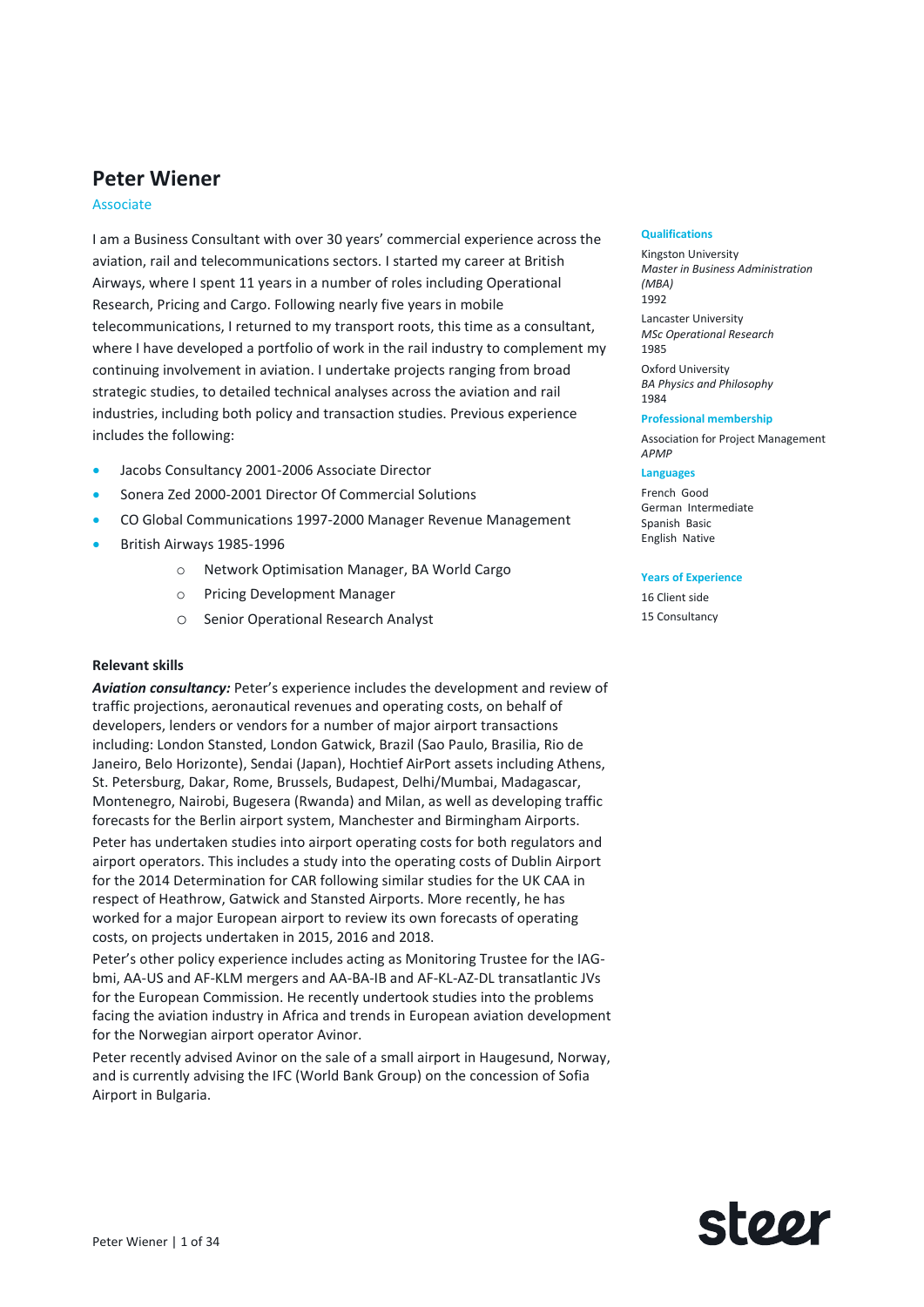# **Projects summary**

|                         | Project                                                                                                       | Client                                     | Year/Location               | Role                                       |
|-------------------------|---------------------------------------------------------------------------------------------------------------|--------------------------------------------|-----------------------------|--------------------------------------------|
| Aviation<br>consultancy | Leading European Airport<br><b>Business Plan Review</b>                                                       | Confidential                               | 2018, UK                    | <b>Operating Cost</b><br>workstream leader |
|                         | Concession of Sofia Airport                                                                                   | IFC, World Bank<br>Group                   | 2017-18, Bulgaria           | Project Manager                            |
|                         | Haugesund Airport Concession<br>Support                                                                       | Avinor                                     | 2017, Norway                | Project Manager                            |
|                         | <b>CDG Express Traffic Advisor</b>                                                                            | Confidential                               | 2017, France                | Air demand forecast lead                   |
|                         | Support to HAL Engineering for H7                                                                             | <b>Heathrow Airport</b><br>Limited         | 2017, UK                    | Project Director                           |
|                         | Monitoring Trustee, Air France -<br><b>KLM Merger</b>                                                         | European<br>Commission                     | 2017, Europe                | Project Manager                            |
|                         | Traffic, Commercial & Technical<br>Due Diligence, Westchester<br><b>County Airport</b>                        | Confidential                               | 2017, USA                   | Workstream lead (opex)                     |
|                         | Malaysian Airport Charges<br>Regulation                                                                       | Malaysian<br>Aviation<br>Commission        | 2017, Malaysia              | Project Manager                            |
|                         | Development of a Regulatory<br>Approach towards Quality of<br>Service at Malaysian Airports                   | Malaysian<br>Aviation<br>Commission        | 2017, Malaysia              | Project Manager                            |
|                         | Investment in SAVE Airports                                                                                   | Confidential                               | 2017, Italy                 | Workstream lead (opex)                     |
|                         | Update of study on the socio-<br>economic impact of Basel-<br>Mulhouse Airport                                | EuroAirport                                | 2017,<br>France/Switzerland | Project Director                           |
|                         | African Aviation Approach Paper                                                                               | African<br>Development<br><b>Bank</b>      | 2016-17, Africa             | Project Manager                            |
|                         | Traffic, Business Plan & Capital<br><b>Investment Review</b>                                                  | <b>AGS Airports</b>                        | 2016, UK                    | Workstream lead (opex)                     |
|                         | Study on European airport<br>development - ownership,<br>operation, commercial strategies<br>and governance   | Avinor                                     | 2016-17, Norway             | <b>Project Director</b>                    |
|                         | Study on airport ownership and<br>management and the<br>groundhandling market in<br>selected non-EU countries | European<br>Commission                     | 2016, Europe                | Workstream lead                            |
|                         | <b>Heathrow Airport Operating Cost</b><br><b>Benchmarking Study</b>                                           | Heathrow Airport 2016, UK<br>Limited (HAL) |                             | Project Manager                            |

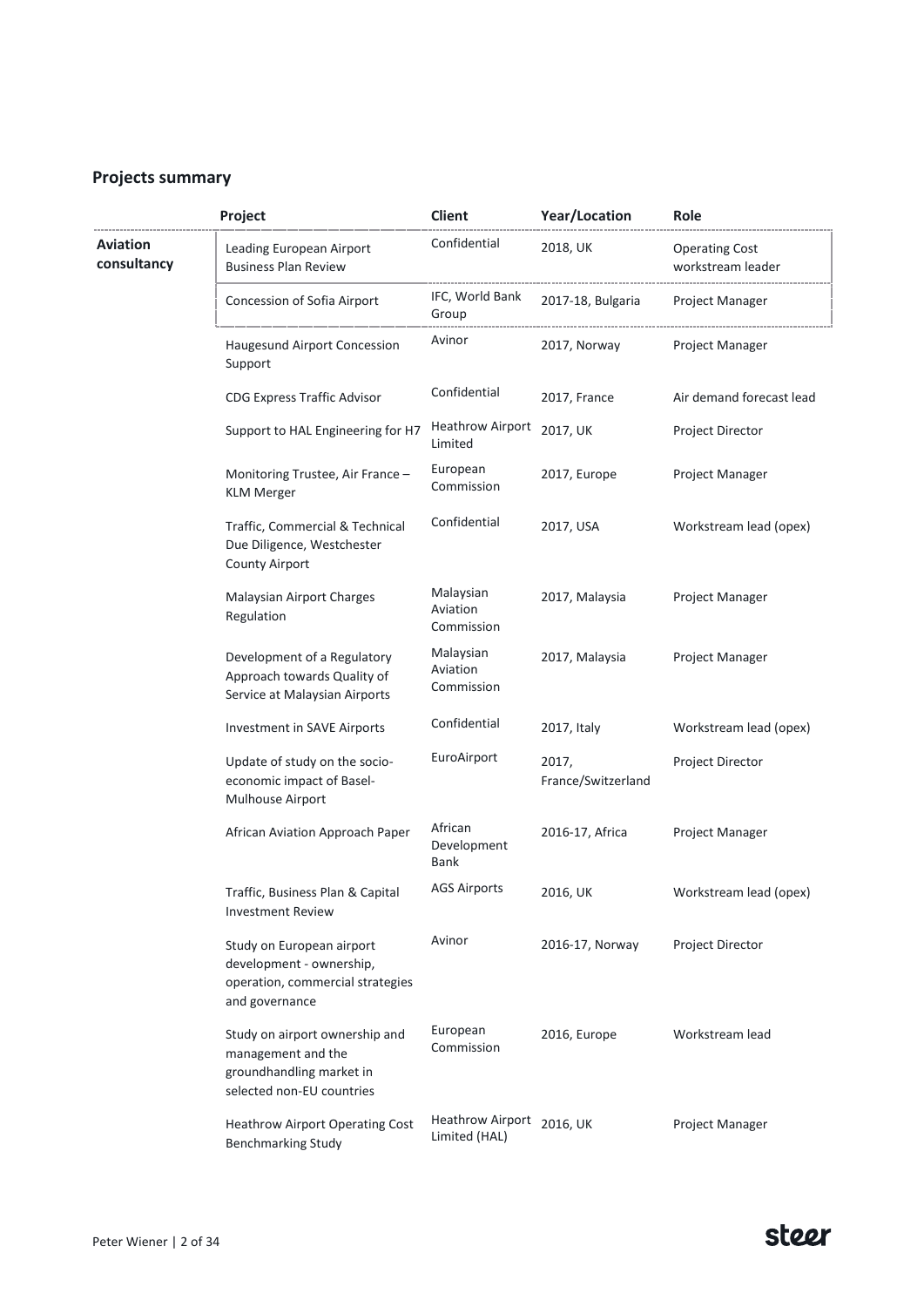| Africa Aviation Training Research                                                             | <b>International Air</b><br>Transport<br>Association         | 2016, Africa                        | <b>Project Director</b>                    |
|-----------------------------------------------------------------------------------------------|--------------------------------------------------------------|-------------------------------------|--------------------------------------------|
| Monitoring Trustee LATAM                                                                      | Fiscalia Nacional<br>Económica /<br><b>LATAM</b> airlines    | 2016, Chile                         | Project Director                           |
| Competitiveness of Air Passenger<br>Duty                                                      | British Air<br>Transport<br>Association<br>(BATA)            | 2016, UK                            | Project Director                           |
| <b>Heathrow Airport Operating Cost</b><br><b>Benchmarking Study</b>                           | <b>Heathrow Airport</b><br>Ltd.                              | 2016, UK                            | Project Manager                            |
| Sale of shares of Nice and Lyon<br>Airports                                                   | Confidential<br>Client                                       | 2015-16, France                     | <b>Operating Cost</b><br>workstream leader |
| Impact of EU aviation safety<br>cooperation agreements with<br>China and Japan                | European<br><b>Commission DG</b><br><b>MOVE</b>              | 2016, Europe, China,<br>Japan       | Project Manager                            |
| Berlin Airport Aeronautical<br>Revenue Forecast and Scenario<br>Analysis                      | Flughafen Berlin<br>Brandenburg                              | 2016, Germany                       | Project Manager                            |
| Monitoring Trustee Skyteam AF-<br>KL-AZ-DL transatlantic JV                                   | European<br><b>Commission DG</b><br><b>COMP</b>              | 2015                                | Project Manager                            |
| Plymouth Airport as a GA facility -<br><b>Business case assessment</b>                        | Sutton Harbour<br><b>Holdings PLC</b>                        | 2015, UK                            | Project Manager                            |
| Review of Heathrow Airport<br>Forecasts                                                       | <b>Heathrow Airport</b><br>Ltd                               | 2015, UK                            | <b>Operating Cost</b><br>workstream leader |
| Impact of opening aviation<br>markets between the EU and a<br>number of key partner countries | European<br><b>Commission DG</b><br><b>MOVE</b>              | 2015, Europe, Gulf<br>States, China | Project Manager                            |
| Montenegro Airports Lender's<br>Advisor                                                       | European Bank<br>for<br>Reconstruction<br>and<br>Development | 2015, Montenegro                    | Project Manager                            |
| <b>Berlin Airport Traffic Forecasts</b>                                                       | Flughafen Berlin<br>Brandenburg                              | 2015                                | Project Manager                            |
| Madagascar Airports Traffic<br>Advisor                                                        | Confidential<br>client                                       | 2015                                | Project Manager                            |
| Sendai Airport Business Adviser                                                               | Confidential<br>client                                       | 2014-15, Japan                      | <b>Operating Cost</b><br>workstream leader |
| <b>Economic Benefits of Opening</b><br>Aviation Markets between the EU<br>and Mexico          | European<br><b>Commission DG</b><br><b>MOVE</b>              | 2014-15, Europe /<br>Mexico         | Project Manager                            |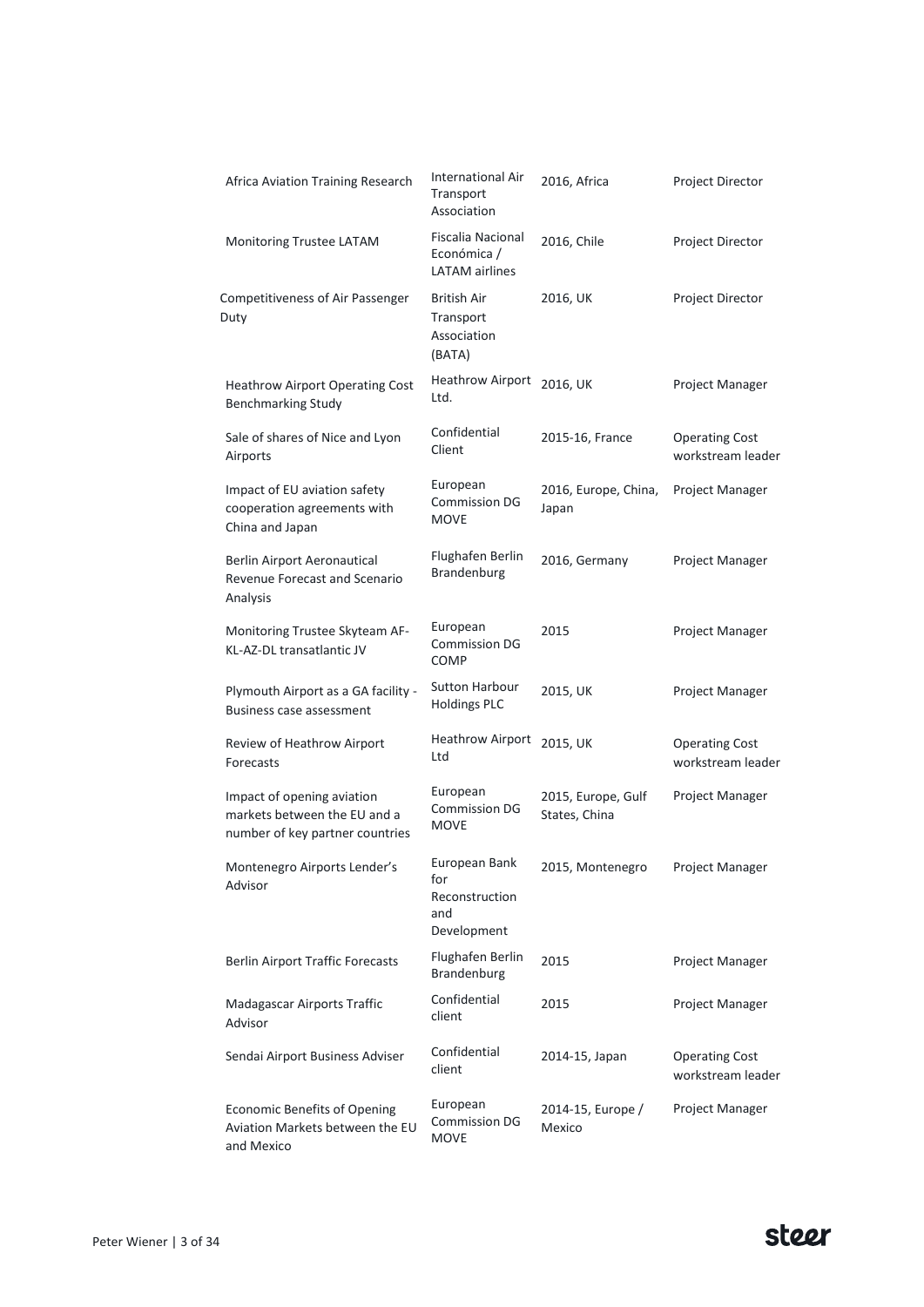| Athens Airport Technical and<br><b>Traffic Advisor</b>                                                                      | Hellenic Republic<br>Asset<br>Development<br>Fund                   | 2014 and 2016,<br>Greece         | <b>Operating Cost</b><br>workstream leader |
|-----------------------------------------------------------------------------------------------------------------------------|---------------------------------------------------------------------|----------------------------------|--------------------------------------------|
| Facilitated Dialogue on Alternative<br>Dispute Resolution                                                                   | Civil Aviation<br>Authority                                         | 2014, UK                         | Project Manager                            |
| Nairobi Airport Greenfield<br><b>Terminal Advisor</b>                                                                       | Kenya Airports<br>Authority                                         | 2014, Kenya                      | Project Manager                            |
| Potential Benefits of a Possible<br>Comprehensive Agreement<br>between the EU and ASEAN                                     | European<br><b>Commission DG</b><br><b>MOVE</b>                     | 2014, Europe/ South<br>East Asia | Project Manager                            |
| Airport Operating Models and<br>Maximum Connectivity                                                                        | Confederation of<br><b>British Industry</b>                         | 2014, UK                         | Project Manager                            |
| Study to assist in the opening up<br>of Aviation Services in Africa                                                         | African<br>Development<br>Bank / European<br><b>Investment Bank</b> | 2013-14, Africa                  | Project Director                           |
| Review of Operational Resilience<br>at Heathrow and Gatwick Airports                                                        | <b>UK Civil Aviation</b><br>Authority                               | 2014, UK                         | Project Manager                            |
| <b>Dublin Airport Operating</b><br><b>Expenditure Efficiency Study</b>                                                      | Commission for<br>Aviation<br>Regulation                            | 2013-14, Ireland                 | Project Director                           |
| Rio de Janeiro Galeão and Belo<br>Horizonte Confins Airport<br>Concessions                                                  | Confidential<br>client                                              | 2013, Brazil                     | <b>Operating Cost</b><br>workstream leader |
| Review of Operating Costs and<br><b>Commercial Revenues</b><br><b>Maintenance and Renewals Costs</b><br>at Stansted Airport | <b>UK Civil Aviation</b><br>Authority                               | 2013, UK                         | Staff Costs workstream<br>leader           |
| Manchester Airport Group Traffic<br>Forecasts                                                                               | Manchester<br>Airport Group                                         | 2013, UK                         | Project Director                           |
| Birmingham Airport Traffic<br>Forecasts                                                                                     | Birmingham<br>Airport                                               | 2013, UK                         | Project Director                           |
| Monitoring Trustee (Prospective)<br>US/AA Merger                                                                            | European<br>Commission (DG<br>COMP)                                 | 2013, Europe                     | Project Manager                            |
| Monitoring Trustee A++<br><b>Transatlantic Joint Venture</b>                                                                | European<br>Commission (DG<br>COMP)                                 | 2013, Europe                     | Project Manager                            |
| Review of Maintenance and<br>Renewals Costs at Heathrow and<br>Gatwick Airport                                              | <b>UK Civil Aviation</b><br>Authority                               | 2012-13, UK                      | Project Manager                            |
| Review of Other Operating<br>Expenditure at Heathrow and<br><b>Gatwick Airports</b>                                         | <b>UK Civil Aviation</b><br>Authority                               | 2012-13, UK                      | Project Manager                            |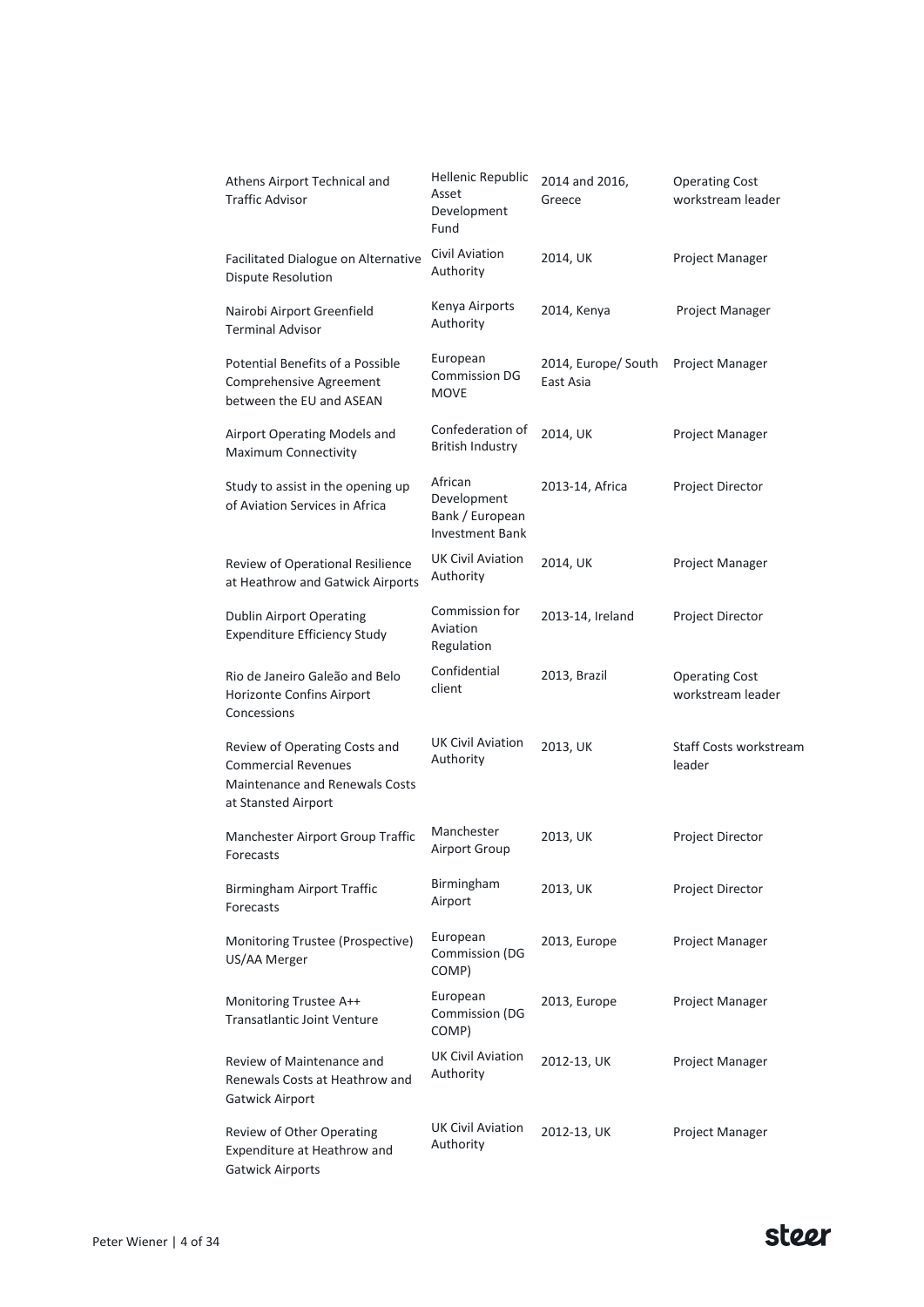| Vendor Due Diligence for sale of<br><b>Stansted Airport</b>                                       | Ferrovial                                                                       | 2012, UK                  | <b>Operating Cost</b><br>Workstream Leader |
|---------------------------------------------------------------------------------------------------|---------------------------------------------------------------------------------|---------------------------|--------------------------------------------|
| Due Diligence on sale of<br>Guarulhos airport                                                     | <b>BNP Paribas</b>                                                              | 2012, Brazil              | <b>Operating Cost</b><br>Workstream Leader |
| San Luis Potosí airport runway<br>extension - freight impact                                      | OMA / Estafeta                                                                  | 2012, Mexico              | Project Director                           |
| IAG-bmi merger Monitoring<br>Trustee                                                              | European<br>Commission (DG<br>COMP)                                             | 2012 - ongoing,<br>Europe | Project Manager                            |
| Stansted Airport Mid-Q5 Review                                                                    | <b>UK Civil Aviation</b><br>Authority                                           | 2012, UK                  | Expert                                     |
| Study into private sector<br>participation in the maritime and<br>air transport sectors in Africa | Infrastructure<br>Consortium for<br>Africa / European<br><b>Investment Bank</b> | 2011-12, UK/Africa        | Project Manager                            |
| <b>Evaluation of Computer</b><br>Reservations System Regulation                                   | European<br>Commission (DG<br>MOVE)                                             | 2011-12, Europe           | Project Director                           |
| <b>Brazil Airports Concessions</b>                                                                | Advent<br>International                                                         | 2011, Brazil              | Project Manager                            |
| <b>Hochtief Airport Sale</b>                                                                      | Vinci Airports                                                                  | 2011, Europe              | Project Director                           |
| Northern Air Connectivity                                                                         | Northern Way                                                                    | 2010, UK                  | Project Manager                            |
| AA-BA-IB Joint Venture<br><b>Monitoring Trustee</b>                                               | European<br>Commission (DG<br>COMP)                                             | 2010 - ongoing,<br>Europe | Fares and SPA Expert                       |
| Rwanda Bugesera Airport                                                                           | Government of<br>Rwanda                                                         | 2010-12, Rwanda           | Project Manager                            |
| Air Freight - Economic and<br><b>Environmental Drivers and</b><br>Impacts                         | Department for<br>Transport                                                     | 2009-2010, UK             | Project Director                           |
| Acquisition of a shareholding in<br>Gatwick Airport                                               | CALPERS                                                                         | 2010, UK                  | Project Director                           |
| <b>Pulkovo Traffic and Aeronautical</b><br>Revenue Forecast                                       | <b>FRAPORT</b>                                                                  | 2008-2009, Russia         | Project Director                           |
| Dakar Airport Traffic Forecast                                                                    | <b>BNP Paribas and</b><br><b>AIDB</b>                                           | 2008-2009, Senegal        | Project Director                           |
| Development of Aviation Sector<br>Policy                                                          | Ghana Civil<br>Aviation<br>Authority                                            | 2008, Ghana               | <b>Aviation Expert</b>                     |
| Review of ATWP Progress Report                                                                    | South East<br><b>England Regional</b><br>Assembly<br>(SEERA)                    | 2007, UK                  | Project Manager                            |
| Competition Impact of Airline<br>Code-share Agreements                                            | European<br>Commission (DG<br>COMP)                                             | 2006, UK                  | Project Manager                            |

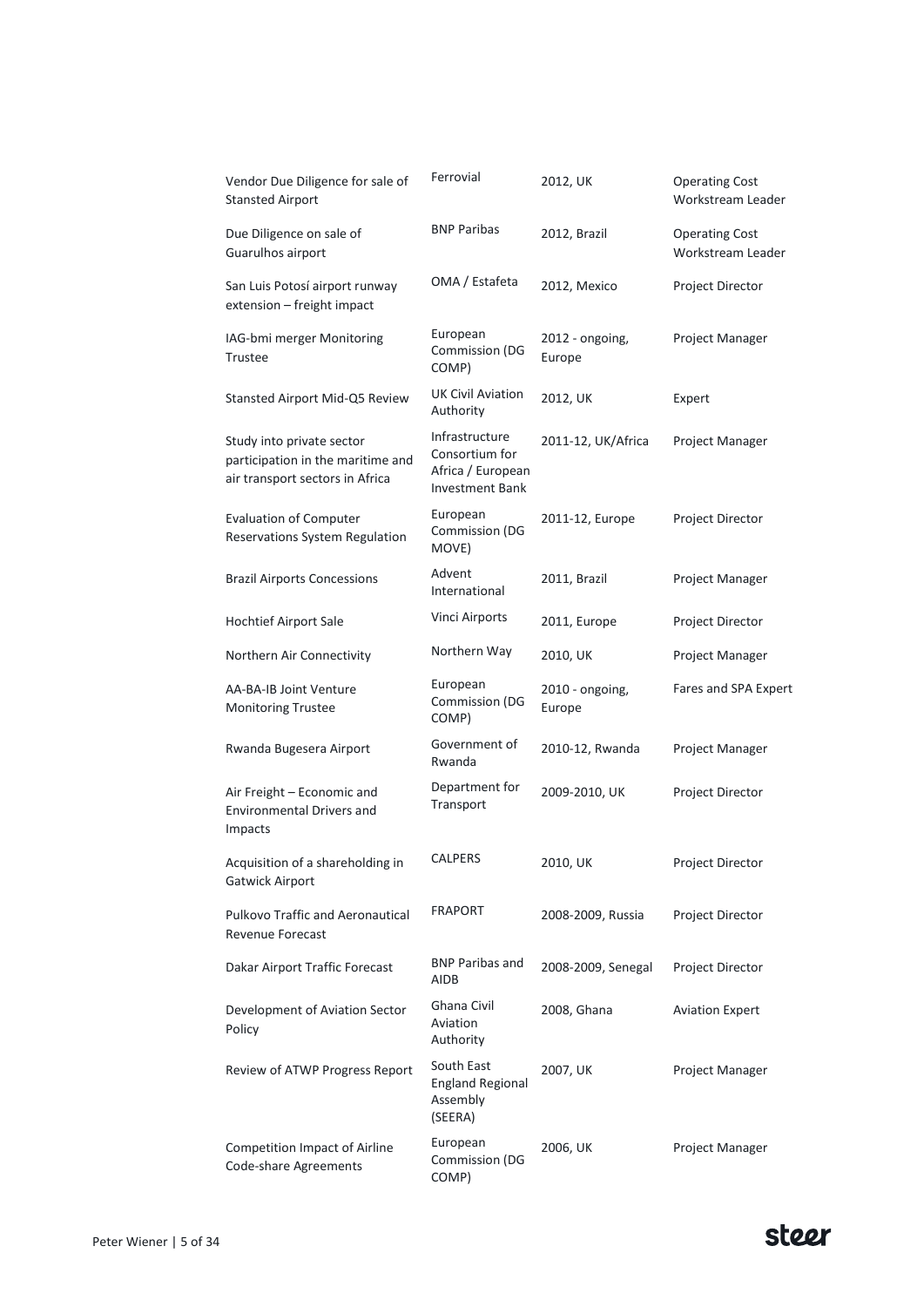| Review of Air Traffic<br>Forecasts              | Northern Way                                                     | 2006, UK          | <b>Aviation Expert</b>             |
|-------------------------------------------------|------------------------------------------------------------------|-------------------|------------------------------------|
| Milan Airports Traffic Forecasts                | Goldman Sachs<br>(while at Jacobs)                               | 2005, UK/Italy    | <b>Traffic Forecaster</b>          |
| <b>Budapest Airport Traffic Forecasts</b>       | Ferrovial<br>Aeropuertos /<br>Goldman Sachs<br>(while at Jacobs) | 2005, UK/Hungary  | <b>Traffic Forecaster</b>          |
| Delhi & Mumbai Airports Review                  | Macquarie Bank<br>(while at Jacobs)                              | 2005, UK/India    | Revenue & Cost Analyst             |
| Rome Airports Independent<br>Review             | Aeroporti di<br>Roma (while at<br>Jacobs)                        | 2005, UK/Italy    | <b>Traffic Forecaster</b>          |
| Kuwait Airways Activity Value<br>Analysis       | <b>UN Development</b><br>Programme<br>(while at Jacobs)          | 2003-2004, Kuwait | Consultant/Interviewer/<br>Analyst |
| <b>Brussels Airport Acquisition</b>             | Macquarie<br>Bank(while at<br>Jacobs)                            | 2004, UK/ Belgium | Project Manager                    |
| <b>Exeter Airport Traffic Forecast</b>          | South West<br><b>Regional Airports</b><br>(while at Jacobs)      | 2004, UK          | <b>Traffic Forecaster</b>          |
| Regional Spanish Airport Traffic<br>Forecast    | South West<br><b>Regional Airports</b><br>(while at Jacobs)      | 2004, UK          | <b>Traffic Forecaster</b>          |
| Civil Aviation Identification<br><b>Mission</b> | European<br>Commission<br>(while at Jacobs)                      | 2004, Sri Lanka   | <b>Aviation Expert</b>             |
| <b>Cyprus Airports Traffic Forecast</b>         | Alterra Partners<br>(while at Jacobs)                            | 2004, UK          | <b>Traffic Forecaster</b>          |
| Rome Airports Due Diligence                     | Macquarie Bank<br>(while at Jacobs)                              | 2002, UK/Italy    | <b>Traffic Forecaster</b>          |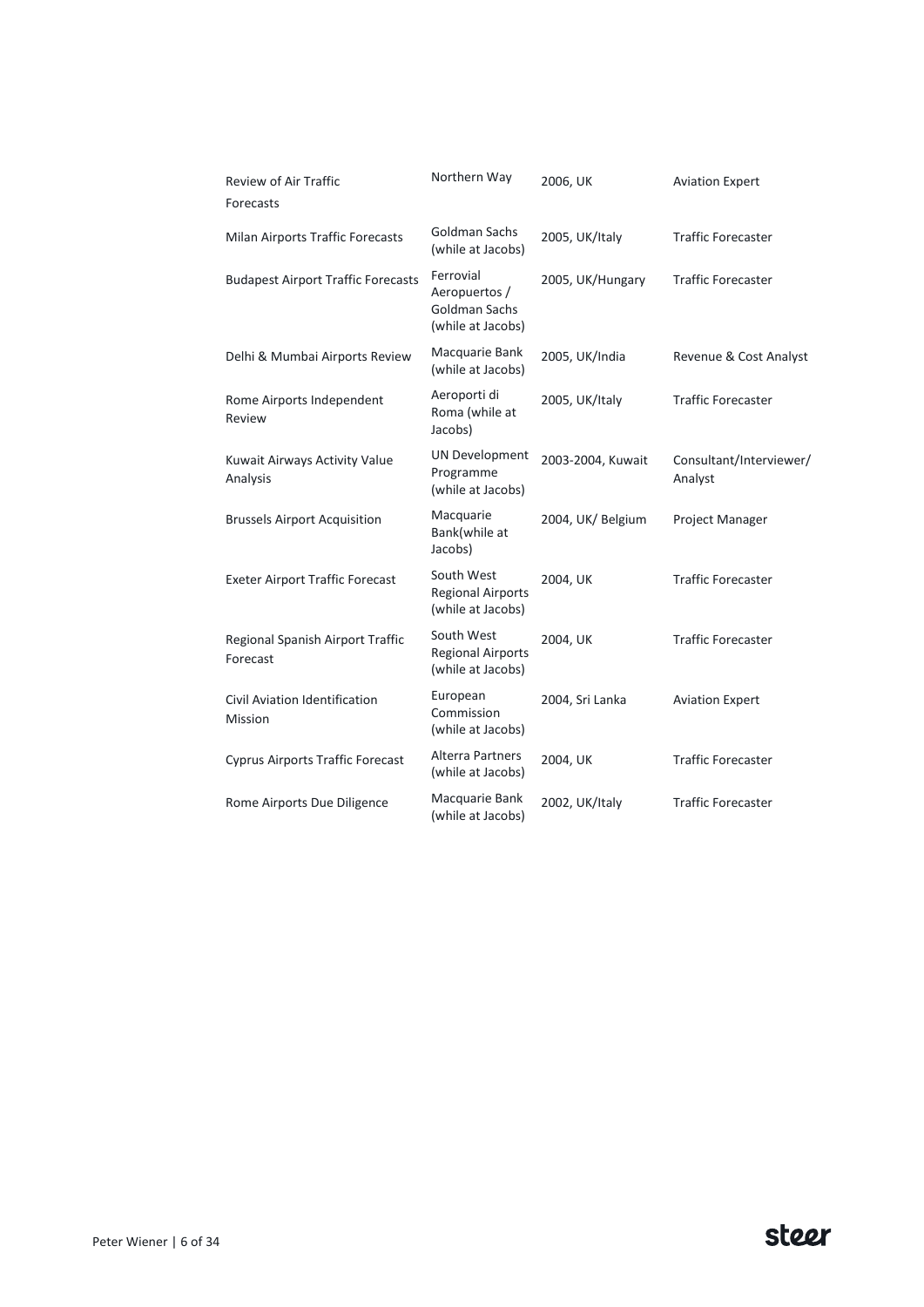# **Selected projects**

# **Aviation consultancy**

|                      | <b>Leading European Airport Business Plan Review</b>                                                                                                                                                                                                                                                                                                                                                                                                                                                                                                                                                                                                           |
|----------------------|----------------------------------------------------------------------------------------------------------------------------------------------------------------------------------------------------------------------------------------------------------------------------------------------------------------------------------------------------------------------------------------------------------------------------------------------------------------------------------------------------------------------------------------------------------------------------------------------------------------------------------------------------------------|
| <b>Client</b>        | Confidential                                                                                                                                                                                                                                                                                                                                                                                                                                                                                                                                                                                                                                                   |
| Year/Location        | 2018                                                                                                                                                                                                                                                                                                                                                                                                                                                                                                                                                                                                                                                           |
| <b>Position Held</b> | Operating Cost workstream leader                                                                                                                                                                                                                                                                                                                                                                                                                                                                                                                                                                                                                               |
|                      | As part of a project to review the long term business plans of a leading European airport,<br>Peter is leading the review of operating cost forecasts developed by the airport.                                                                                                                                                                                                                                                                                                                                                                                                                                                                                |
|                      | <b>Concession of Sofia Airport</b>                                                                                                                                                                                                                                                                                                                                                                                                                                                                                                                                                                                                                             |
| <b>Client</b>        | International Finance Corporation, World Bank Group                                                                                                                                                                                                                                                                                                                                                                                                                                                                                                                                                                                                            |
| Year/Location        | 2017-18                                                                                                                                                                                                                                                                                                                                                                                                                                                                                                                                                                                                                                                        |
| <b>Position Held</b> | Project Manager                                                                                                                                                                                                                                                                                                                                                                                                                                                                                                                                                                                                                                                |
|                      | Steer was appointed by the IFC as Technical Advisor to support IFC in its role in providing<br>advice to the Bulgarian Government on the letting of Sofia Airport for a 30 to 35 year<br>concession. Peter led the team to develop forecasts of traffic, revenues and costs, and a<br>capital development plan, to underpin the valuation of the concession and the structuring of<br>the concession contract. The transaction is currently underway, with bids from tenderers<br>expected in October.                                                                                                                                                         |
|                      | <b>Haugesund Airport Concession Support</b>                                                                                                                                                                                                                                                                                                                                                                                                                                                                                                                                                                                                                    |
| <b>Client</b>        | Avinor                                                                                                                                                                                                                                                                                                                                                                                                                                                                                                                                                                                                                                                         |
| Year/Location        | 2017, Norway                                                                                                                                                                                                                                                                                                                                                                                                                                                                                                                                                                                                                                                   |
| <b>Position Held</b> | Project Manager                                                                                                                                                                                                                                                                                                                                                                                                                                                                                                                                                                                                                                                |
|                      | In August 2017, Avinor appointed Steer to help define its strategy for the concession of<br>Haugesund Airport, covering the nature of the business model to be adopted taking into<br>account the perspectives of both bidders and of Avinor, as well as those of the local<br>community and the Norwegian Government. The advice covers financial arrangements<br>(structure of concession payments), the rules governing airport charges and other revenue-<br>generating activities, stipulations on the services to be provided and quality of service<br>requirements, as well as remedies in the event of unsatisfactory performance by the<br>operator. |
|                      | <b>CDG Express Traffic Advisor</b>                                                                                                                                                                                                                                                                                                                                                                                                                                                                                                                                                                                                                             |
| <b>Client</b>        | <b>Confidential Client</b>                                                                                                                                                                                                                                                                                                                                                                                                                                                                                                                                                                                                                                     |
| <b>Year/Location</b> | 2017, France                                                                                                                                                                                                                                                                                                                                                                                                                                                                                                                                                                                                                                                   |
| <b>Position Held</b> | Workstream Leader (Air demand forecast)                                                                                                                                                                                                                                                                                                                                                                                                                                                                                                                                                                                                                        |
|                      | Steer was appointed by a bidder for the proposed franchise for the operation of a new fast<br>rail link between Paris and CDG Airport (the CDG Express) to develop patronage forecasts for<br>the new service. This included estimating air passenger traffic demand at the airport as well<br>as the share of this demand which would use the new rail service.                                                                                                                                                                                                                                                                                               |
|                      | <b>Support to HAL Engineering for H7</b>                                                                                                                                                                                                                                                                                                                                                                                                                                                                                                                                                                                                                       |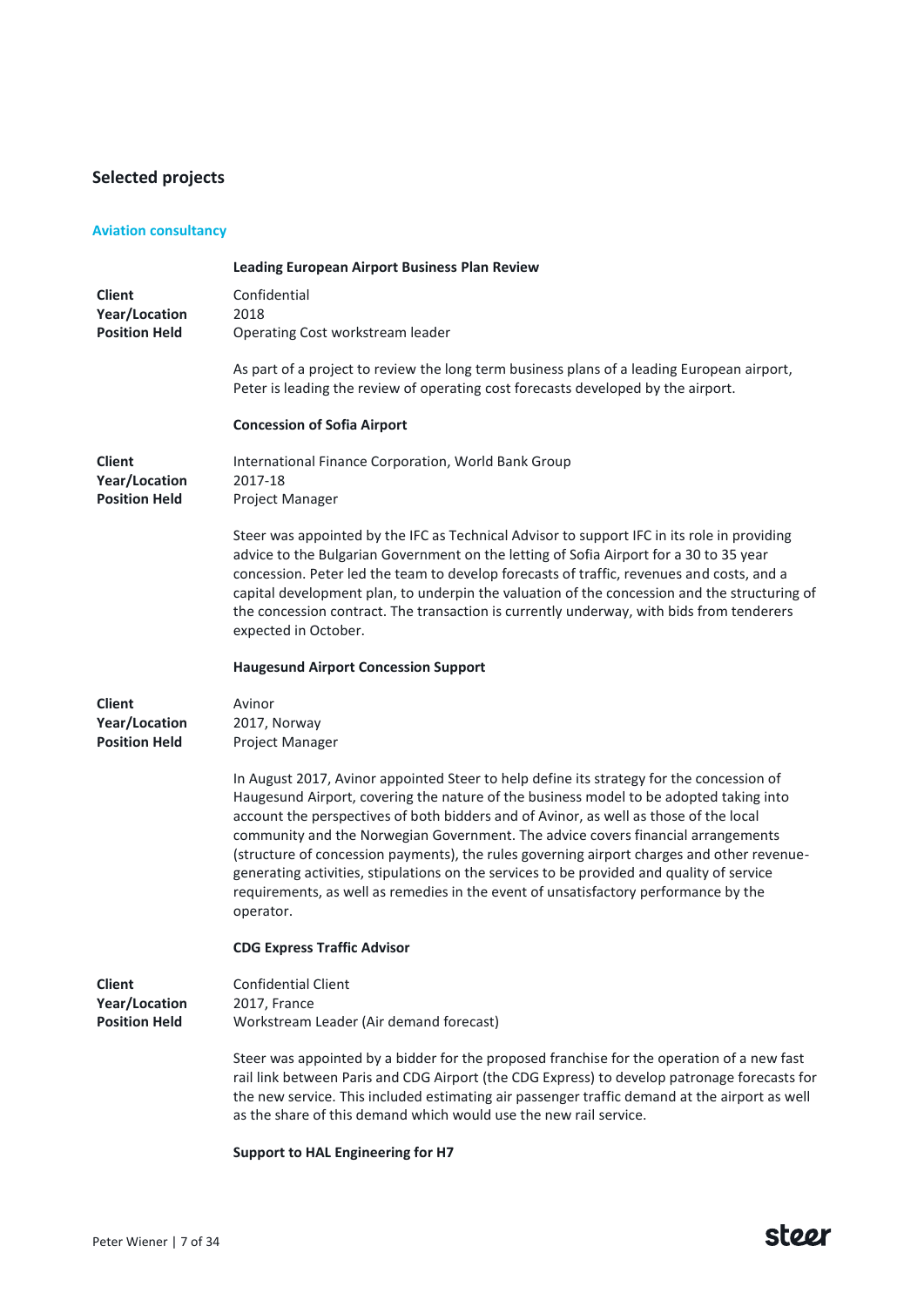| <b>Client</b><br>Year/Location<br><b>Position Held</b>        | <b>Heathrow Airport Limited</b><br>2017, UK<br>Project Director                                                                                                                                                                                                                                                                                                                                                                                                                                                                                                                                                                             |
|---------------------------------------------------------------|---------------------------------------------------------------------------------------------------------------------------------------------------------------------------------------------------------------------------------------------------------------------------------------------------------------------------------------------------------------------------------------------------------------------------------------------------------------------------------------------------------------------------------------------------------------------------------------------------------------------------------------------|
|                                                               | Steer was commissioned by Heathrow Airport Limited (HAL) to assist HAL in developing its<br>position on Engineering costs in relation to the H7 regulatory assessment process.<br>The scope of work included consideration of the potential impact on HAL's costs of the<br>following aspects of its particular circumstances: operational resilience, operating<br>environment, sustainability, utilities and a review of benchmarks for engineering and cleaning<br>costs.                                                                                                                                                                |
|                                                               | Monitoring Trustee, Air France – KLM Merger                                                                                                                                                                                                                                                                                                                                                                                                                                                                                                                                                                                                 |
| <b>Client</b><br><b>Year/Location</b><br><b>Position Held</b> | European Commission (DG COMP)<br>2017, Europe<br>Project Manager                                                                                                                                                                                                                                                                                                                                                                                                                                                                                                                                                                            |
|                                                               | Steer was appointed as the aviation expert in the Monitoring Trustee team (replacing the<br>previous trustee) for the Air France-KLM merger to ensure that commitments given by the<br>Commission are adhered to. The measures to be monitored include specific commitments on<br>airport slots, flight frequencies, interlining and intermodal operation, frequent flyer schemes,<br>special prorate agreements and airline fares.                                                                                                                                                                                                         |
|                                                               | Traffic, Commercial & Technical Due Diligence, Westchester County Airport                                                                                                                                                                                                                                                                                                                                                                                                                                                                                                                                                                   |
| <b>Client</b><br><b>Year/Location</b><br><b>Position Held</b> | <b>Confidential Client</b><br>2017, USA<br>Workstream Leader (Opex)                                                                                                                                                                                                                                                                                                                                                                                                                                                                                                                                                                         |
|                                                               | Steer was appointed by a confidential bidder for the Concession of Westchester County<br>Airport (New York State). The work included providing advice on traffic, aeronautical and non-<br>aeronautical revenues, operating costs and capital expenditure.                                                                                                                                                                                                                                                                                                                                                                                  |
|                                                               | <b>Malaysian Airport Charges Regulation</b>                                                                                                                                                                                                                                                                                                                                                                                                                                                                                                                                                                                                 |
| <b>Client</b><br><b>Year/Location</b><br><b>Position Held</b> | Malaysian Aviation Commission (MAVCOM)<br>2017 - ongoing, Malaysia<br>Project Manager                                                                                                                                                                                                                                                                                                                                                                                                                                                                                                                                                       |
|                                                               | The Malaysian Aviation Commission (MAVCOM) was established in March 2016 as the<br>independent economic regulator of the civil aviation industry in Malaysia. This role includes<br>the regulation of aviation charges at the country's 40 larger commercial airports. These were<br>historically regulated directly by the Government of Malaysia. Steer was appointed (in May<br>2017) to support MAVCOM in moving towards a cost-based approach to setting aeronautical<br>charges, by designing a long-term framework and methodology related to those used by<br>other regulatory authorities for the economic regulation of airports. |
|                                                               | Development of a Regulatory Approach towards Quality of Service at Malaysian Airports                                                                                                                                                                                                                                                                                                                                                                                                                                                                                                                                                       |
| <b>Client</b><br>Year/Location<br><b>Position Held</b>        | Malaysian Aviation Commission (MAVCOM)<br>2017 - ongoing, Malaysia<br>Project Manager                                                                                                                                                                                                                                                                                                                                                                                                                                                                                                                                                       |
|                                                               | The Malaysian Aviation Commission (MAVCOM) was established in March 2016 as the<br>independent economic regulator of the civil aviation industry in Malaysia. In this capacity                                                                                                                                                                                                                                                                                                                                                                                                                                                              |

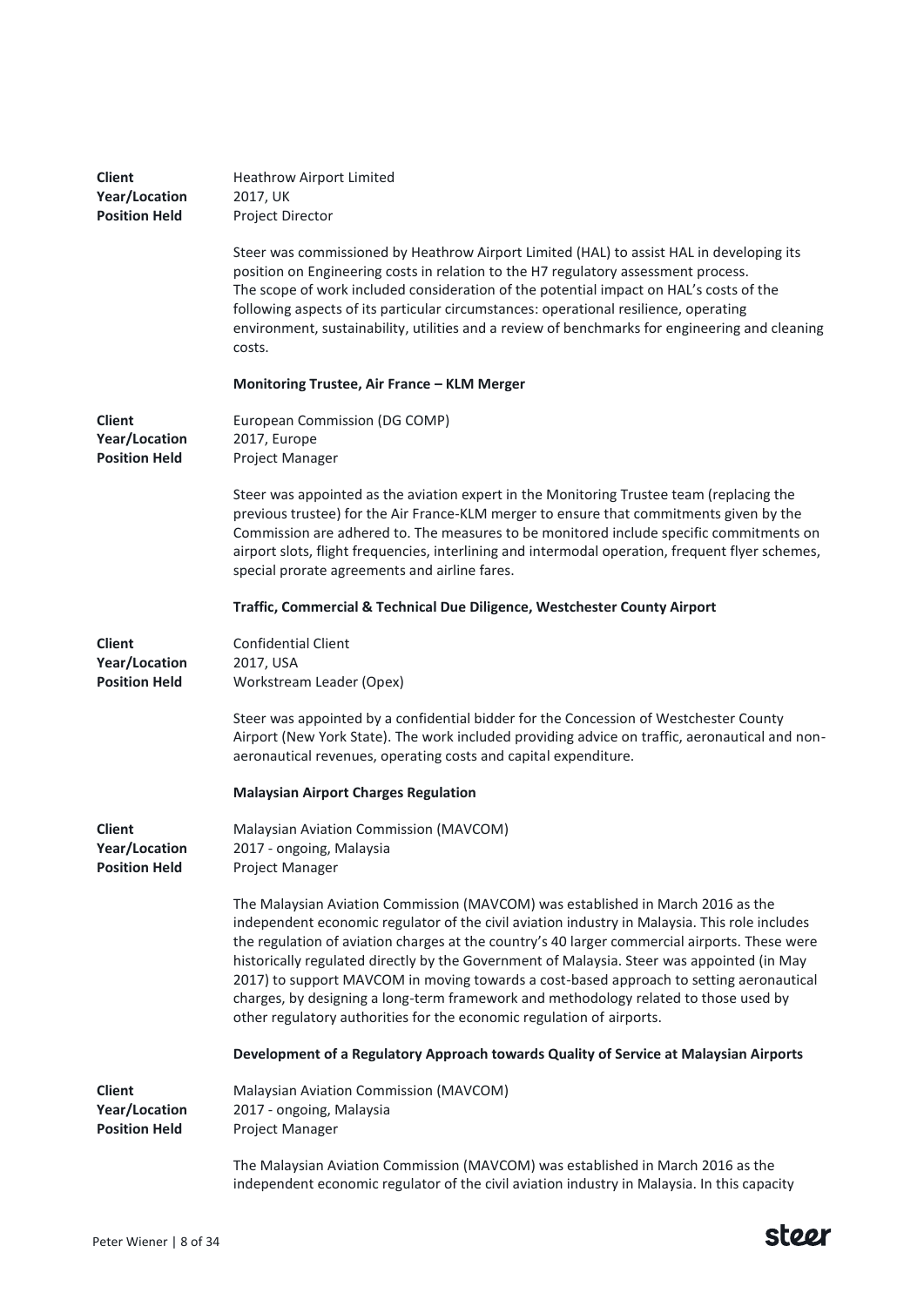|                                                               | MAVCOM decided to introduce a quality of service (QoS) regime at Malaysian airports and<br>appointed Steer to develop a QoS scheme for the country's airports (in March 2017) We have<br>developed a proposal for the new QoS regime which has been shared with stakeholders as<br>part of a formal consultation process.                                                                                                                                                                                                                                                                                 |
|---------------------------------------------------------------|-----------------------------------------------------------------------------------------------------------------------------------------------------------------------------------------------------------------------------------------------------------------------------------------------------------------------------------------------------------------------------------------------------------------------------------------------------------------------------------------------------------------------------------------------------------------------------------------------------------|
|                                                               | <b>Investment in SAVE Airports</b>                                                                                                                                                                                                                                                                                                                                                                                                                                                                                                                                                                        |
| <b>Client</b><br><b>Year/Location</b><br><b>Position Held</b> | <b>Confidential Client</b><br>2017, Italy<br>Workstream Leader (Opex)                                                                                                                                                                                                                                                                                                                                                                                                                                                                                                                                     |
|                                                               | Steer was appointed to support a potential investor in SAVE, the owner and operator of<br>Venice airport with interests also in Verona and Brescia airports. We undertook a review of<br>information provided by the vendor, and also developed our own forecasts of traffic, non-<br>aeronautical revenues, operating costs and capital investment projections.                                                                                                                                                                                                                                          |
|                                                               | Update of study on the socio-economic impact of Basel-Mulhouse Airport                                                                                                                                                                                                                                                                                                                                                                                                                                                                                                                                    |
| <b>Client</b><br>Year/Location<br><b>Position Held</b>        | EuroAirport<br>2017, France/Switzerland<br>Project Director                                                                                                                                                                                                                                                                                                                                                                                                                                                                                                                                               |
|                                                               | Steer was commissioned by EuroAirport Basel Mulhouse to update an earlier (2008) study<br>into the economic impacts of the airport, including positive economic benefits and negative<br>environmental effects. The potential impacts of a change to the airport's operating hours was<br>also considered as part of the study.                                                                                                                                                                                                                                                                           |
|                                                               | <b>African Aviation Approach Paper</b>                                                                                                                                                                                                                                                                                                                                                                                                                                                                                                                                                                    |
| <b>Client</b><br>Year/Location<br><b>Position Held</b>        | African Development Bank<br>2016-17, Africa<br>Project Manager                                                                                                                                                                                                                                                                                                                                                                                                                                                                                                                                            |
|                                                               | The African Development Bank commissioned Steer to develop an Approach Paper to provide<br>a framework for understating the issues and barriers to African aviation development,<br>identify potential options for improving the position of African aviation, and suggest how the<br>Bank could contribute most effectively to this for the benefit of passengers and to encourage<br>economic development. The Approach Paper considered how the Bank can continue to<br>support investment activity, encourage capacity development and bring together key<br>stakeholders within the aviation sector. |
|                                                               | Traffic, Business Plan & Capital Investment Review                                                                                                                                                                                                                                                                                                                                                                                                                                                                                                                                                        |
| <b>Client</b><br><b>Year/Location</b><br><b>Position Held</b> | <b>AGS Airports Limited</b><br>2016, UK<br>Workstream Leader (Opex)                                                                                                                                                                                                                                                                                                                                                                                                                                                                                                                                       |
|                                                               | Steer was been retained by AGS Airports Limited to provide Traffic, Business Plan and<br>Technical advice in support of its prospective refinancing. Our report provided an assessment<br>of the current and historical business performance at the airports in the AGS Airports group<br>(Aberdeen, Glasgow and Southampton airports), along with our independent review of traffic,<br>business plan and capital investment projections developed by the AGS management team.                                                                                                                           |
|                                                               | Study on European airport development - ownership, operation, commercial strategies and<br>governance                                                                                                                                                                                                                                                                                                                                                                                                                                                                                                     |

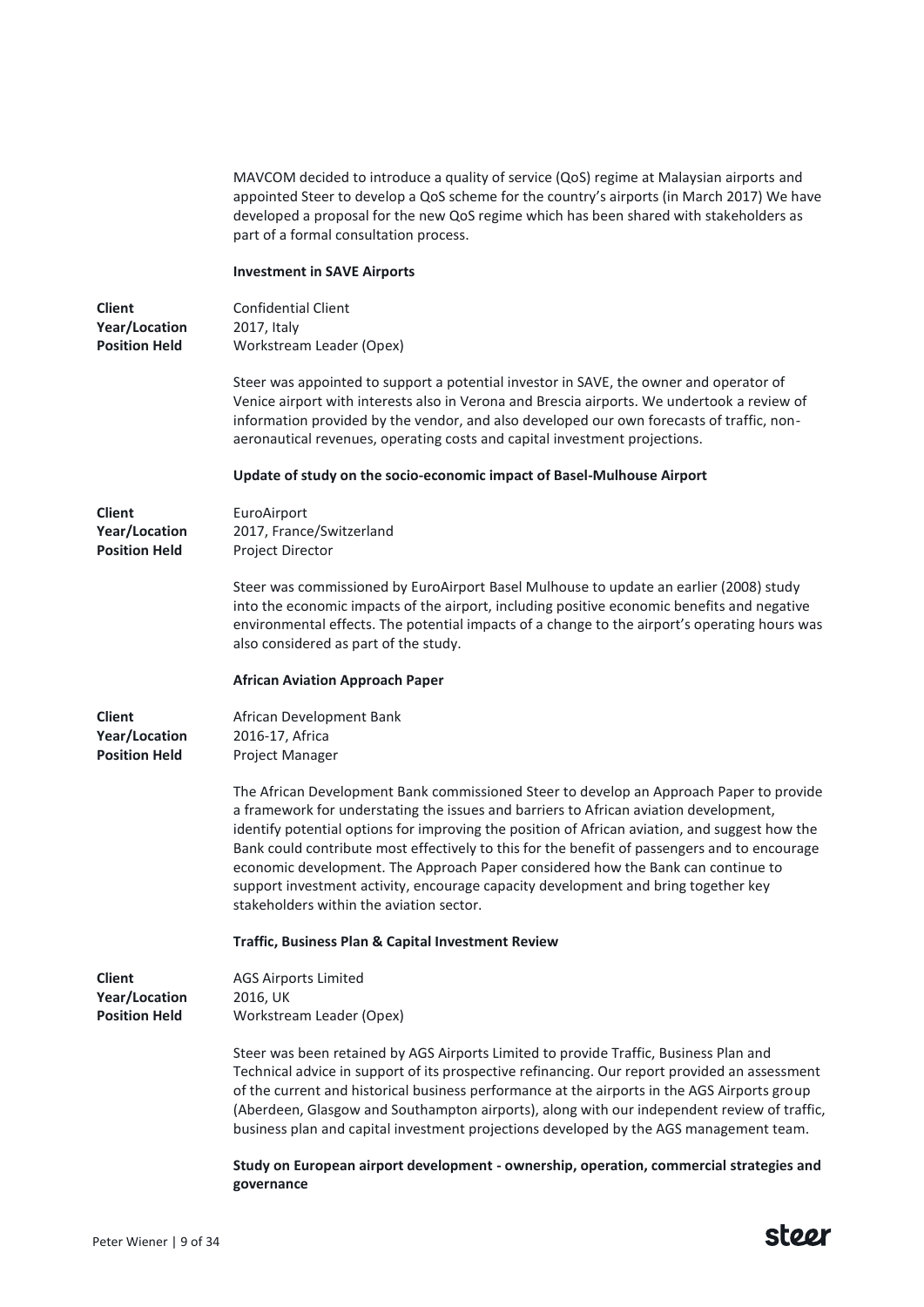| <b>Client</b><br>Year/Location<br><b>Position Held</b> | Avinor<br>2016-17, Norway<br>Project Director                                                                                                                                                                                                                                                                                                                                           |
|--------------------------------------------------------|-----------------------------------------------------------------------------------------------------------------------------------------------------------------------------------------------------------------------------------------------------------------------------------------------------------------------------------------------------------------------------------------|
|                                                        | As a part of its process of developing a new corporate strategy, Avinor commissioned Steer<br>to undertake a study to review recent trends and possible future developments in the<br>European airport industry. The study considered the following aspects of the industry: airport<br>ownership, airport operations, airport commercial strategies and airport governance.            |
|                                                        | Study on airport ownership and management and the groundhandling market in selected<br>non-EU countries                                                                                                                                                                                                                                                                                 |
| <b>Client</b><br>Year/Location<br><b>Position Held</b> | European Commission, DG MOVE<br>2016, Worldwide<br>Workstream Lead                                                                                                                                                                                                                                                                                                                      |
|                                                        | Steer was appointed by the European Commission to undertake a study into the ownership<br>and management of airports, as well as the groundhandling market, in 10 selected non-EU<br>countries. This included providing an overview of the international (General Agreement on<br>Trade in Services (GATS)) and bilateral frameworks applying to access by EU companies,<br>identifying |
|                                                        | international trends in airport ownership and management and the groundhandling market.,<br>analysing the selected national markets, as well as reviewing barriers within the EU. Peter led<br>the review of the international and bilateral frameworks.                                                                                                                                |
|                                                        | <b>Heathrow Airport Operating Cost Benchmarking Study</b>                                                                                                                                                                                                                                                                                                                               |
| <b>Client</b><br>Year/Location<br><b>Position Held</b> | <b>Heathrow Airport Limited</b><br>2016, UK<br>Project Manager                                                                                                                                                                                                                                                                                                                          |
|                                                        | Steer was commissioned by Heathrow Airport Limited (HAL) to undertake a benchmarking<br>study of the airport's operating costs in the context of the next regulatory review period (H7),<br>starting in 2019.                                                                                                                                                                           |
|                                                        | <b>Africa Aviation Training Research</b>                                                                                                                                                                                                                                                                                                                                                |
| Client<br>Year/Location<br><b>Position Held</b>        | International Air Transport Association (IATA)<br>2016, UK<br>Project Director                                                                                                                                                                                                                                                                                                          |
|                                                        | Steer was commissioned by IATA to undertake research into suppliers competing with IATA in<br>the provision of aviation training in Africa and also to survey current and potential clients of<br>aviation training to understand their requirements.                                                                                                                                   |
|                                                        | <b>Monitoring Trustee LATAM</b>                                                                                                                                                                                                                                                                                                                                                         |
| <b>Client</b><br>Year/Location<br><b>Position Held</b> | Fiscalia Nacional Económica (FNE), Chile / LATAM airlines<br>2015, Chile<br>Project Director                                                                                                                                                                                                                                                                                            |
|                                                        | Steer was appointed by LATAM airlines (resulting from the merger of Chile's LAN and Brazil's<br>TAM airlines) to advise the competition authority of Chile (Fiscalia Nacional Económica) in<br>relation to LATAM's adherence to Commitments agreed with the FNE as part of being granted<br>permission to merge with TAM. These Commitments relate to restrictions on code share and    |

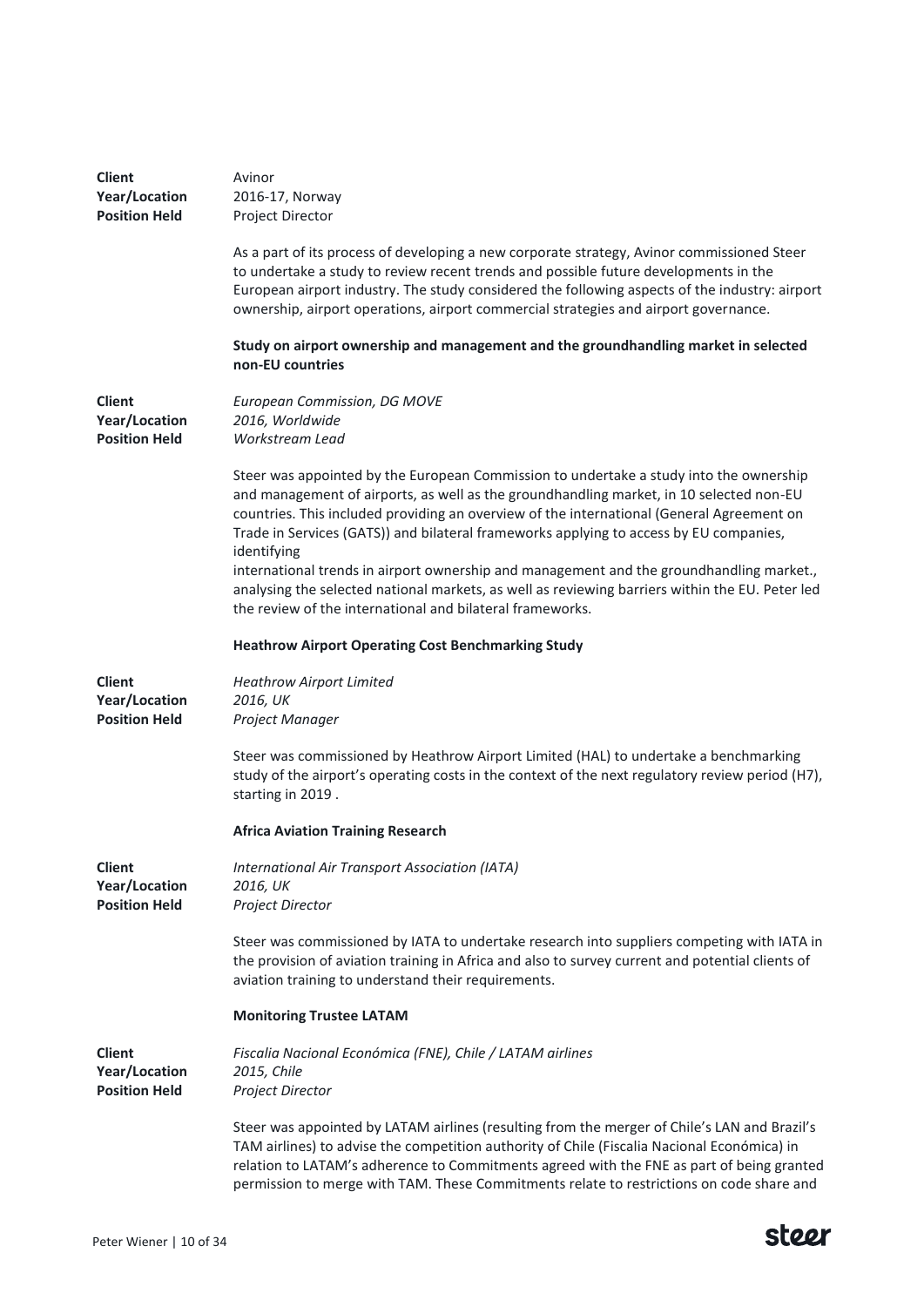other interline agreements between LATAM and airlines outside its airline alliance group (the oneworld alliance).

### **Competitiveness of Air Passenger Duty**

**Client Year/Location Position Held** *British Air Transport Association (BATA) 2016, UK Project Director*

> Steer was commissioned by the British Air Transport Association to undertake research into the competitiveness of UK Air Passenger Duty in relation to corresponding taxes on aviation levied by other countries.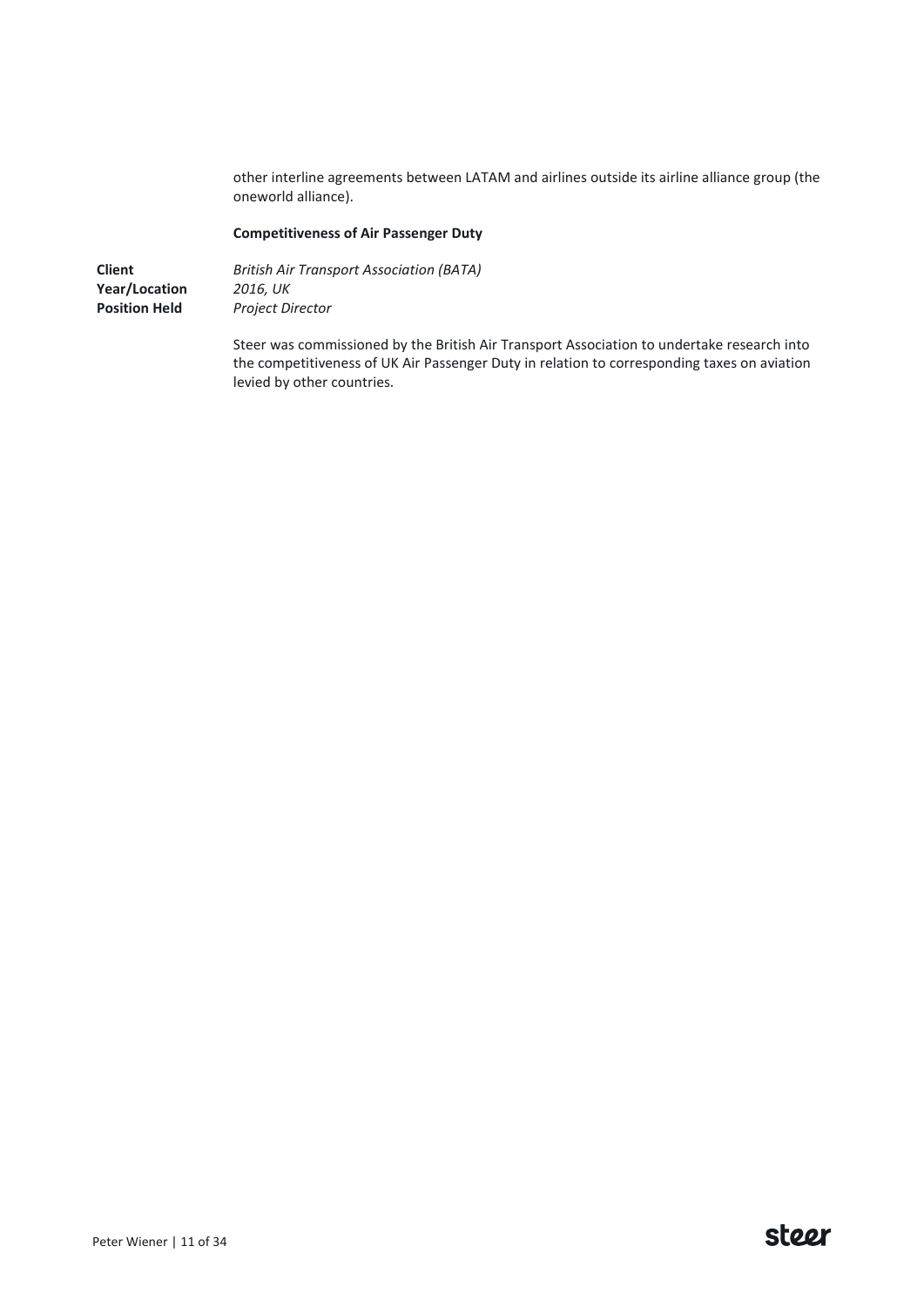|                                                               | Sale of shares of Nice and Lyon Airports                                                                                                                                                                                                                                                                                                                                                                                                                                                                                   |
|---------------------------------------------------------------|----------------------------------------------------------------------------------------------------------------------------------------------------------------------------------------------------------------------------------------------------------------------------------------------------------------------------------------------------------------------------------------------------------------------------------------------------------------------------------------------------------------------------|
| <b>Client</b><br>Year/Location<br><b>Position Held</b>        | Confidential client<br>2015-16, France<br>Operating cost workstream leader                                                                                                                                                                                                                                                                                                                                                                                                                                                 |
|                                                               | Steer was commissioned by a bidder for the French Government's controlling shares of Nice<br>and Lyon airports, to support the client's bid through the development of a detailed business<br>plan for each airport. Peter led the operating costs workstream.                                                                                                                                                                                                                                                             |
|                                                               | Study on the impact of concluding EU aviation safety cooperation agreements with China<br>and Japan                                                                                                                                                                                                                                                                                                                                                                                                                        |
| <b>Client</b><br>Year/Location<br><b>Position Held</b>        | European Commission, DG MOVE<br>2016, Europe, China, Japan<br>Project Manager                                                                                                                                                                                                                                                                                                                                                                                                                                              |
|                                                               | Steer was commissioned by the European Commission to undertake a study into possible EU<br>aviation safety cooperation agreements (BASAs) with each of China and Japan. The purpose<br>was to assess the impact of such agreements in terms of economic benefits, the impacts on<br>the competitiveness of the EU aviation manufacturing sector and environmental, social and<br>labour market impacts.                                                                                                                    |
|                                                               | Berlin Airport Aeronautical Revenue Forecast and Scenario Analysis                                                                                                                                                                                                                                                                                                                                                                                                                                                         |
| <b>Client</b><br><b>Year/Location</b><br><b>Position Held</b> | Flughafen Berlin Brandenburg<br>2016 - ongoing, Germany<br>Project Manager                                                                                                                                                                                                                                                                                                                                                                                                                                                 |
|                                                               | Steer was commissioned by Flughafen Berlin Brandenburg to develop annual aeronautical<br>revenue forecasts to 2035, based on the traffic forecasts developed in an earlier project and<br>taking account of the move to the new BER airport facility. This involved the development of a<br>bespoke aeronautical revenue modelling suite. We were subsequently requested to analyse<br>10 different scenarios relating to external events and internal policy decisions, making use of<br>the aeronautical revenue models. |
|                                                               | Monitoring Trustee Skyteam AF-KL-AZ-DL transatlantic JV                                                                                                                                                                                                                                                                                                                                                                                                                                                                    |
| <b>Client</b><br><b>Year/Location</b><br><b>Position Held</b> | European Commission (DG COMP)<br>2015, Europe<br>Project Manager                                                                                                                                                                                                                                                                                                                                                                                                                                                           |
|                                                               | Steer is the aviation expert in the Monitoring Trustee team for the transatlantic joint venture<br>between AF-KLM, Alitalia and Delta Airlines ensuring that commitments given by the<br>Commission are adhered to. Peter is part of the team contributing to slot allocation analysis,<br>special pro-rate agreements, fares combinability agreements, with a focus on special pro-rate<br>agreements.                                                                                                                    |
|                                                               | <b>Review of Heathrow Airport Forecasts</b>                                                                                                                                                                                                                                                                                                                                                                                                                                                                                |
| <b>Client</b><br>Year/Location<br><b>Position Held</b>        | <b>Heathrow Airport Limited</b><br>2015, UK<br>Operating cost workstream leader                                                                                                                                                                                                                                                                                                                                                                                                                                            |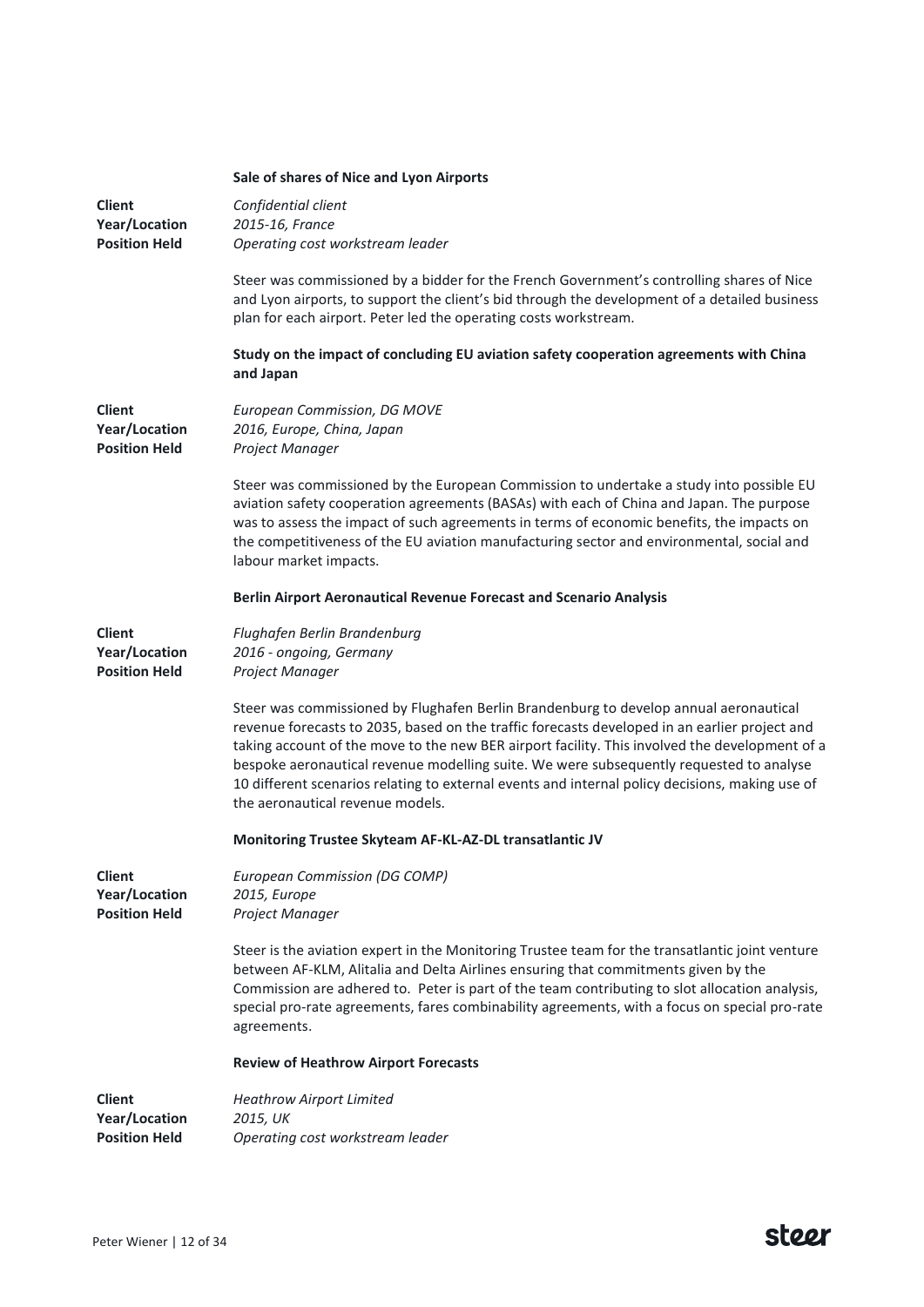Steer was commissioned by Heathrow Airport Limited (HAL) to undertake a review of its long term traffic, non-aeronautical revenues and operating costs. We reviewed HAL's projections and made recommendations on changes that could be made to the supporting methodologies or assumptions. We also noted the need for more evidence in certain areas to support the assumptions, which is pertinent to how the projections might eventually be used, for example, with external audiences such as the Civil Aviation Authority. Peter was the operating cost workstream leader.

### **Plymouth Airport as a GA facility - business case assessment**

| Client<br>Year/Location<br><b>Position Held</b>        | <b>Sutton Harbour Holdings PLC</b><br>2015 UK<br>Project Manager                                                                                                                                                                                                                                                                                                                                                                                                                                                                                                                                                                                                                                                                                                                                |
|--------------------------------------------------------|-------------------------------------------------------------------------------------------------------------------------------------------------------------------------------------------------------------------------------------------------------------------------------------------------------------------------------------------------------------------------------------------------------------------------------------------------------------------------------------------------------------------------------------------------------------------------------------------------------------------------------------------------------------------------------------------------------------------------------------------------------------------------------------------------|
|                                                        | Steer was commissioned Sutton Harbour Holdings, the owner of the site of the disused<br>Plymouth Airport, to assess whether a business case for the re-opening of the airport site as a<br>General Aviation only facility could be developed. Our analysis showed that any such use of<br>the airport would be highly unprofitable. We subsequently undertook further work on behalf<br>of the client in supporting its position in relation to plans by Plymouth City Council to<br>safeguard the site for potential future airport use.                                                                                                                                                                                                                                                       |
|                                                        | Impact of opening aviation markets between the EU and a number of key partner countries                                                                                                                                                                                                                                                                                                                                                                                                                                                                                                                                                                                                                                                                                                         |
| <b>Client</b><br>Year/Location<br><b>Position Held</b> | European Commission, DG MOVE<br>2015, Europe, Gulf Cooperation Council States, China<br>Project Manager                                                                                                                                                                                                                                                                                                                                                                                                                                                                                                                                                                                                                                                                                         |
|                                                        | Steer was commissioned by the European Commission to undertake a study into opening<br>aviation markets with the six countries of the Gulf Cooperation Council (United Arab Emirates,<br>Qatar, Saudi Arabia, Bahrain, Kuwait and Oman) and also with China. This formed part of a<br>programme of work to adopt an Aviation Package which is aimed at bolstering the<br>competitiveness of the EU aviation sector, which could include negotiation by the European<br>Commission to reach EU level air transport agreements with those countries. The purpose of<br>the study was to estimate the level of economic benefits of such agreements and considered<br>elements such as consumer surplus, the impact on employment, tourism benefits, and the<br>impact on the EU airline industry. |
|                                                        | <b>Montenegro Airports Lender's Advisor</b>                                                                                                                                                                                                                                                                                                                                                                                                                                                                                                                                                                                                                                                                                                                                                     |
| <b>Client</b><br>Year/Location<br><b>Position Held</b> | European Bank for Reconstruction and Development<br>2015, Montenegro<br>Project Manager                                                                                                                                                                                                                                                                                                                                                                                                                                                                                                                                                                                                                                                                                                         |
|                                                        | Steer was appointed by the European Bank for Reconstruction and Development to review<br>the plans by Airports of Montenegro to expand Tivat airport as well as considering the ability<br>of Airports of Montenegro to service proposed loans to fund the expansion project. We<br>developed traffic, revenue and cost projections for both Tivat and the country's other main<br>airport at Podgorica, as well as reviewing the capital requirements for the Tivat airport<br>expansion.                                                                                                                                                                                                                                                                                                      |
|                                                        | <b>Berlin Airport Traffic Forecasts</b>                                                                                                                                                                                                                                                                                                                                                                                                                                                                                                                                                                                                                                                                                                                                                         |
| <b>Client</b><br>Year/Location                         | Flughafen Berlin Brandenburg<br>2015, Germany                                                                                                                                                                                                                                                                                                                                                                                                                                                                                                                                                                                                                                                                                                                                                   |

*Project Manager*

**Position Held**

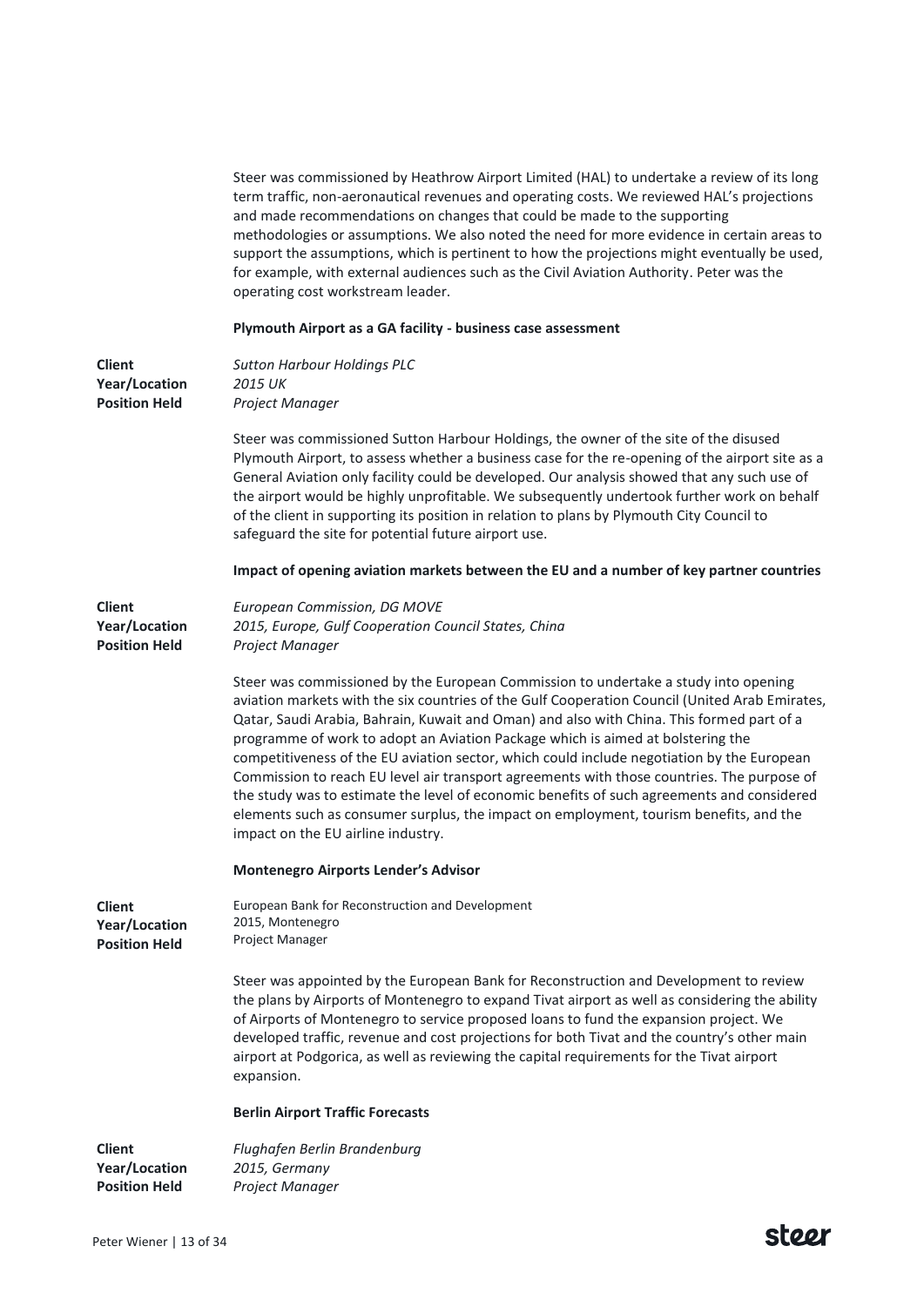Steer was commissioned by Flughafen Berlin Brandenburg, operator of Tegel and Schönefeld airports to develop traffic forecasts to 2040. We developed forecasts using a combined topdown and bottom-up approach, and developed detailed linked airport schedules for the busy day in six different future years.

### **Madagascar Airports Traffic Advisor**

| Client               | Confidential client |
|----------------------|---------------------|
| Year/Location        | 2015, Madagascar    |
| <b>Position Held</b> | Project Manager     |

Steer acted as traffic advisor for a bidder for the concessions at Antananarivo and Nosy Bé in Madagascar. This included development of annual and busy hour traffic forecasts at the two airports and support for the lenders' advisory process.

#### **Sendai Airport Business Advisor**

| <b>Client</b><br>Year/Location<br><b>Position Held</b> | Confidential client<br>2014-15, Japan<br>Operating Costs workstream leader                                                                                                                                                                                                                                                                     |
|--------------------------------------------------------|------------------------------------------------------------------------------------------------------------------------------------------------------------------------------------------------------------------------------------------------------------------------------------------------------------------------------------------------|
|                                                        | Steer is acting as business advisor for a bidder for the concession for Sendai Airport in north-<br>east Japan. This includes the development of traffic forecasts and projections of aeronautical<br>and commercial revenues, as well as operating costs and capital expenditure. Peter is leading<br>the operating costs workstream.         |
|                                                        | Economic Benefits of Opening Aviation Markets between the EU and Mexico                                                                                                                                                                                                                                                                        |
| <b>Client</b><br>Year/Location<br><b>Position Held</b> | European Commission, DG MOVE<br>2014-15, Europe/Mexico<br>Project Manager                                                                                                                                                                                                                                                                      |
|                                                        | Steer was commissioned to undertake a study into the potential benefits of an aviation<br>agreement between the EU and Mexico. The study involved an extensive programme of<br>stakeholder consultation and desktop research leading to the estimation of the potential<br>economic benefits for three different scenarios.                    |
|                                                        | <b>Athens Airport Technical and Traffic Advisor</b>                                                                                                                                                                                                                                                                                            |
| <b>Client</b><br>Year/Location<br><b>Position Held</b> | Hellenic Republic Asset Development Fund (HRADF)<br>2014-2016, Greece<br>Operating costs workstream leader                                                                                                                                                                                                                                     |
|                                                        | Steer was commissioned to act as vendor's advisor in relation to the potential sale of<br>HRADF's 30% share of the airport. This included a review of the airport management's<br>traffic forecasts and business plan revenue and cost projections. We undertook an update<br>of this study in 2016. Peter led the operating costs workstream. |
|                                                        | <b>Facilitated Dialogue on Alternative Dispute Resolution</b>                                                                                                                                                                                                                                                                                  |
| <b>Client</b>                                          | <b>Civil Aviation Authority</b>                                                                                                                                                                                                                                                                                                                |

**Position Held** *Project Manager*

*2014*

**Year/Location**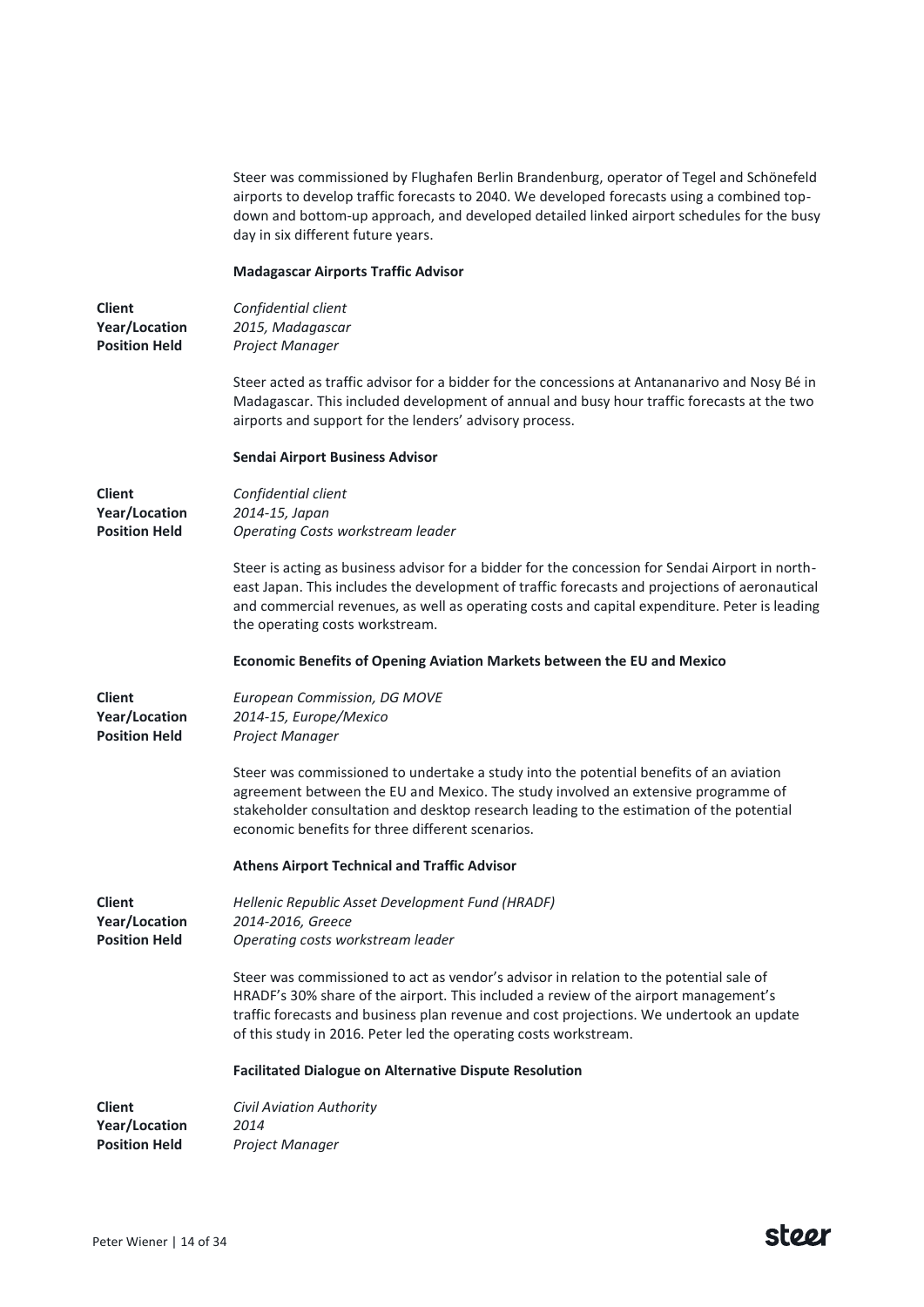In the context of a European Directive requiring the establishment of Alternative Dispute Resolution mechanisms for consumers (as opposed to recourse to the courts in the case of a dispute with a trader), the Civil Aviation Authority appointed Steer to undertake a process of "facilitated dialogue" with the aviation industry in the UK, to help the CAA understand whether the industry was willing and able to establish an ADR body. This involved a programme of detailed consultations with a number of airlines and facilitation of a workshop to help agree on the parameters of such a body.

### **Nairobi Airport Greenfield Terminal Advisor**

| <b>Client</b><br><b>Year/Location</b><br><b>Position Held</b> | Kenya Airports Authority<br>Kenya Airports Authority<br>Project Manager                                                                                                                                                                                                                                                                                                                                                                                                                  |
|---------------------------------------------------------------|------------------------------------------------------------------------------------------------------------------------------------------------------------------------------------------------------------------------------------------------------------------------------------------------------------------------------------------------------------------------------------------------------------------------------------------------------------------------------------------|
|                                                               | Davies Gleave supported Pricewaterhouse Coopers in undertaking a preliminary study on the<br>funding of the proposed new greenfield terminal at Nairobi airport. This included developing<br>a review of the airport's traffic forecast, and revenue and cost projections.                                                                                                                                                                                                               |
|                                                               | Potential Benefits of a Possible Comprehensive Agreement between the EU and ASEAN                                                                                                                                                                                                                                                                                                                                                                                                        |
| <b>Client</b><br><b>Year/Location</b><br><b>Position Held</b> | European Commission, DG MOVE<br>2014, Europe/South-East Asia<br>Project Manager                                                                                                                                                                                                                                                                                                                                                                                                          |
|                                                               | Steer was commissioned to undertake a study into the potential benefits of a comprehensive<br>aviation agreement between the EU and the ASEAN countries, which currently in the process<br>of developing a single aviation market among themselves. The study involved an extensive<br>programme of stakeholder consultation and desktop research leading to the estimation of the<br>potential economic benefits for three different scenarios.                                         |
|                                                               | <b>Airport Operating Models and Maximum Connectivity</b>                                                                                                                                                                                                                                                                                                                                                                                                                                 |
| <b>Client</b><br><b>Year/Location</b><br><b>Position Held</b> | Confederation of British Industry<br>2014, UK<br>Project Manager                                                                                                                                                                                                                                                                                                                                                                                                                         |
|                                                               | Steer was commissioned to undertake research on behalf of the Confederation of British<br>Industry (CBI) to support the CBI's development of its position on the provision of additional<br>airport capacity in South East England, as inputs to the Airports Commission under Sir Howard<br>Davies. This looked at connectivity to different markets, with a focus on destinations in<br>emerging markets, considering routes, frequencies and the numbers of connecting<br>passengers. |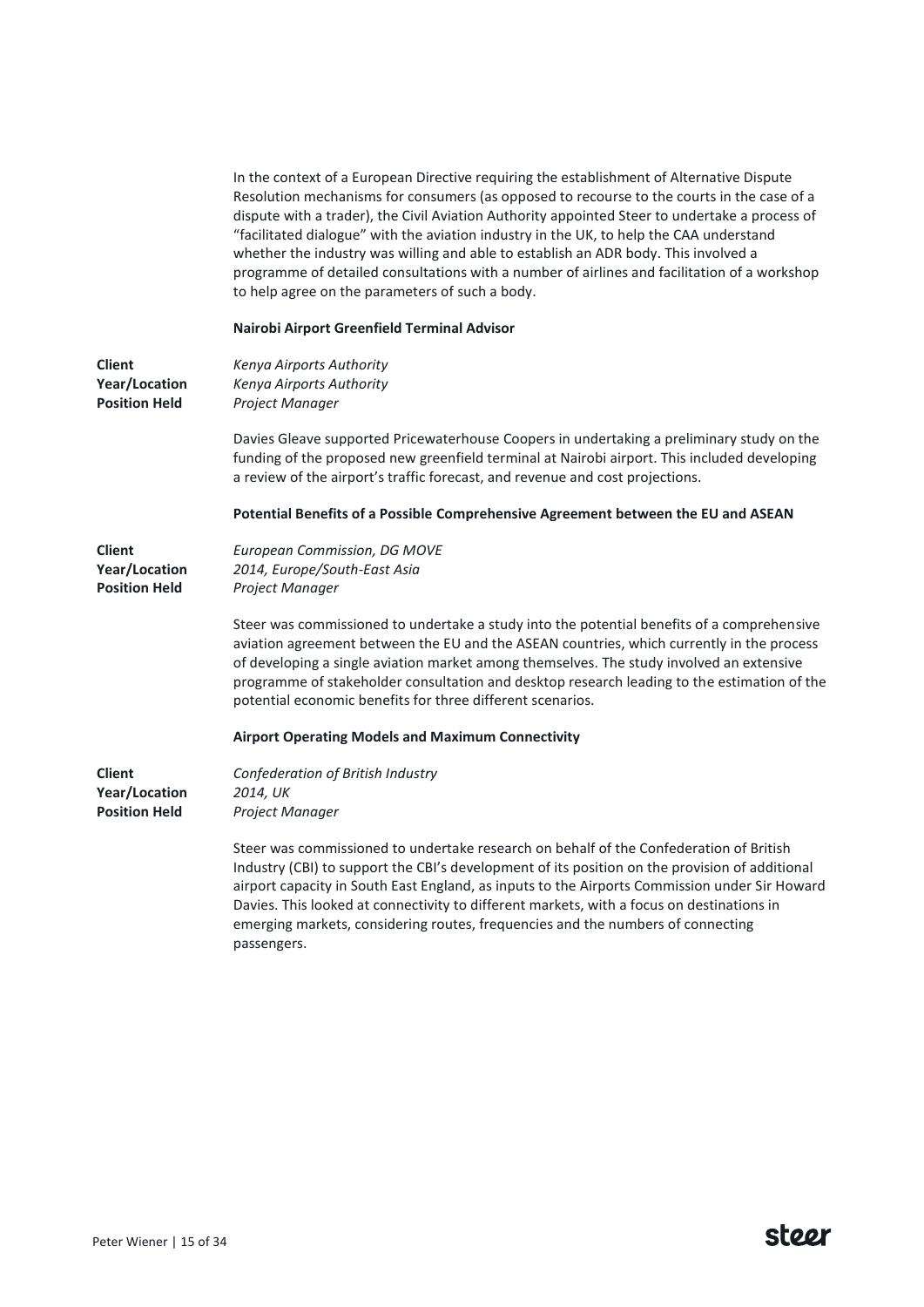# **Study to assist in the opening up of Aviation Services in Africa**

| <b>Client</b><br>Year/Location<br><b>Position Held</b> | ICA / African Development Bank / European Investment Bank<br>2013-2014, Africa<br>Project Director                                                                                                                                                                                                                                                                                                                                                                                                                                                                                                                                                                                                                                                                  |
|--------------------------------------------------------|---------------------------------------------------------------------------------------------------------------------------------------------------------------------------------------------------------------------------------------------------------------------------------------------------------------------------------------------------------------------------------------------------------------------------------------------------------------------------------------------------------------------------------------------------------------------------------------------------------------------------------------------------------------------------------------------------------------------------------------------------------------------|
|                                                        | On behalf of the Infrastructure Consortium for Africa, hosted by the African Development<br>Bank and funded by the European Investment Bank Steer was commissioned to undertake a<br>study to contribute to addressing the barriers to the expansion of effective aviation services<br>across Africa through analysis and targeted interventions. This included research into existing<br>patterns of demand and supply across the continent, a review of the aviation policy of African<br>states, an assessment of barriers to entry to the aviation markets in Africa, a routes<br>economics analysis comparing African with corresponding Indian and European routes and<br>the development of policy proposals to help liberalise the African aviation market. |
|                                                        | Review of Operational Resilience at Heathrow and Gatwick Airports                                                                                                                                                                                                                                                                                                                                                                                                                                                                                                                                                                                                                                                                                                   |
| <b>Client</b><br>Year/Location<br><b>Position Held</b> | Civil Aviation Authority<br>2014, UK<br>Project Manager                                                                                                                                                                                                                                                                                                                                                                                                                                                                                                                                                                                                                                                                                                             |
|                                                        | Steer has been undertaking this study into the operational resilience at Heathrow and<br>Gatwick Airports on behalf of the UK CAA. The study consisted of four workstreams: a review<br>of the MacMillan report into the disruption at Gatwick on Christmas Eve 2013, a review of<br>the Heathrow capacity allocation and management processes, developing policy guidance for<br>operational resilience for the CAA and reviewing the airports' October 2014 submitted plans.<br>The first three of these have been completed and the policy guidance report has been<br>published on the CAA's website.                                                                                                                                                           |
|                                                        | <b>Dublin Airport Operating Expenditure Efficiency Study</b>                                                                                                                                                                                                                                                                                                                                                                                                                                                                                                                                                                                                                                                                                                        |
| <b>Client</b><br>Year/Location<br><b>Position Held</b> | Commission for Aviation Regulation<br>2013-14, Ireland<br>Project Director                                                                                                                                                                                                                                                                                                                                                                                                                                                                                                                                                                                                                                                                                          |
|                                                        | Steer has been undertaking this study into the operating efficiency of Dublin Airport on behalf<br>of the Irish economic aviation regulator, CAR, reviewing all operating expenditure with a focus<br>on areas where the greatest quantity of efficiency savings are likely to be found. Our draft<br>report has been published on CAR's website. Peter is the Project Director for this study.                                                                                                                                                                                                                                                                                                                                                                     |
|                                                        | Rio de Janeiro Galeão and Belo Horizonte Confins Airport Concessions                                                                                                                                                                                                                                                                                                                                                                                                                                                                                                                                                                                                                                                                                                |
| <b>Client</b><br>Year/Location<br><b>Position Held</b> | Confidential client<br>2013, Brazil<br>Operating cost workstream leader                                                                                                                                                                                                                                                                                                                                                                                                                                                                                                                                                                                                                                                                                             |
|                                                        | Steer acted as Business Plan advisor for the a bidder for the concessions offered by the<br>Government at these two airports. We developed traffic forecasts and associated projections<br>of aeronautical and non-aeronautical revenues and operating costs, as well as developing the<br>capital development concepts for each airports and the associated capital expenditure. Peter<br>led the operating cost workstream, and undertook a site visit to both airports.                                                                                                                                                                                                                                                                                          |

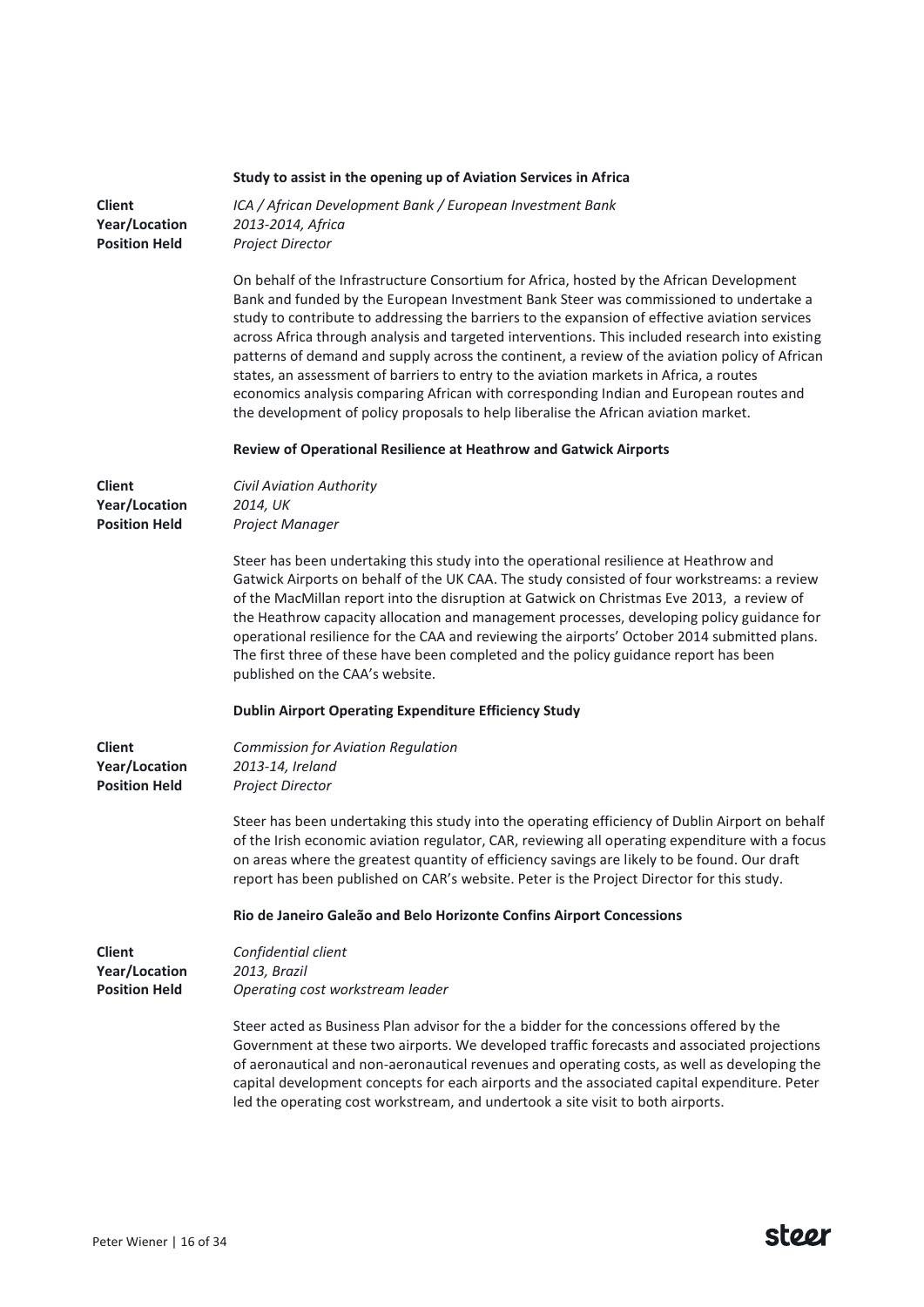|                                              | Review of Operating Costs and Commercial Revenues Maintenance and Renewals Costs at<br><b>Stansted Airport</b>                                                                                                                                                                                                                                                                                                         |
|----------------------------------------------|------------------------------------------------------------------------------------------------------------------------------------------------------------------------------------------------------------------------------------------------------------------------------------------------------------------------------------------------------------------------------------------------------------------------|
| <b>Client</b><br><b>Year/Location</b>        | Civil Aviation Authority<br>2013, UK                                                                                                                                                                                                                                                                                                                                                                                   |
| <b>Position Held</b>                         | Staff cost workstream leader                                                                                                                                                                                                                                                                                                                                                                                           |
|                                              | Steer undertook a review of operating cost and commercial revenues projections at Stansted<br>Airport as part of the economic regulation process for Quinquennium 6 (2014/15-2018/19).<br>This involved a detailed review of all major operating cost areas (both staff and non-staff) as<br>well as of all major commercial revenue streams. Peter led the analysis of staff costs.                                   |
|                                              | <b>Manchester Airport Group Traffic Forecasts</b>                                                                                                                                                                                                                                                                                                                                                                      |
| Client                                       | Manchester Airport Group                                                                                                                                                                                                                                                                                                                                                                                               |
| Year/Location<br><b>Position Held</b>        | 2013, UK<br>Project Director                                                                                                                                                                                                                                                                                                                                                                                           |
|                                              | Steer developed short and long-term traffic projections for the Manchester Airport Group's<br>two largest airports, Manchester and Stansted, in the context of MAG's submission to the<br>UK's Airports Commission chaired by Sir Howard Davies. Peter led the development of the<br>forecasts for Manchester Airport.                                                                                                 |
|                                              | <b>Birmingham Airport Traffic Forecasts</b>                                                                                                                                                                                                                                                                                                                                                                            |
| <b>Client</b>                                | <b>Birmingham Airport</b>                                                                                                                                                                                                                                                                                                                                                                                              |
| Year/Location<br><b>Position Held</b>        | 2013, UK<br>Project Director                                                                                                                                                                                                                                                                                                                                                                                           |
|                                              | Steer developed short and long-term traffic projections for Birmingham Airport in the context<br>of MAG's submission to the UK's Airports Commission chaired by Sir Howard Davies. Peter led<br>the development of the long-term forecasts.                                                                                                                                                                            |
|                                              | Review of Maintenance and Renewals Costs at Heathrow and Gatwick Airports                                                                                                                                                                                                                                                                                                                                              |
| <b>Client</b>                                | <b>Civil Aviation Authority</b>                                                                                                                                                                                                                                                                                                                                                                                        |
| Year/Location<br><b>Position Held</b>        | 2012-13, UK<br>Project Manager                                                                                                                                                                                                                                                                                                                                                                                         |
|                                              | Steer undertook a review of the maintenance operating cost projections at the two airports,<br>as well as the overall asset management strategy and significant capital renewals projects as<br>part of the economic regulation process for Quinquennium 6 (2014/15-2018/19), involving a<br>detailed review of airport cost assumptions and asset management strategy and approach.<br>Peter was the project manager. |
|                                              | Review of other operating expenditure at Heathrow and Gatwick Airports                                                                                                                                                                                                                                                                                                                                                 |
| <b>Client</b>                                | <b>Civil Aviation Authority</b>                                                                                                                                                                                                                                                                                                                                                                                        |
| <b>Year/Location</b><br><b>Position Held</b> | 2012-13, UK<br>Project Manager                                                                                                                                                                                                                                                                                                                                                                                         |
|                                              | Steer undertook a review of the projections of various categories of operating costs at the<br>two airports as part of the economic regulation process for Quinquennium 6 (2014/15-<br>2018/19), involving a detailed review of airport cost assumptions. Peter was the project<br>manager.                                                                                                                            |

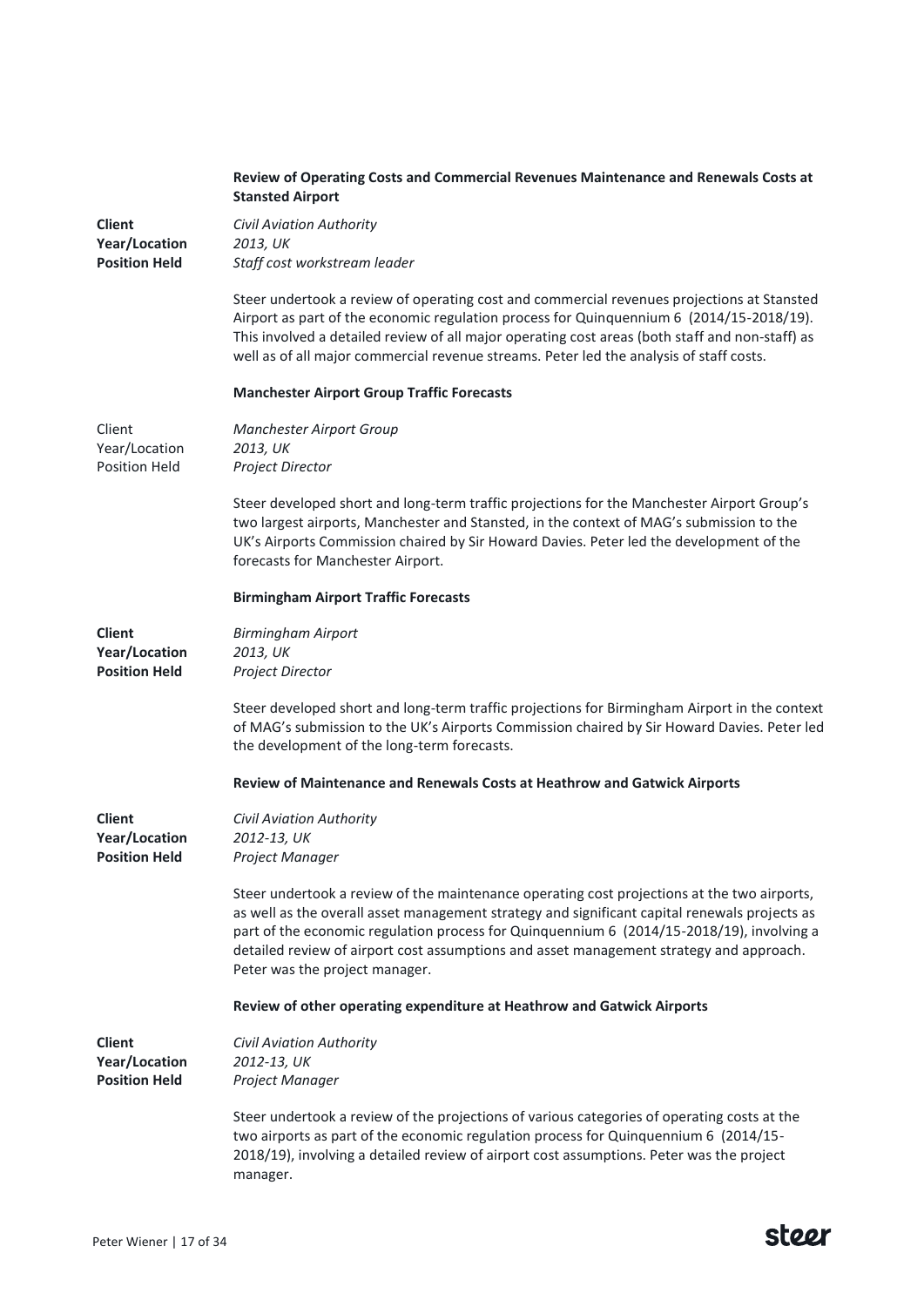| <b>Monitoring Trustee US/AA Merger</b> |  |  |
|----------------------------------------|--|--|
|                                        |  |  |

| <b>Client</b><br>Year/Location<br><b>Position Held</b> | European Commission (DG COMP)<br>2013, Europe<br>Project Manager                                                                                                                                                                                                                                                                                                                     |
|--------------------------------------------------------|--------------------------------------------------------------------------------------------------------------------------------------------------------------------------------------------------------------------------------------------------------------------------------------------------------------------------------------------------------------------------------------|
|                                                        | Steer is the aviation expert in the Monitoring Trustee for the US Air / American Airlines<br>merger ensuring that Commitments given by the Commission are adhered to. Peter is part of<br>the team contributing to slot allocation analysis, special pro-rate agreements, fares<br>combinability agreements, with a focus on special pro-rate agreements.                            |
|                                                        | <b>Monitoring Trustee A++ Transatlantic Joint Venture</b>                                                                                                                                                                                                                                                                                                                            |
| <b>Client</b><br>Year/Location<br><b>Position Held</b> | European Commission (DG COMP)<br>2013, Europe<br>Project Manager                                                                                                                                                                                                                                                                                                                     |
|                                                        | Steer is the aviation expert in the Monitoring Trustee for the A++ (Lufthansa, United Airlines<br>and Air Canada) Joint Venture ensuring that Commitments given by the Commission are<br>adhered to. Peter is part of the team contributing to slot allocation analysis, special pro-rate<br>agreements, fares combinability agreements with a focus on special pro-rate agreements. |
|                                                        | Vendor Due Diligence for sale of Stansted Airport                                                                                                                                                                                                                                                                                                                                    |
| <b>Client</b><br>Year/Location<br><b>Position Held</b> | Ferrovial<br>2012, UK<br>Operating costs workstream leader                                                                                                                                                                                                                                                                                                                           |
|                                                        | Steer undertook vendor due diligence on behalf of Ferrovial, who are selling Stansted Airport,<br>reviewing the Management plan for the airport in relation to traffic, aeronautical and non-<br>aeronautical revenues, operating costs and capital expenditure. Peter led the operating costs<br>workstream.                                                                        |
|                                                        | Due Diligence services for Guarulhos International Airport                                                                                                                                                                                                                                                                                                                           |
| <b>Client</b><br>Year/Location<br><b>Position Held</b> | <b>BNP Paribas</b><br>2012, Brazil<br>Operating costs workstream leader                                                                                                                                                                                                                                                                                                              |
|                                                        | Steer undertook vendor due diligence on behalf of Ferrovial, who are selling Stansted Airport,<br>reviewing the Management plan for the airport in relation to traffic, aeronautical and non-<br>aeronautical revenues, operating costs and capital expenditure. Peter led the operating costs<br>workstream.                                                                        |
|                                                        | Due Diligence services for Guarulhos International Airport                                                                                                                                                                                                                                                                                                                           |
| <b>Client</b><br>Year/Location<br><b>Position Held</b> | <b>BNP Paribas</b><br>2012, Brazil<br>Operating costs workstream leader                                                                                                                                                                                                                                                                                                              |
|                                                        | Steer undertook a lenders' advisory role in relation to the recent concessioning of Guarulhos<br>airport in Sao Paulo, including traffic, aeronautical and non-aeronautical revenues, operating<br>costs and the capital investment plan. Peter led the operating costs workstream.                                                                                                  |

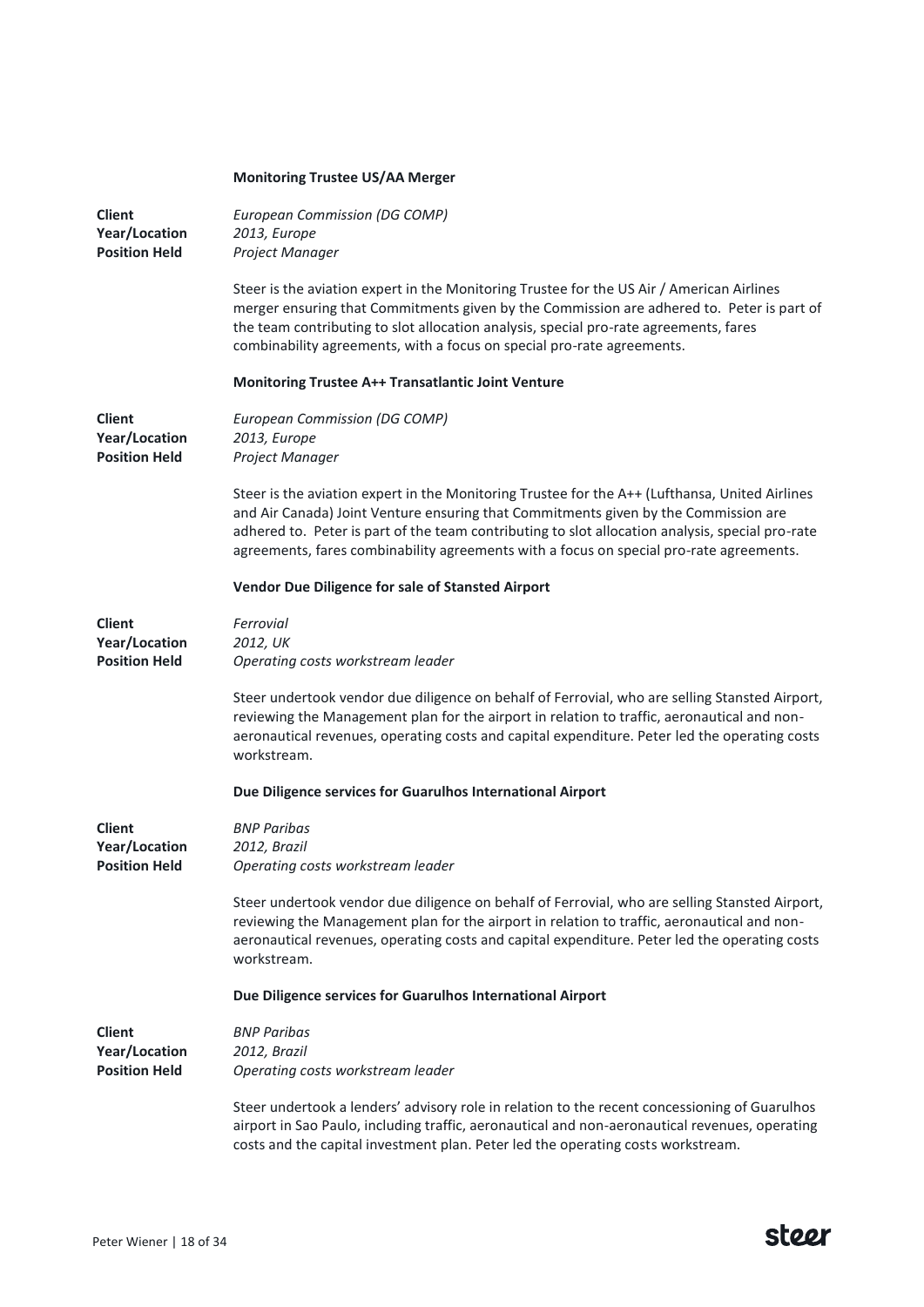|                                                               | San Luis Potosí airport runway extension - freight impact                                                                                                                                                                                                                                                                                                                                                                                                                                                                                                                                                                                                                                                |
|---------------------------------------------------------------|----------------------------------------------------------------------------------------------------------------------------------------------------------------------------------------------------------------------------------------------------------------------------------------------------------------------------------------------------------------------------------------------------------------------------------------------------------------------------------------------------------------------------------------------------------------------------------------------------------------------------------------------------------------------------------------------------------|
| <b>Client</b><br>Year/Location<br><b>Position Held</b>        | OMA, Estafeta<br>2012, Mexico<br>Project Director                                                                                                                                                                                                                                                                                                                                                                                                                                                                                                                                                                                                                                                        |
|                                                               | Steer undertook an analysis for the market for air freight and the business case / financial<br>viability of an extension to the runway at San Luis Potosí airport in Mexico on behalf of the<br>airport operator OMA and logistics operator Estafeta. This involved developing a demand<br>forecasting model for the Mexican air freight market and the likely share of the market which<br>San Luis Potosí could capture, interviews with local stakeholders including potential air freight<br>customers, as well as financial modelling of the runway extension project and the level of<br>support required from public sources to make the project viable.                                         |
|                                                               | Monitoring Trustee for the IAG-bmi merger                                                                                                                                                                                                                                                                                                                                                                                                                                                                                                                                                                                                                                                                |
| <b>Client</b><br><b>Year/Location</b><br><b>Position Held</b> | European Commission (DG COMP)<br>2012 - ongoing, Europe<br>Project Manager                                                                                                                                                                                                                                                                                                                                                                                                                                                                                                                                                                                                                               |
|                                                               | Steer is acting as the aviation expert in the Monitoring Trustee team (led by CompetitionRx)<br>mandated by the European Commission in respect of the merger British Airways and bmi<br>(which was purchased by BA's parent, IAG, from Lufthansa) in April 2012. IAG has given a<br>series of "Commitments" to the Commission in relation to take-off and landing slots at<br>Heathrow Airport, as well to Special Prorate Agreements (revenue sharing on connecting<br>journeys) and a number of other activities, in order to secure agreement to the merger by the<br>EU. Peter is project manager for the Steer team and is leading the workstream related to<br>SPAs, fares and access to capacity. |
|                                                               | <b>Stansted Airports Mid-Quinquennium Review</b>                                                                                                                                                                                                                                                                                                                                                                                                                                                                                                                                                                                                                                                         |
| <b>Client</b><br>Year/Location<br><b>Position Held</b>        | <b>UK Civil Aviation Authority</b><br>2012, UK<br>Expert                                                                                                                                                                                                                                                                                                                                                                                                                                                                                                                                                                                                                                                 |
|                                                               | Steer was appointed by the Civil Aviation Authority to support its mid-term Quinquennium 5<br>review of Stansted Airport covering operating expenditure and "Annex D" investment<br>consultation. Peter undertook the investment consultation workstream, liaising with the main<br>airline users of the airport as well as with airport management.                                                                                                                                                                                                                                                                                                                                                     |
|                                                               | Study into private sector participation in the maritime and air transport sectors in Africa                                                                                                                                                                                                                                                                                                                                                                                                                                                                                                                                                                                                              |
| <b>Client</b><br><b>Year/Location</b><br><b>Position Held</b> | Infrastructure Consortium for Africa (hosted by the African Development Bank) / European<br><b>Investment Bank</b><br>2011-12, UK / Africa<br>Project Manager                                                                                                                                                                                                                                                                                                                                                                                                                                                                                                                                            |
|                                                               | Steer was appointed by the African Development Bank, on behalf of the Infrastructure<br>Consortium for Africa (a consortium of development banks), to undertake this study, funded<br>by the European Investment Bank. The objective was to assess the potential for enhanced<br>private participation in the maritime and air transport sectors in Africa and to identify<br>candidate projects for support by ICA members. Peter was project manager for the study and<br>led the air transport workstream.                                                                                                                                                                                            |

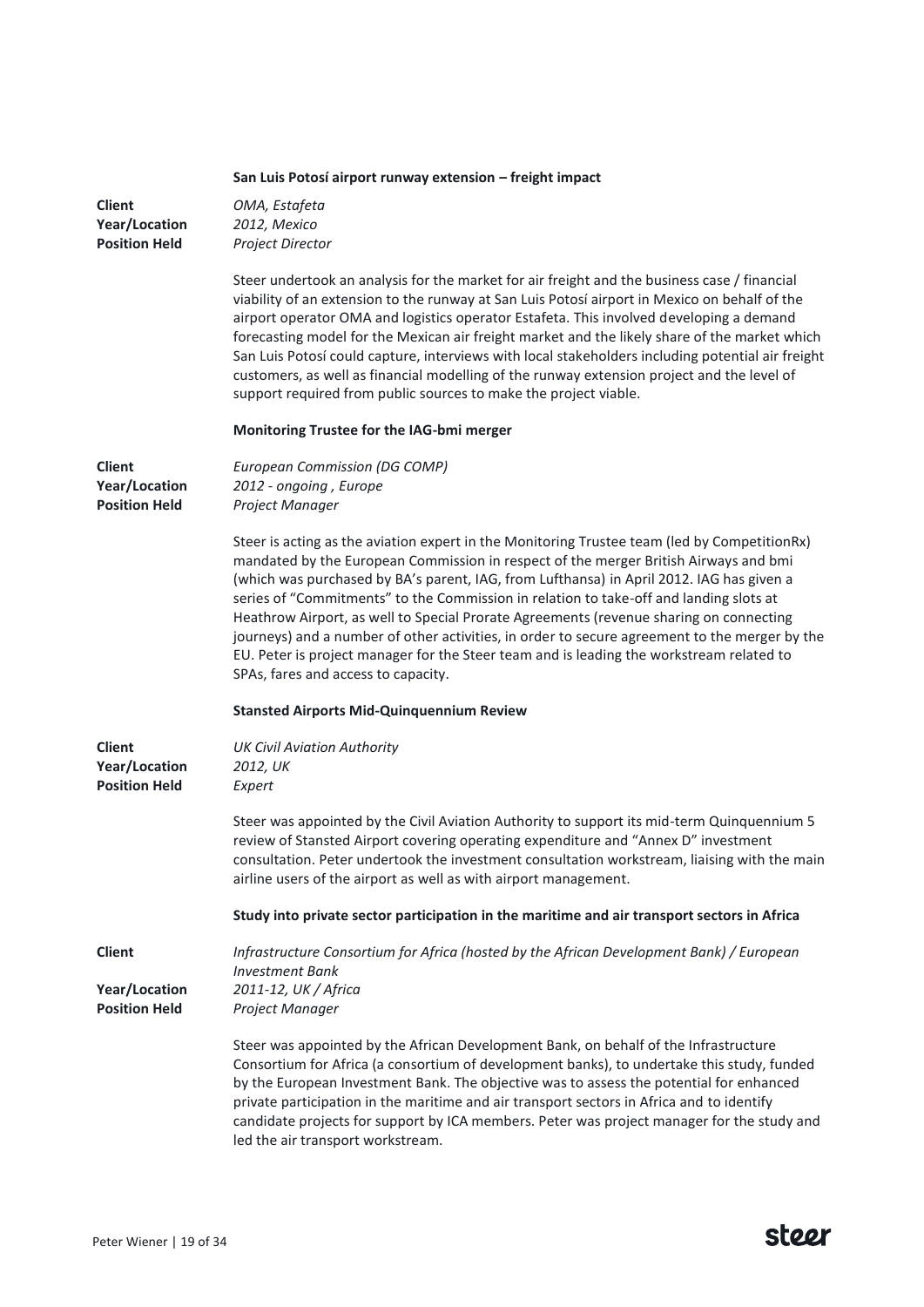# **Evaluation of Computer Reservations System Regulation**

| <b>Client</b><br>Year/Location<br><b>Position Held</b>        | <b>European Commission (DG MOVE)</b><br>2011-12, Europe<br>Project Director                                                                                                                                                                                                                                                                                                                                                                                                                                                                                                                                                                                                                 |
|---------------------------------------------------------------|---------------------------------------------------------------------------------------------------------------------------------------------------------------------------------------------------------------------------------------------------------------------------------------------------------------------------------------------------------------------------------------------------------------------------------------------------------------------------------------------------------------------------------------------------------------------------------------------------------------------------------------------------------------------------------------------|
|                                                               | Steer was appointed to undertake the mid-term evaluation of Regulation 80/2009 on a Code<br>of Conduct for Computerised Reservation Systems on behalf of the European Commission.<br>The study was motivated by the fact that even though the Code of Conduct is recent, there<br>have been many technological and marketing changes since its introduction and hence it may<br>need to be revised further. The study comprised a market analysis of the airline distribution<br>industry, including stakeholder consultation, a review of potential issues with the current<br>regulation and development of conclusions and recommendations. Peter was Project Director<br>for the Study. |
|                                                               | São Paulo and Brasilia Airport Concessions                                                                                                                                                                                                                                                                                                                                                                                                                                                                                                                                                                                                                                                  |
| <b>Client</b><br>Year/Location<br><b>Position Held</b>        | Advent International<br>2011, Brazil<br>Project Manager                                                                                                                                                                                                                                                                                                                                                                                                                                                                                                                                                                                                                                     |
|                                                               | We have developed traffic projections on behalf of a bidder for the concessions at Sao Paulo<br>Guarulhos and Brasilia airports. Peter was the project manager for the assignment, managing<br>the interface with the client and the development of the forecasts.                                                                                                                                                                                                                                                                                                                                                                                                                          |
|                                                               | <b>Hochtief Airport Sale</b>                                                                                                                                                                                                                                                                                                                                                                                                                                                                                                                                                                                                                                                                |
| <b>Client</b><br>Year/Location<br><b>Position Held</b>        | <b>Vinci Airports</b><br>2011, Europe<br>Project Director                                                                                                                                                                                                                                                                                                                                                                                                                                                                                                                                                                                                                                   |
|                                                               | We acted for a bidder for sale of Hochtief's airport assets (six airports including Dusseldorf,<br>Hamburg, Budapest and Athens), developing traffic and aeronautical revenue projections.<br>Peter was the project director with ultimate responsibility for the deliverables to the client.                                                                                                                                                                                                                                                                                                                                                                                               |
|                                                               | <b>Northern Air Connectivity</b>                                                                                                                                                                                                                                                                                                                                                                                                                                                                                                                                                                                                                                                            |
| <b>Client</b><br><b>Year/Location</b><br><b>Position Held</b> | The Northern Way<br>2010, UK<br>Project Manager                                                                                                                                                                                                                                                                                                                                                                                                                                                                                                                                                                                                                                             |
|                                                               | On behalf of the Northern Way we undertook a study to investigate the air transport<br>constraints on Northern regions and how these affect indigenous businesses, inward<br>investment and the attractiveness of the North to international companies to locate there.<br>Peter was the project manager for the study                                                                                                                                                                                                                                                                                                                                                                      |
|                                                               | Monitoring Trustee for the AA-BA-IB Joint Venture                                                                                                                                                                                                                                                                                                                                                                                                                                                                                                                                                                                                                                           |
| <b>Client</b><br>Year/Location<br><b>Position Held</b>        | European Commission (DG COMP)<br>2010 - ongoing, Europe<br>Fares and SPA Expert                                                                                                                                                                                                                                                                                                                                                                                                                                                                                                                                                                                                             |
|                                                               | Steer is acting as the aviation expert in the Monitoring Trustee team (led by CompetitionRx)<br>mandated by the European Commission (and subsequently the US Department of<br>Transportation) in respect of the transatlantic Joint Venture between American Airlines,                                                                                                                                                                                                                                                                                                                                                                                                                      |

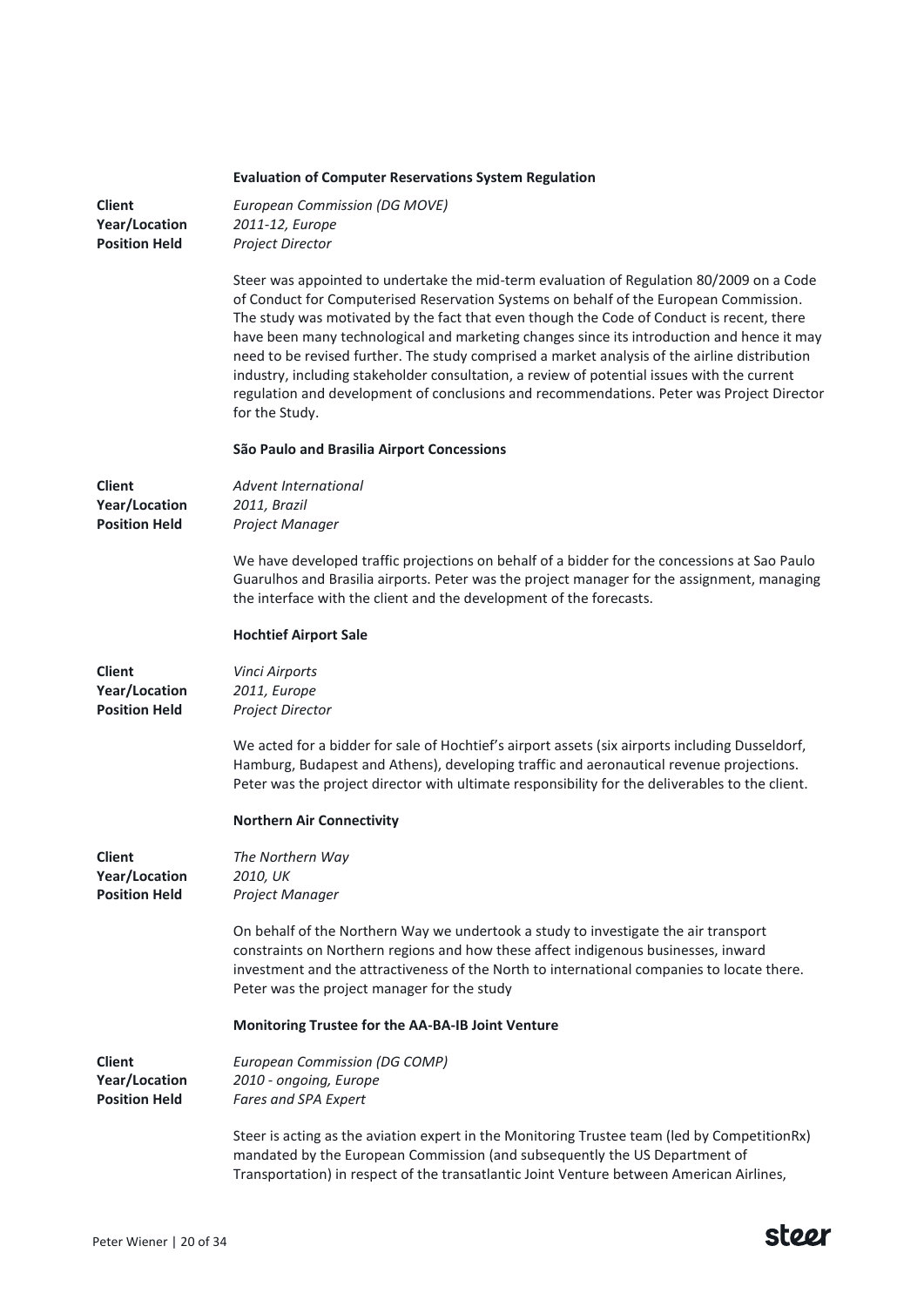British Airways and Iberia. The Parties to the JV, in order to obtain regulatory agreement, gave a number of Commitments, including the divestment of slots and associated fares combinability and special prorate agreement conditions. Peter is leading on the fares and SPA issues and has contributed to the analysis of applications for the divested slots.

#### **Rwanda Bugesera Airport Drivers and Impacts**

| <b>Client</b>        | G |
|----------------------|---|
| <b>Year/Location</b> | 2 |
| <b>Position Held</b> | F |

*Government of Rwanda 2010-12, Rwanda Project Manager*

The Government of Rwanda is planning the development of a new airport to replace the existing airport at its capital, Kigali. Steer is supporting PricewaterhouseCoopers, which has been commissioned to provide transaction advice, in the development of traffic and revenue projections, as well as undertaking an economic analysis. Peter is now assisting in the sale process, discussing the traffic and revenue projections with bidders.

#### **Air Freight – Economic and Environmental Drivers and Impacts**

| Client               | Department for Transport (DfT) |
|----------------------|--------------------------------|
| <b>Year/Location</b> | 2009-10, UK                    |
| <b>Position Held</b> | <b>Project Director</b>        |

DfT commissioned this study to enhance its knowledge of the air freight industry, which has historically been less well understood than the air passenger industry, despite being intrinsically linked through use of shared capacity. The objective of the work was to enhance understanding of the structure of the market and drivers of behaviour, the economic value of air freight services and the environmental impact. Peter acted as Project Director, agreeing the overall approach with the client and synthesising the various workstreams, including stakeholder engagement, desktop research, and economic and environmental

### **Purchase of a shareholding in Gatwick Airport**

| <b>Client</b><br>Year/Location<br><b>Position Held</b> | California Public Employees' Retirement System (CalPERS)<br>2010, UK<br><b>Project Director</b>                                                                                                                                                                                                                                                                                                                                                                                       |
|--------------------------------------------------------|---------------------------------------------------------------------------------------------------------------------------------------------------------------------------------------------------------------------------------------------------------------------------------------------------------------------------------------------------------------------------------------------------------------------------------------------------------------------------------------|
|                                                        | On behalf of CalPERS we undertook a review of Gatwick Airport's business plan, covering the<br>traffic forecasts, aeronautical and non-aeronautical revenue, operating costs and capital<br>expenditure. We also reviewed the financial model. Peter acted as Project Director and<br>undertook the Operating Cost workstream.                                                                                                                                                        |
|                                                        | Pulkovo traffic and aeronautical revenue forecast                                                                                                                                                                                                                                                                                                                                                                                                                                     |
| <b>Client</b>                                          | <b>FRAPORT</b>                                                                                                                                                                                                                                                                                                                                                                                                                                                                        |
| Year/Location                                          | 2008-2009, Russia                                                                                                                                                                                                                                                                                                                                                                                                                                                                     |
| <b>Position Held</b>                                   | Project Director                                                                                                                                                                                                                                                                                                                                                                                                                                                                      |
|                                                        | The City of St Petersburg, Russia, has decided to offer a Concession for the operation and<br>development of the city's only major airport, Pulkovo. Steer's role was to prepare air traffic<br>and aeronautical revenue projections in support of FRAPORT's bid for the Concession. Peter<br>acted as Project Director, liaising with the Client (and attending the presentation and site visit<br>to the airport) and overseeing the development of the traffic forecasting models. |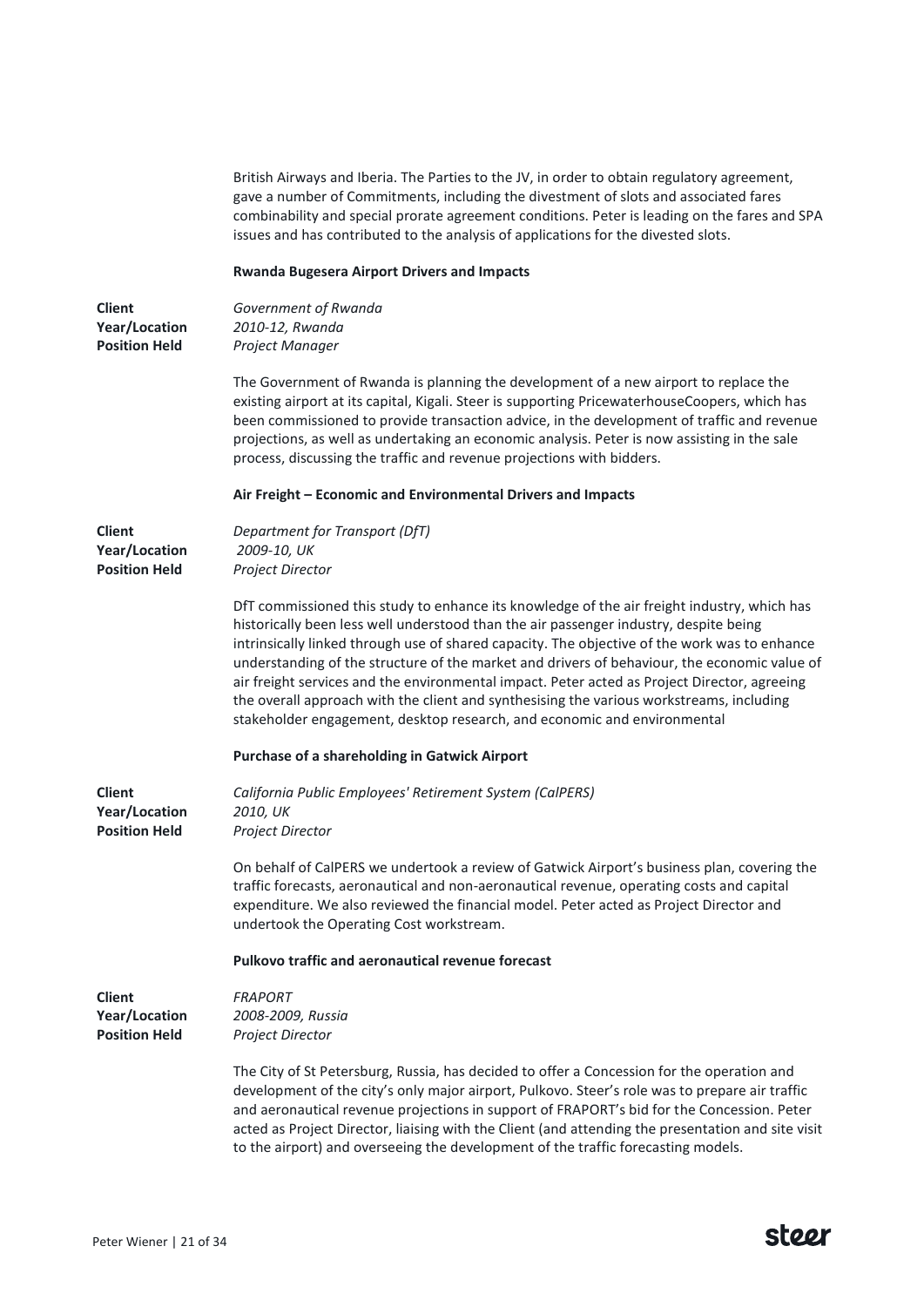|                                                               | <b>Dakar Airport Traffic Forecast</b>                                                                                                                                                                                                                                                                                                                                                                                                                                                                                                                                                                                                                                                                                                             |
|---------------------------------------------------------------|---------------------------------------------------------------------------------------------------------------------------------------------------------------------------------------------------------------------------------------------------------------------------------------------------------------------------------------------------------------------------------------------------------------------------------------------------------------------------------------------------------------------------------------------------------------------------------------------------------------------------------------------------------------------------------------------------------------------------------------------------|
| <b>Client</b><br>Year/Location<br><b>Position Held</b>        | BNP Paribas & Aéroport International Blaise Diagne, Senegal<br>2008, Senegal<br>Project Director                                                                                                                                                                                                                                                                                                                                                                                                                                                                                                                                                                                                                                                  |
|                                                               | The Senegalese government has decided to construct a new 3-million-passenger capacity<br>international airport, Aéroport International Blaise Diagne (AIBD). Following a visit to Senegal<br>and interviews with the client and key stakeholders, Peter oversaw the development of a<br>traffic forecasting model on behalf of future providers of long term finance for the project,<br>including a market analysis of the current aviation environment, and taking account of<br>economic and supply-driven factors in developing the model.                                                                                                                                                                                                    |
|                                                               | Development of aviation sector policy                                                                                                                                                                                                                                                                                                                                                                                                                                                                                                                                                                                                                                                                                                             |
| <b>Client</b><br>Year/Location<br><b>Position Held</b>        | <b>Ghana Civil Aviation Authority</b><br>2008, Ghana<br><b>Aviation Expert</b>                                                                                                                                                                                                                                                                                                                                                                                                                                                                                                                                                                                                                                                                    |
|                                                               | The purpose of this project was to advise the Ghana Civil Aviation Authority (and through<br>them the Government of Ghana) on the overall direction of aviation policy in Ghana,<br>encompassing traffic access rights and bilateral treaties, airport ownership and management<br>structures and safety oversight. Peter's role was to analyse the passenger and cargo aviation<br>markets in discussion with interested parties and to advice on the key issue of access to traffic<br>rights in the domestic, intra-African and inter-continental markets. Peter also developed a<br>traffic forecast for the country, to provide a basis for the evaluation of different ownership<br>options for the infrastructure and regulatory services. |
|                                                               | <b>Implications of Air Transport White Paper progress report</b>                                                                                                                                                                                                                                                                                                                                                                                                                                                                                                                                                                                                                                                                                  |
| <b>Client</b><br>Year/Location<br><b>Position Held</b>        | South East England Regional Assembly (SEERA)<br>2007, UK<br>Project Manager                                                                                                                                                                                                                                                                                                                                                                                                                                                                                                                                                                                                                                                                       |
|                                                               | On behalf of SEERA, Peter led a project to review the Government's approach to future<br>airport development and planned expansion in the South East of England, in the light of the<br>publication of the Progress Report on the Air Transport White Paper and of the Assembly's<br>existing position.                                                                                                                                                                                                                                                                                                                                                                                                                                           |
|                                                               | <b>Competition Impact of Airline Code-share Agreements</b>                                                                                                                                                                                                                                                                                                                                                                                                                                                                                                                                                                                                                                                                                        |
| <b>Client</b><br><b>Year/Location</b><br><b>Position Held</b> | <b>European Commission (Directorate-General Competition)</b><br>2006, UK<br>Project Manager                                                                                                                                                                                                                                                                                                                                                                                                                                                                                                                                                                                                                                                       |
|                                                               | Peter led a multidisciplinary team, including economists and airline and legal experts, to carry<br>out a study into the competition impact of the various forms of airline code-share agreement,<br>on behalf of the European Commission's Directorate-General for Competition. The study<br>developed both a "typology" of airline code-shares, describing in detail the various types of<br>agreement, as well as a conceptual framework for the assessment of the agreements'<br>competitive effects. The framework addressed how code-shares affect entry into the markets<br>in which they operate and their impact on other markets. The welfare impacts of code-share                                                                     |

agreements were assessed, in particular the effects on prices paid by consumers.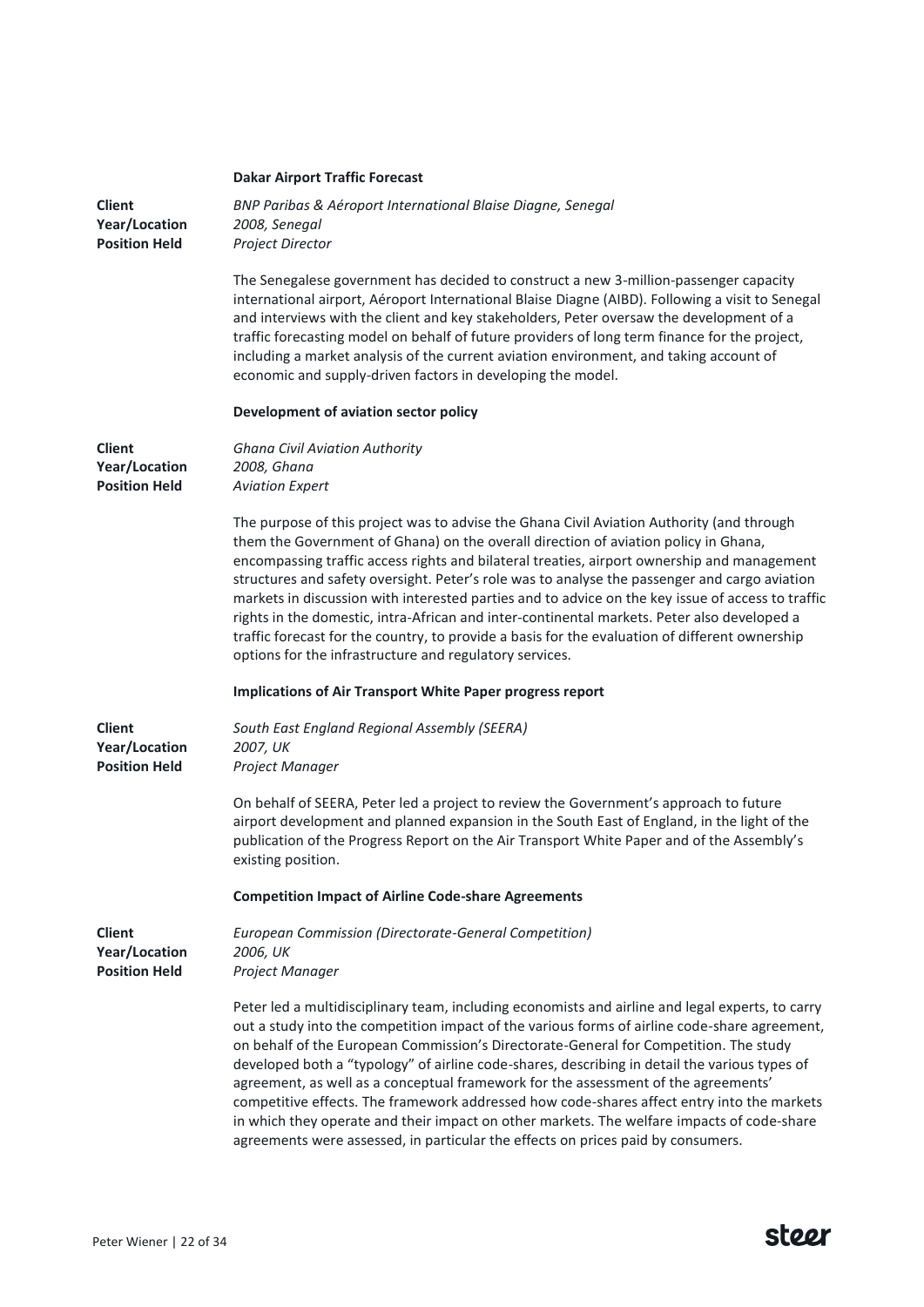|                                                        | Northern Way - Review of Airport Masterplan Traffic Forecasts                                                                                                                                                                                                                                                                               |
|--------------------------------------------------------|---------------------------------------------------------------------------------------------------------------------------------------------------------------------------------------------------------------------------------------------------------------------------------------------------------------------------------------------|
| <b>Client</b><br>Year/Location<br><b>Position Held</b> | Northern Way (commissioned by Yorkshire Forward)<br>2006, UK<br><b>Aviation Expert</b>                                                                                                                                                                                                                                                      |
|                                                        | Peter reviewed the masterplans and underlying traffic forecasts for major airports in northern<br>England. This work was undertaken for the Northern Way project on behalf of the regional<br>development agencies of northern England, with the objective of identifying ways to improve<br>the economic productivity of northern England. |
|                                                        | <b>Milan Airports Traffic Forecasts</b>                                                                                                                                                                                                                                                                                                     |
| <b>Client</b><br>Year/Location<br><b>Position Held</b> | Goldman Sachs<br>2005, UK/Italy<br>Traffic Forecaster                                                                                                                                                                                                                                                                                       |
|                                                        | On behalf of Goldman Sachs, Peter undertook due diligence on management's traffic<br>forecasts for Milan's Linate and Malpensa airports. This formed a part of its bid for a minority<br>stake in the airports.                                                                                                                             |
|                                                        | <b>Budapest Airport Traffic Forecasts</b>                                                                                                                                                                                                                                                                                                   |
| <b>Client</b><br>Year/Location<br><b>Position Held</b> | Ferrovial Aeropuertos / Goldman Sachs<br>2005, UK/Hungary<br>Traffic Forecaster                                                                                                                                                                                                                                                             |
|                                                        | Peter developed traffic forecasts on behalf of a consortium of Ferrovial Aeropuertos and<br>Goldman Sachs as part of its bid for a majority share of Budapest airport.                                                                                                                                                                      |
|                                                        | Delhi & Mumbai Airports Review                                                                                                                                                                                                                                                                                                              |
| <b>Client</b><br>Year/Location<br><b>Position Held</b> | Macquarie Bank<br>2005, UK/India<br>Revenue & Cost Analyst                                                                                                                                                                                                                                                                                  |
|                                                        | On behalf of the lenders, Peter reviewed aeronautical revenues and operating costs in the<br>business plans for an acquisition of a 30-year concession in either Delhi or Mumbai airports.<br>The consortium included Macquarie Bank, Aeroports de Paris and Sterlite of India.                                                             |
|                                                        | <b>Rome Airports Independent Review</b>                                                                                                                                                                                                                                                                                                     |
| <b>Client</b><br>Year/Location<br><b>Position Held</b> | Aeroporti di Roma<br>2005, UK/Italy<br>Traffic Forecaster                                                                                                                                                                                                                                                                                   |
|                                                        | Undertook a review of Aeroporti di Roma management's traffic forecasts on behalf of the<br>consortium of banks and bond-holders.                                                                                                                                                                                                            |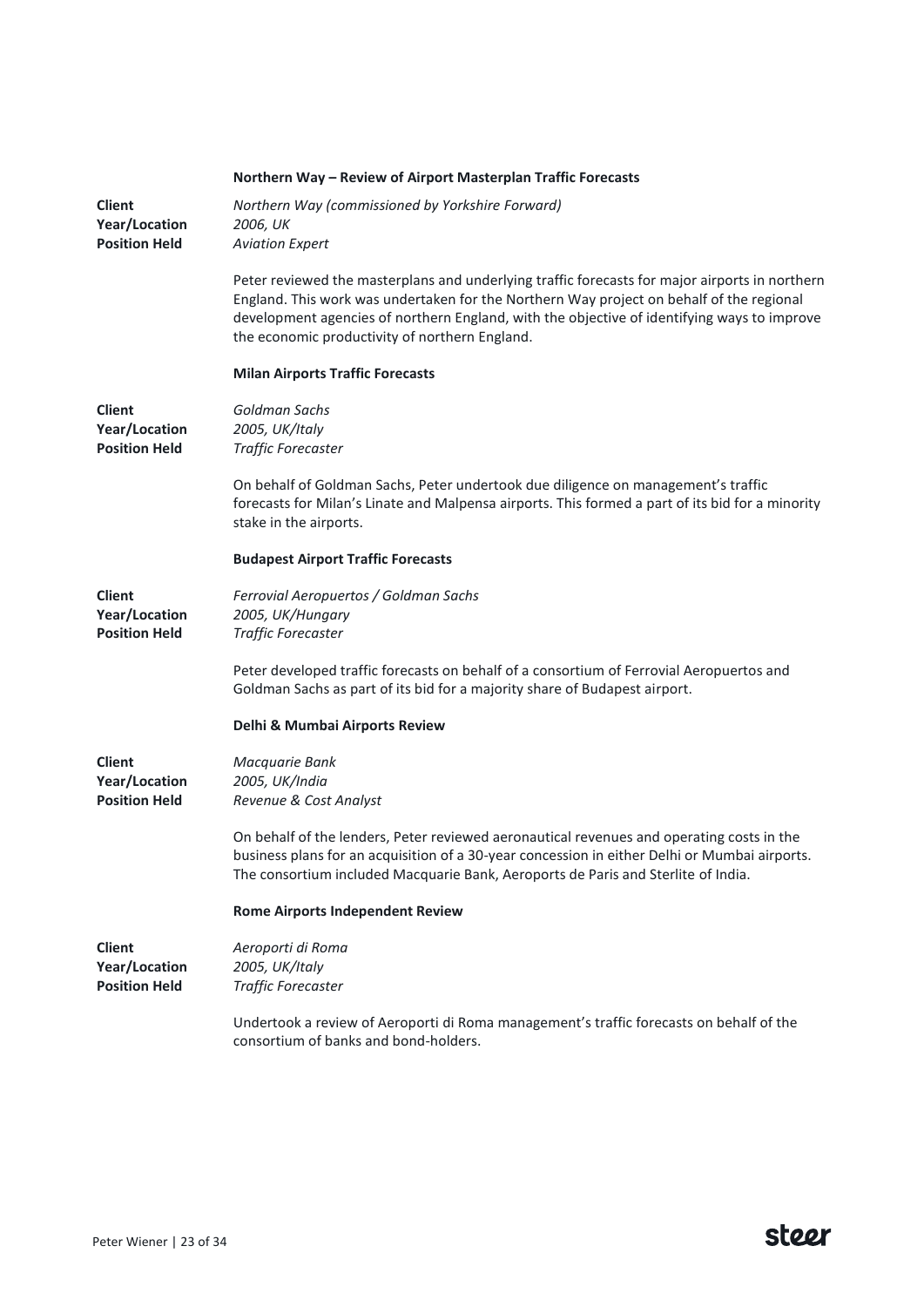|                                                        | <b>Kuwait Airways Activity Value Analysis</b>                                                                                                                                                                                                                                                                                                                                                                                                            |
|--------------------------------------------------------|----------------------------------------------------------------------------------------------------------------------------------------------------------------------------------------------------------------------------------------------------------------------------------------------------------------------------------------------------------------------------------------------------------------------------------------------------------|
| <b>Client</b><br>Year/Location<br><b>Position Held</b> | United Nations Development Programme<br>2003-2004, Kuwait<br>Consultant/Interviewer/Analyst                                                                                                                                                                                                                                                                                                                                                              |
|                                                        | Peter was part of a team undertaking an Activity Value Analysis (AVA) at Kuwait Airways on<br>behalf of the United Nations Development Programme. His role included interviewing<br>managers and team leaders, identifying activities that could be eliminated to produce savings.<br>He compiled the results and reported back to the panel responsible for implementing the<br>recommendations. The analysis identified over 15% savings in overheads. |
|                                                        | <b>Brussels Airport Acquisition</b>                                                                                                                                                                                                                                                                                                                                                                                                                      |
| <b>Client</b><br>Year/Location<br><b>Position Held</b> | Macquarie Bank<br>2004, UK/Belgium<br>Project Manager                                                                                                                                                                                                                                                                                                                                                                                                    |
|                                                        | Peter was appointed project manager of business plan development for the acquisition of a<br>major share of Brussels Airport. This was on behalf of Macquarie Bank, the successful bidder.<br>The business plan covered aviation and non-aviation revenues, operating costs and capital<br>expenditure.                                                                                                                                                  |
|                                                        | <b>Exeter Airport Traffic Forecast</b>                                                                                                                                                                                                                                                                                                                                                                                                                   |
| <b>Client</b><br>Year/Location<br><b>Position Held</b> | South West Regional Airports<br>2004, UK<br>Traffic Forecaster                                                                                                                                                                                                                                                                                                                                                                                           |
|                                                        | Peter undertook a review of traffic forecasts for a potential bidder for Exeter Airport.                                                                                                                                                                                                                                                                                                                                                                 |
|                                                        | Sri Lanka - Civil Aviation Identification Mission                                                                                                                                                                                                                                                                                                                                                                                                        |
| <b>Client</b><br>Year/Location<br><b>Position Held</b> | <b>European Commission</b><br>2004, Sri Lanka<br><b>Aviation Expert</b>                                                                                                                                                                                                                                                                                                                                                                                  |
|                                                        | Peter undertook an identification mission for the EU Commission. His brief was to establish<br>the possible basis for EC funding for domestic aviation in Sri Lanka.                                                                                                                                                                                                                                                                                     |
|                                                        | <b>Cyprus Airports Traffic Forecast</b>                                                                                                                                                                                                                                                                                                                                                                                                                  |
| <b>Client</b><br>Year/Location<br><b>Position Held</b> | <b>Alterra Partners</b><br>2004, UK<br><b>Traffic Forecaster</b>                                                                                                                                                                                                                                                                                                                                                                                         |
|                                                        | Peter undertook a review of traffic forecasts for a potential bidder for Cyprus Airports.                                                                                                                                                                                                                                                                                                                                                                |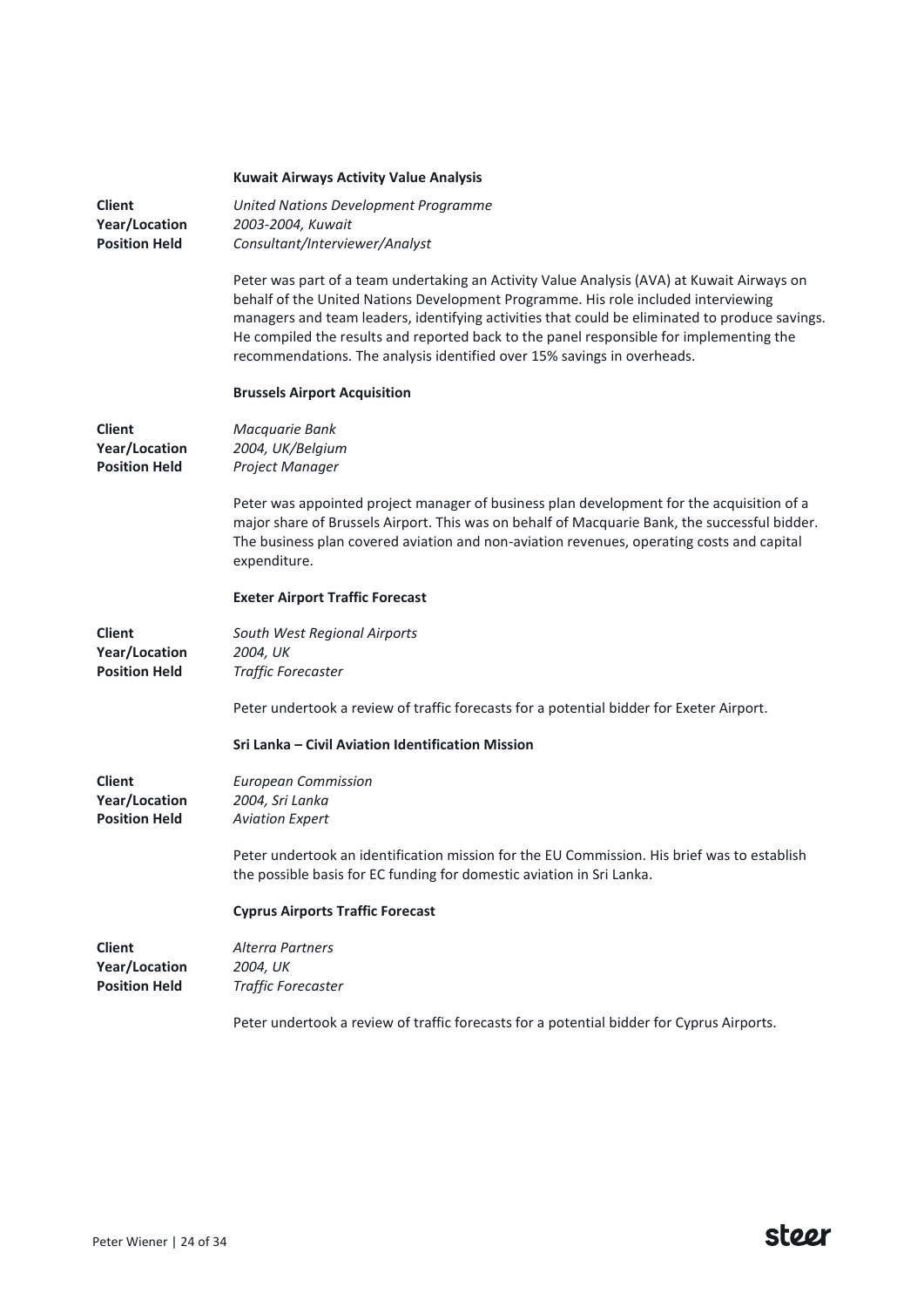# **Rome Airports Due Diligence**

**Client Year/Location Position Held**

*Macquarie Bank 2002, UK/Italy Traffic Forecaster*

Peter undertook due diligence of acquisition of a share of Aeroporti di Roma by Macquarie Bank. This was a two-phase review, covering traffic forecast, aeronautical and commercial revenue, operating costs, capital cost, and technical and environmental issues.

**Click here to enter skill 2 title.**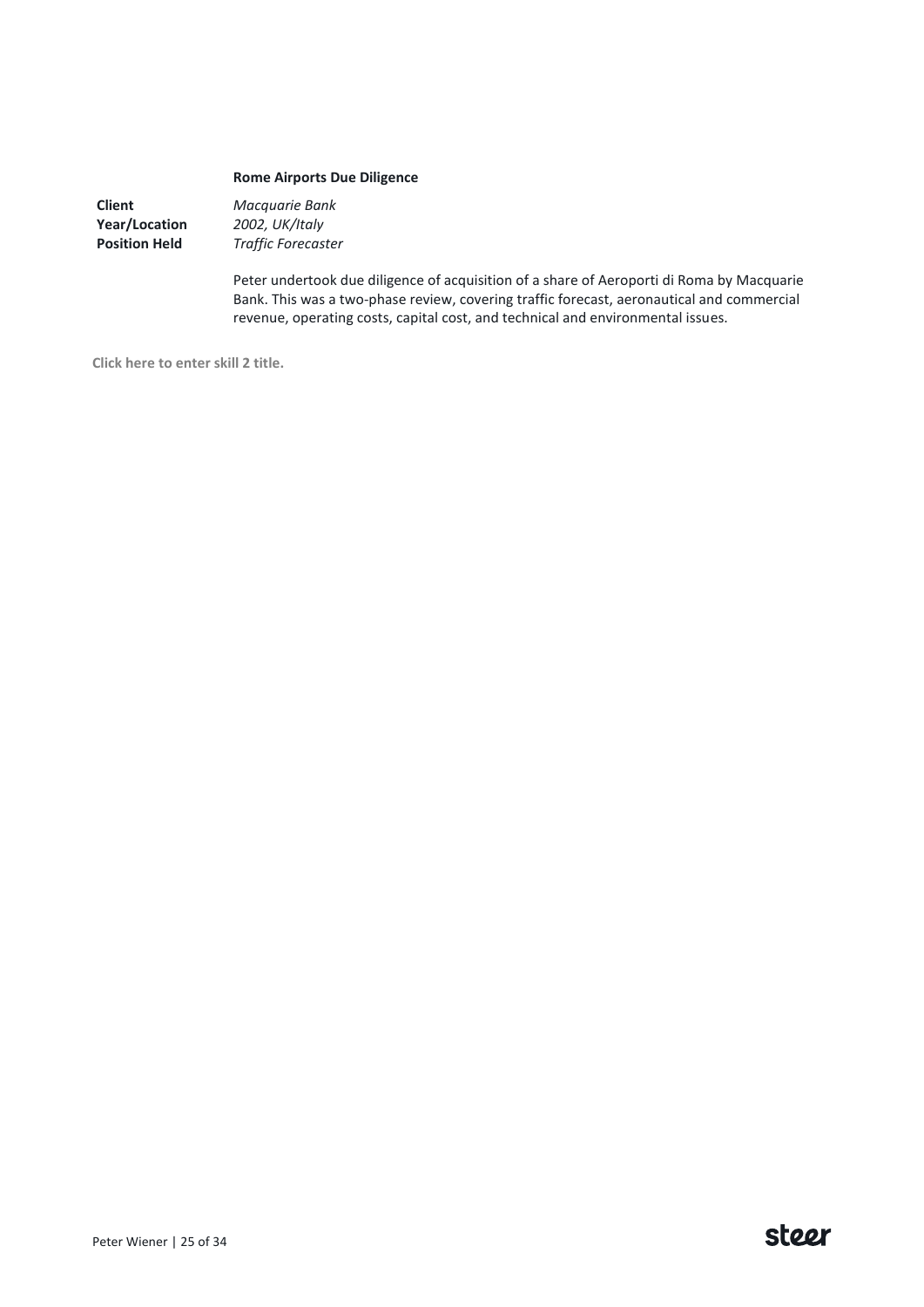|                                                        | <b>Technical Advisor Support for InterCity East Coast Franchise</b>                                                                                                                                                                                                                                                                                                                                                                                                                                                                                                                                                                                                                                                                                           |
|--------------------------------------------------------|---------------------------------------------------------------------------------------------------------------------------------------------------------------------------------------------------------------------------------------------------------------------------------------------------------------------------------------------------------------------------------------------------------------------------------------------------------------------------------------------------------------------------------------------------------------------------------------------------------------------------------------------------------------------------------------------------------------------------------------------------------------|
| <b>Client</b><br>Year/Location                         | Department for Transport (DfT)<br>2014, UK                                                                                                                                                                                                                                                                                                                                                                                                                                                                                                                                                                                                                                                                                                                    |
| <b>Position Held</b>                                   | Ticketing and Revenue Protection Bid Assessor                                                                                                                                                                                                                                                                                                                                                                                                                                                                                                                                                                                                                                                                                                                 |
|                                                        | Steer is supporting DfT as Technical Advisor for the specification of, and procurement of an<br>operator for, the InterCity East Coast (ICEC) franchise. The specification phase included<br>franchise and operational review, modelling of revenue, costs, performance, economic<br>benefits, development of the trains service requirement and of a shadow bid. The<br>procurement phase included development of the ITT and the evaluation of bids, including<br>assessment of a review of deliverability through the assessment of bidders' Delivery Plans and<br>a financial assessment of bids, including revenues and costs and financial viability. Peter acted<br>as an assessor for the Delivery Plan relating to Ticketing and Revenue Protection. |
|                                                        | Thameslink Great Northern Rail Franchise Bid                                                                                                                                                                                                                                                                                                                                                                                                                                                                                                                                                                                                                                                                                                                  |
| <b>Client</b>                                          | <b>MTR</b>                                                                                                                                                                                                                                                                                                                                                                                                                                                                                                                                                                                                                                                                                                                                                    |
| Year/Location<br><b>Position Held</b>                  | 2013, UK<br>Ticketing, smart ticketing and ticket retailing bid plan writer                                                                                                                                                                                                                                                                                                                                                                                                                                                                                                                                                                                                                                                                                   |
|                                                        | Steer supported MTR Corporation in its bid for the Thameslink Great Northern rail franchise,<br>developing passenger, revenue and cost forecasts, developing bid models and authoring bid<br>plans. Peter was responsible for developing and authoring the Ticketing, Smart Ticketing and<br>Ticket Retailing Plan.                                                                                                                                                                                                                                                                                                                                                                                                                                           |
|                                                        | <b>Essex Thameside Rail Franchise Bid</b>                                                                                                                                                                                                                                                                                                                                                                                                                                                                                                                                                                                                                                                                                                                     |
| <b>Client</b><br>Year/Location<br><b>Position Held</b> | MTR<br>2012, UK<br>Fares and Ticketing Bid Plan Writer                                                                                                                                                                                                                                                                                                                                                                                                                                                                                                                                                                                                                                                                                                        |
|                                                        | Steer supported MTR Corporation in its bid for the Essex Thameside rail franchise, developing<br>passenger, revenue and cost forecasts, developing bid models and authoring bid plans. Peter<br>was responsible for developing and authoring the Fares and Ticketing Plan.                                                                                                                                                                                                                                                                                                                                                                                                                                                                                    |
|                                                        | Centro Rail Devolution - Initial Support                                                                                                                                                                                                                                                                                                                                                                                                                                                                                                                                                                                                                                                                                                                      |
| <b>Client</b><br>Year/Location<br><b>Position Held</b> | Centro<br>2012, UK<br>Project Manager                                                                                                                                                                                                                                                                                                                                                                                                                                                                                                                                                                                                                                                                                                                         |
|                                                        | In the context of the UK government's rail devolution policy, Steer was appointed by Centro<br>to undertake an initial review of potential options for greater involvement by Centro in the<br>specification and management of rail services in the wider West Midlands regions. Peter was<br>project manager for the study.                                                                                                                                                                                                                                                                                                                                                                                                                                  |
|                                                        | <b>GO Rail Commuter Parking Strategy</b>                                                                                                                                                                                                                                                                                                                                                                                                                                                                                                                                                                                                                                                                                                                      |
| <b>Client</b><br>Year/Location<br><b>Position Held</b> | <b>Metrolinx</b><br>2011-12, Canada<br>Modelling workstream leader                                                                                                                                                                                                                                                                                                                                                                                                                                                                                                                                                                                                                                                                                            |
|                                                        | Steer was appointed by Metrolinx, an agency of the Ontario Provincial Government, to<br>develop a parking strategy for its GO suburban rail network serving the Greater Toronto and                                                                                                                                                                                                                                                                                                                                                                                                                                                                                                                                                                           |

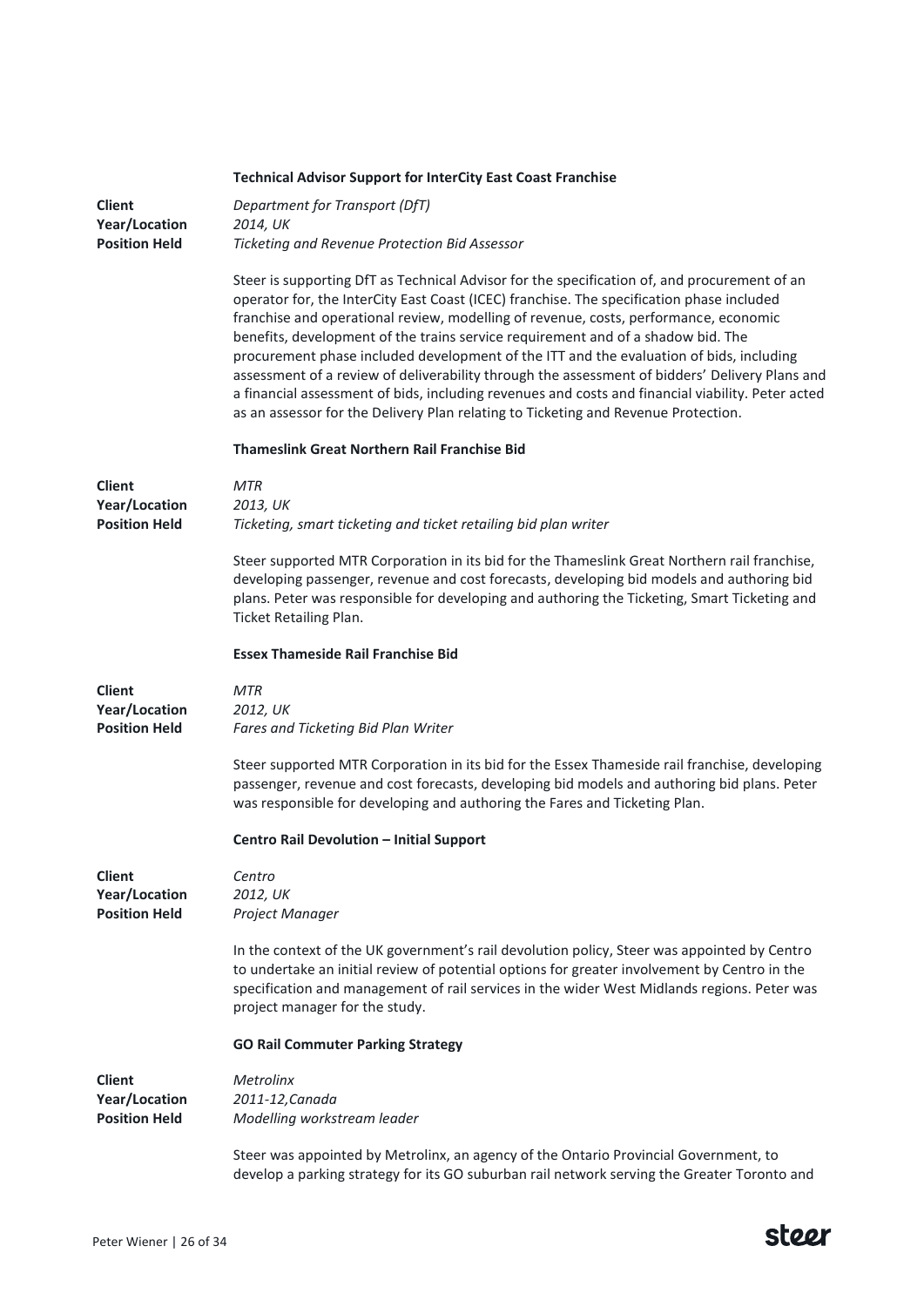Hamilton area. The strategy was required due to the demand pressures for increased parking associated with increased ridership. Peter led the modelling workstream, which developed a rail share and rail access mode share forecasting model, based on existing (revealed preference) surveys of GO rail users, and of commuters in general, in the Greater Toronto region. The models were based on a hierarchical logit design and were used to consider, inter alia, the impact of changes to commuters' costs at different GO stations, as well as of capacity constraints, including the opportunity to switch to other stations or to use other transport modes.

# **ATOC Secondment – Initial Industry Plan**

| <b>Client</b>                                          | ATOC                                                                                                                                                                                                                                                                                                                                                                                                                                                                                                                                                                                                                                                                    |
|--------------------------------------------------------|-------------------------------------------------------------------------------------------------------------------------------------------------------------------------------------------------------------------------------------------------------------------------------------------------------------------------------------------------------------------------------------------------------------------------------------------------------------------------------------------------------------------------------------------------------------------------------------------------------------------------------------------------------------------------|
| Year/Location                                          | 2011, UK                                                                                                                                                                                                                                                                                                                                                                                                                                                                                                                                                                                                                                                                |
| <b>Position Held</b>                                   | Project Manager                                                                                                                                                                                                                                                                                                                                                                                                                                                                                                                                                                                                                                                         |
|                                                        | Peter was seconded to ATOC to help develop its contribution to the Initial Industry Plan, a<br>document produced jointly with Network Rail and part of the process leading up to the<br>development of the HLOS and the regulatory settlement for CP5. Peter was involved in<br>discussions with Network Rail on the presentation of industry cost trends, industry-supported<br>schemes such as station improvements and customer information, as well as drafting sections<br>of the document, for example on measures of customer satisfaction and the TOCs'<br>contribution to achieving the efficiency savings identified in the McNulty Value for Money<br>study. |
|                                                        | Yorkshire Rail Network Study                                                                                                                                                                                                                                                                                                                                                                                                                                                                                                                                                                                                                                            |
| <b>Client</b><br>Year/Location<br><b>Position Held</b> | Metro<br>2011, UK<br><b>Expert Adviser</b>                                                                                                                                                                                                                                                                                                                                                                                                                                                                                                                                                                                                                              |
|                                                        | Steer is working with Metro and South Yorkshire PTE to identify the benefits of potential<br>improvements to the rail network in Yorkshire, in a manner similar to that adopted in<br>developing the Manchester Hub (now Northern Hub) scheme. A Conditional Output<br>Statement will be developed stating where the greatest benefits will be achieved and will be<br>used as the basis of developing appropriate schemes. Peter is acting as expert adviser,<br>transferring the knowledge and methodology developed in the Manchester Hub work.                                                                                                                      |
|                                                        | <b>Crossrail TSR Support</b>                                                                                                                                                                                                                                                                                                                                                                                                                                                                                                                                                                                                                                            |
| <b>Client</b><br>Year/Location<br><b>Position Held</b> | Department for Transport (DfT)<br>2010-11, UK<br>Project Manager                                                                                                                                                                                                                                                                                                                                                                                                                                                                                                                                                                                                        |
|                                                        | Peter supported DfT in negotiations with Transport for London concerning the transfer of<br>services from both the Greater Anglia and Great Western franchises into the new Crossrail<br>Train Operating Company. The work involved facilitating discussions on the definition of<br>services, staff and assets to be transferred allowing the two sides to reach agreement on how<br>the transfer was to be undertaken. The work also involved identifying the revenues and costs<br>involved in the transfer to ensure that DfT's financial position was protected.                                                                                                   |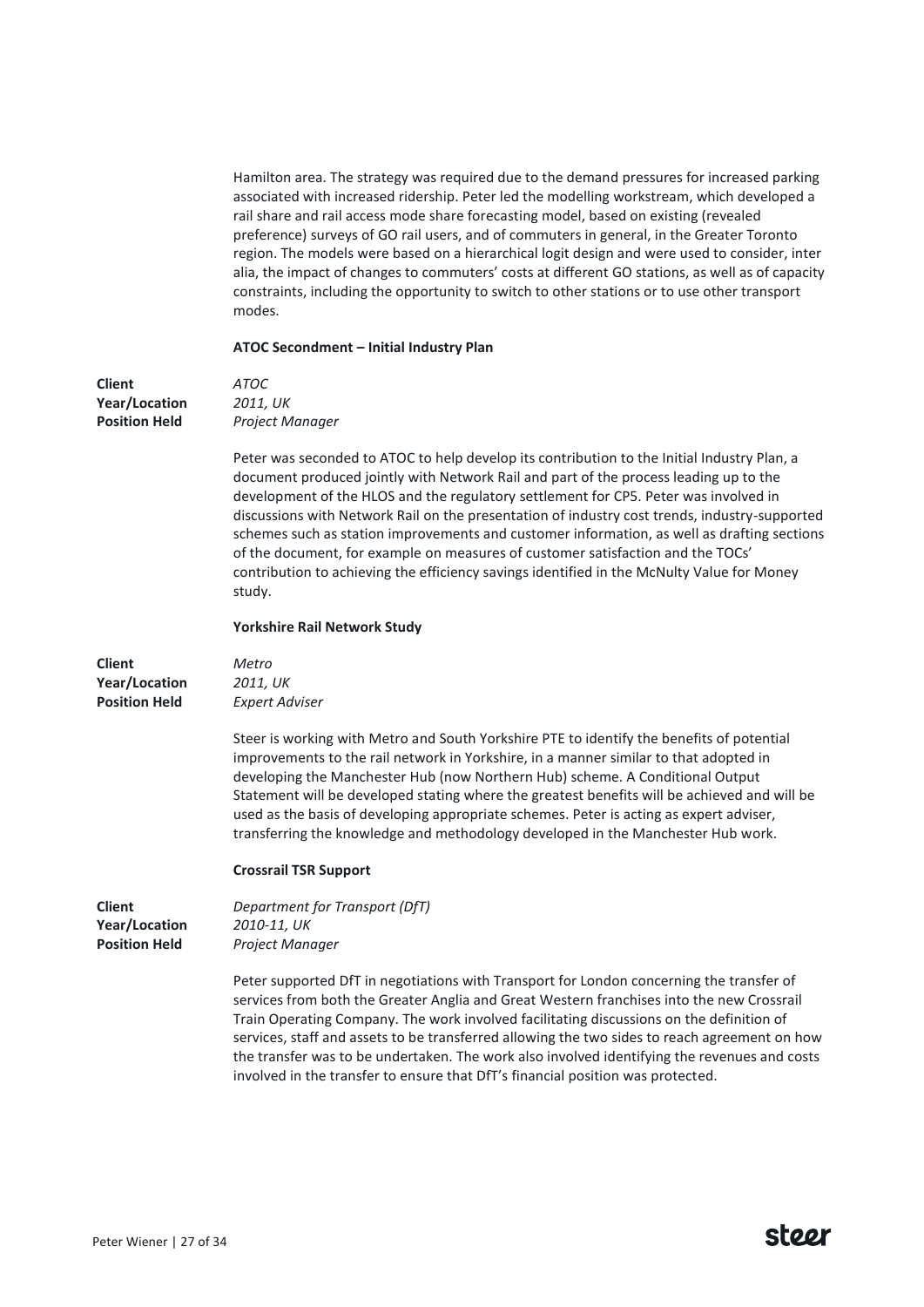|                                | <b>Skelmersdale Rail Demand Study</b>                                                                                                                                                                                                                                                                                                                                                                                                                                                                                    |
|--------------------------------|--------------------------------------------------------------------------------------------------------------------------------------------------------------------------------------------------------------------------------------------------------------------------------------------------------------------------------------------------------------------------------------------------------------------------------------------------------------------------------------------------------------------------|
| <b>Client</b><br>Year/Location | Merseytravel / West Lancashire District Council<br>2010, UK                                                                                                                                                                                                                                                                                                                                                                                                                                                              |
| <b>Position Held</b>           | <b>Demand Modelling Expert</b>                                                                                                                                                                                                                                                                                                                                                                                                                                                                                           |
|                                | Peter led the demand modelling in this study to demonstrate whether a business case existed<br>for a new station in or near Skelmersdale. Demand for the proposed new station options was<br>calculated using a station catchment and trip rate model approach.                                                                                                                                                                                                                                                          |
|                                | <b>Greater Anglia Franchise Support</b>                                                                                                                                                                                                                                                                                                                                                                                                                                                                                  |
| <b>Client</b><br>Year/Location | Department for Transport (DfT)<br>2010, UK                                                                                                                                                                                                                                                                                                                                                                                                                                                                               |
| <b>Position Held</b>           | Cost Modelling Workstream Leader                                                                                                                                                                                                                                                                                                                                                                                                                                                                                         |
|                                | Peter managed the Cost Modelling and Appraisal workstream for the specification of the<br>Greater Anglia franchise on behalf of DfT. This has involved the development of a detailed<br>cost model of the franchise, baselined to actual 2008/9 costs and able to respond to proposed<br>timetable specification changes, as well as an appraisal model to assess the affordability and<br>value for money of proposed changes to the service specification                                                              |
|                                | <b>NMF TOC Cost Model Enhancement</b>                                                                                                                                                                                                                                                                                                                                                                                                                                                                                    |
| <b>Client</b>                  | Department for Transport (DfT)                                                                                                                                                                                                                                                                                                                                                                                                                                                                                           |
| Year/Location                  | 2009-10, UK                                                                                                                                                                                                                                                                                                                                                                                                                                                                                                              |
| <b>Position Held</b>           | Project Manager                                                                                                                                                                                                                                                                                                                                                                                                                                                                                                          |
|                                | Peter is currently managing this three-phase project to enhance the TOC Cost Model in the<br>Network Modelling Framework. The project involves the creation of a historical cost<br>database, econometric and efficiency (DEA) analysis of the dataset and the construction of a<br>TOC cost forecasting model able to be run on a stand-alone basis or as part of NMF.                                                                                                                                                  |
|                                | Airdrie Bathgate - Demand and Revenue Projections                                                                                                                                                                                                                                                                                                                                                                                                                                                                        |
| <b>Client</b>                  | <b>First Scotrail</b>                                                                                                                                                                                                                                                                                                                                                                                                                                                                                                    |
| Year/Location                  | 2009-10, UK                                                                                                                                                                                                                                                                                                                                                                                                                                                                                                              |
| <b>Position Held</b>           | Project Manager                                                                                                                                                                                                                                                                                                                                                                                                                                                                                                          |
|                                | Peter managed the development of demand and revenue forecasts for the new Airdrie-<br>Bathgate rail line which will provide another rail connection between Glasgow and Edinburgh,<br>combining a catchment model for the new flows with traditional PDFH-based modelling<br>techniques to model timetable impacts on existing flows and exogenous growth. The knock-<br>on effects of the associated rolling stock cascade on other routes, in terms of changes to<br>vehicle quality and crowding, were also modelled. |
|                                | <b>Manchester Hub (Phase 2)</b>                                                                                                                                                                                                                                                                                                                                                                                                                                                                                          |
| <b>Client</b>                  | <b>Network Rail</b>                                                                                                                                                                                                                                                                                                                                                                                                                                                                                                      |
| Year/Location                  | 2009, UK                                                                                                                                                                                                                                                                                                                                                                                                                                                                                                                 |
| <b>Position Held</b>           | Project Manager                                                                                                                                                                                                                                                                                                                                                                                                                                                                                                          |
|                                | Using models developed for the Manchester Hub Phase 1 study undertaken for the Northern<br>Way, Peter led a team providing analytical support to Network Rail in development of options                                                                                                                                                                                                                                                                                                                                  |

for the Manchester Hub scheme (and forecasting benefits for the two options selected for

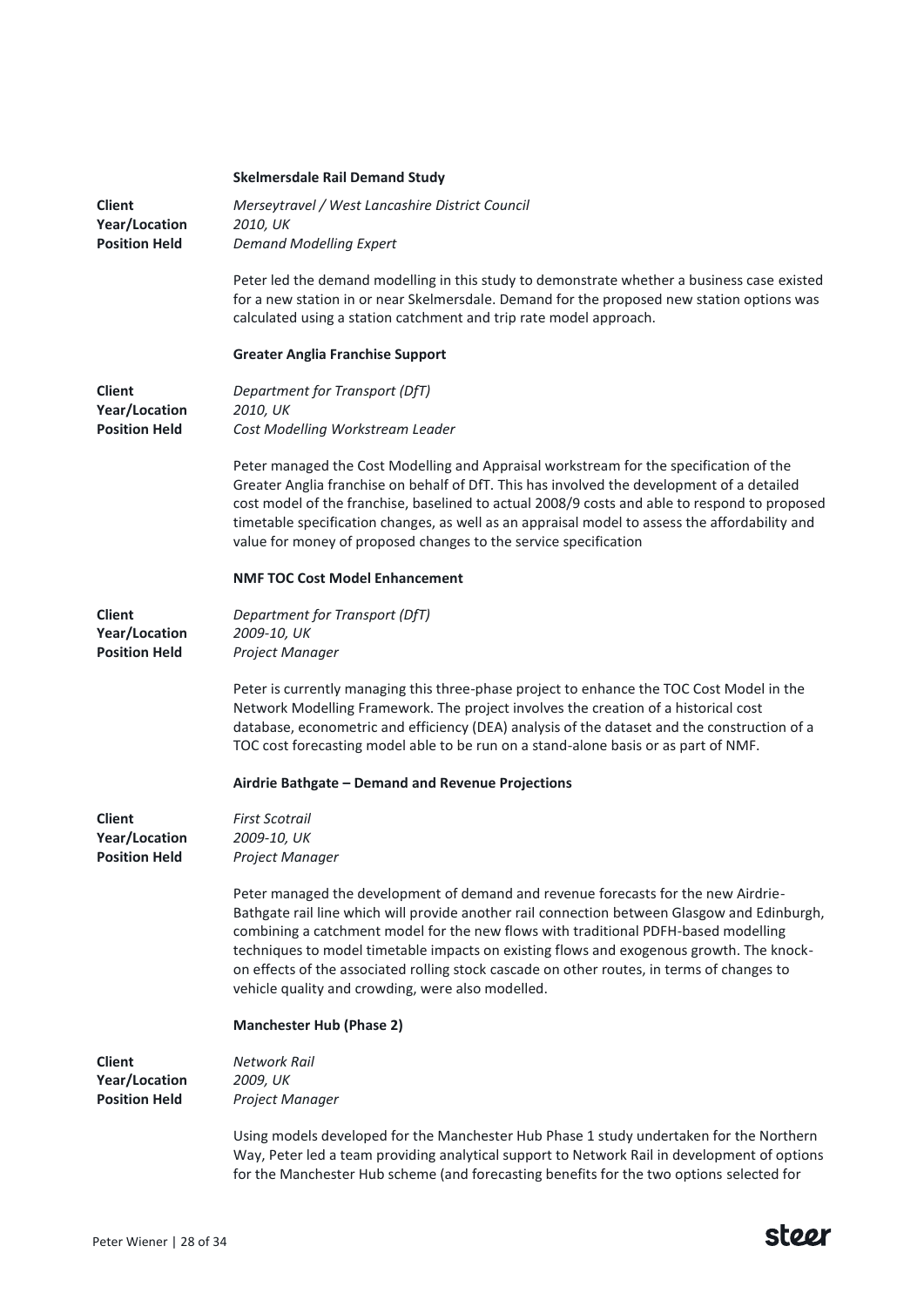further analysis). This is now being taken forward by Network Rail, with allocated government funding, under the Northern Hub name. **Commercial Strategy Support Client Year/Location Position Held** *Angel Trains 2009-10, UK Project Manager* Peter managed the development of demand, revenue and cost projections for franchised train operators, based on publicly available data, under a number of different economic scenarios, to support Angel Trains in their development of commercial strategy **Reading Station Area Re-Development Client Year/Location Position Held** *Department for Transport (DfT) 2009, UK Crowding Model Expert* Peter managed the development of a Crowding Model as part of the Business Case analysis of the proposed Reading Station area re-development. This model is based on Steer's standard "Transparent Crowding Model" approach developed to support DfT's HLOS programme. **New Lines: Programme Management Consultancy Client Year/Location Position Held** *Network Rail 2008, UK Commuter Model Expert* The New Lines project is being undertaken for Network Rail to identify where new rail infrastructure capacity may be necessary and to assess the business case for any proposed "new lines" resulting from this analysis. As part of this, it is necessary to develop models not only of the new lines themselves, but also to model the impact on the existing rail network, where the capacity freed up permits improved services to be run. Peter was responsible for designing the methodology for a Commuter Model, looking at the impact of improved services on commuter services, taking account of both timetable enhancements and crowding impacts on each flow. **Manchester Hub – Assessment of Economic Benefits of Service Improvements Client Year/Location Position Held** *Northern Way (commissioned by Yorkshire Forward) 2008-2009, UK Project Manager* Peter managed a major modelling exercise to assess the economic value of improvements to services (in particular frequencies and journey times) in and around the rail network at Manchester (the Manchester Hub). The Hub has been identified as the most significant bottleneck in the rail network in the north of England and hence a constraint on achieving the Northern Way's objective of improving the relative productivity of northern England. The exercise included development of a suite of models, including exogenous and endogenous demand changes, a gravity model to determine the size of new rail markets potentially created by a step-change in rail services and an airport surface access to determine the size of the rail market to Manchester Airport from across the whole of the North.

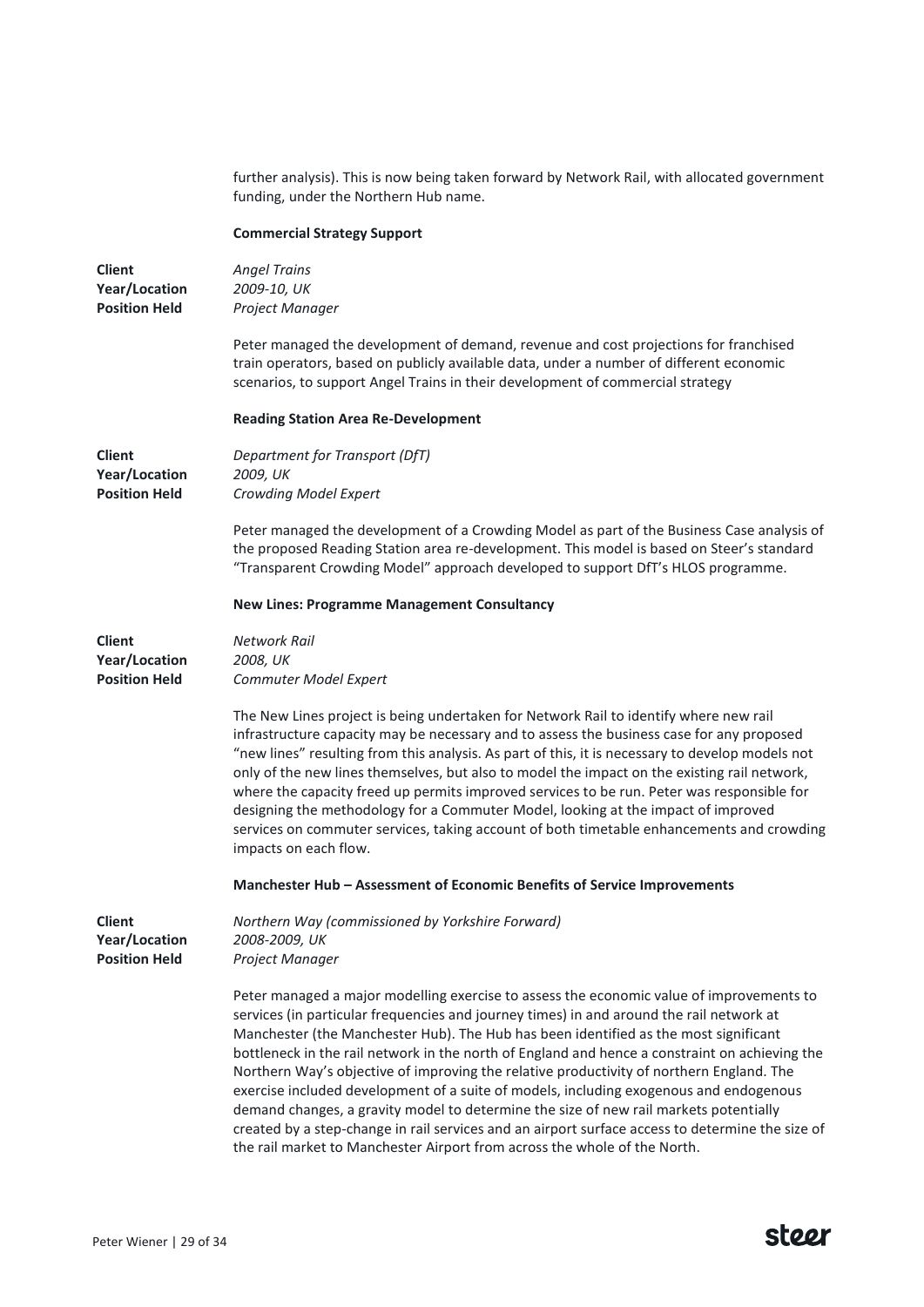|                                                               | Sensitivity of UK Rolling Stock Requirements to Changes in GDP Growth & Population Mix                                                                                                                                                                                                                                                                                                                                                                                                                                                                                                                                                                                                                                                                                                                                                                                                                                                                                                                                                                                                                                                                                         |
|---------------------------------------------------------------|--------------------------------------------------------------------------------------------------------------------------------------------------------------------------------------------------------------------------------------------------------------------------------------------------------------------------------------------------------------------------------------------------------------------------------------------------------------------------------------------------------------------------------------------------------------------------------------------------------------------------------------------------------------------------------------------------------------------------------------------------------------------------------------------------------------------------------------------------------------------------------------------------------------------------------------------------------------------------------------------------------------------------------------------------------------------------------------------------------------------------------------------------------------------------------|
| <b>Client</b><br>Year/Location<br><b>Position Held</b>        | Confidential client<br>2008, UK<br>Project Manager                                                                                                                                                                                                                                                                                                                                                                                                                                                                                                                                                                                                                                                                                                                                                                                                                                                                                                                                                                                                                                                                                                                             |
|                                                               | Peter managed this assignment to assess the risk to the profitability of train operators (and<br>hence to the client's rolling stock leasing business) due to the anticipated economic downturn<br>and return of EU migrants to their home countries. The scope expanded to consider the<br>impact of rising fuel prices on TOCs' profitability (both revenue benefits and increased costs).                                                                                                                                                                                                                                                                                                                                                                                                                                                                                                                                                                                                                                                                                                                                                                                   |
|                                                               | <b>South Central Franchise Support</b>                                                                                                                                                                                                                                                                                                                                                                                                                                                                                                                                                                                                                                                                                                                                                                                                                                                                                                                                                                                                                                                                                                                                         |
| <b>Client</b><br><b>Year/Location</b><br><b>Position Held</b> | Department for Transport (DfT)<br>2008, UK<br>Cost modelling workstream leader                                                                                                                                                                                                                                                                                                                                                                                                                                                                                                                                                                                                                                                                                                                                                                                                                                                                                                                                                                                                                                                                                                 |
|                                                               | Peter was responsible for managing the estimation of costs associated with different options<br>for the franchise, and for developing a model that will feed cost estimates into the<br>Comparator Model for the selected option. These costs form the baseline against which the<br>cost element of franchise bids will be assessed.                                                                                                                                                                                                                                                                                                                                                                                                                                                                                                                                                                                                                                                                                                                                                                                                                                          |
|                                                               | <b>Stansted &amp; West Anglia Route Upgrade</b>                                                                                                                                                                                                                                                                                                                                                                                                                                                                                                                                                                                                                                                                                                                                                                                                                                                                                                                                                                                                                                                                                                                                |
| <b>Client</b><br><b>Year/Location</b><br><b>Position Held</b> | Department for Transport (DfT)<br>2007-2010, UK<br>Project Manager and Rail Demand Advisor                                                                                                                                                                                                                                                                                                                                                                                                                                                                                                                                                                                                                                                                                                                                                                                                                                                                                                                                                                                                                                                                                     |
|                                                               | Peter acted as Project Manager on this project to develop a scheme for the improvement of<br>the West Anglia rail corridor, taking account of the needs of all users of the railway, including<br>inner and outer commuters and air travellers to Stansted Airport. The project involves the<br>modelling of demand, revenues and economic benefits, taking account of exogenous growth,<br>forecast airport demand and rail modal share, and crowding impacts. Capital costs for the<br>proposed scheme and the incremental operating costs of the enhanced service specification<br>are modelled and, together with revenues and benefits, factored into an economic appraisal<br>consistent with WebTAG guidance. An important part of the role is the interface with<br>stakeholders, which include Network Rail, BAA (who are making a planning application to<br>build a second runway at Stansted Airport) and TfL (who have aspirations for improved levels<br>of service at currently poorly used stations on the route within London). The role also involves<br>the management of a number of subcontractors to provide engineering and rail performance<br>advice. |
|                                                               | <b>SWT Car Park Model Enhancement</b>                                                                                                                                                                                                                                                                                                                                                                                                                                                                                                                                                                                                                                                                                                                                                                                                                                                                                                                                                                                                                                                                                                                                          |
| <b>Client</b><br>Year/Location<br><b>Position Held</b>        | South West Trains<br>2007-2008, UK<br>Project Manager                                                                                                                                                                                                                                                                                                                                                                                                                                                                                                                                                                                                                                                                                                                                                                                                                                                                                                                                                                                                                                                                                                                          |
|                                                               | Peter was responsible for the development of a major enhancement to the Car Park Model<br>previously supplied by Steer to Stagecoach as part of its successful bid to retain the South<br>West Trains rail franchise. The enhancement was to enable user choices between different<br>station car parks to be modelled, so that the business case for additional spaces at a station<br>car park could take account of users who might, by default, be considered to be in the<br>catchment of a different station. A car park choice model was built and calibrated, and<br>inserted into the existing model, to provide the additional functionality.                                                                                                                                                                                                                                                                                                                                                                                                                                                                                                                        |

Peter Wiener | 30 of 34

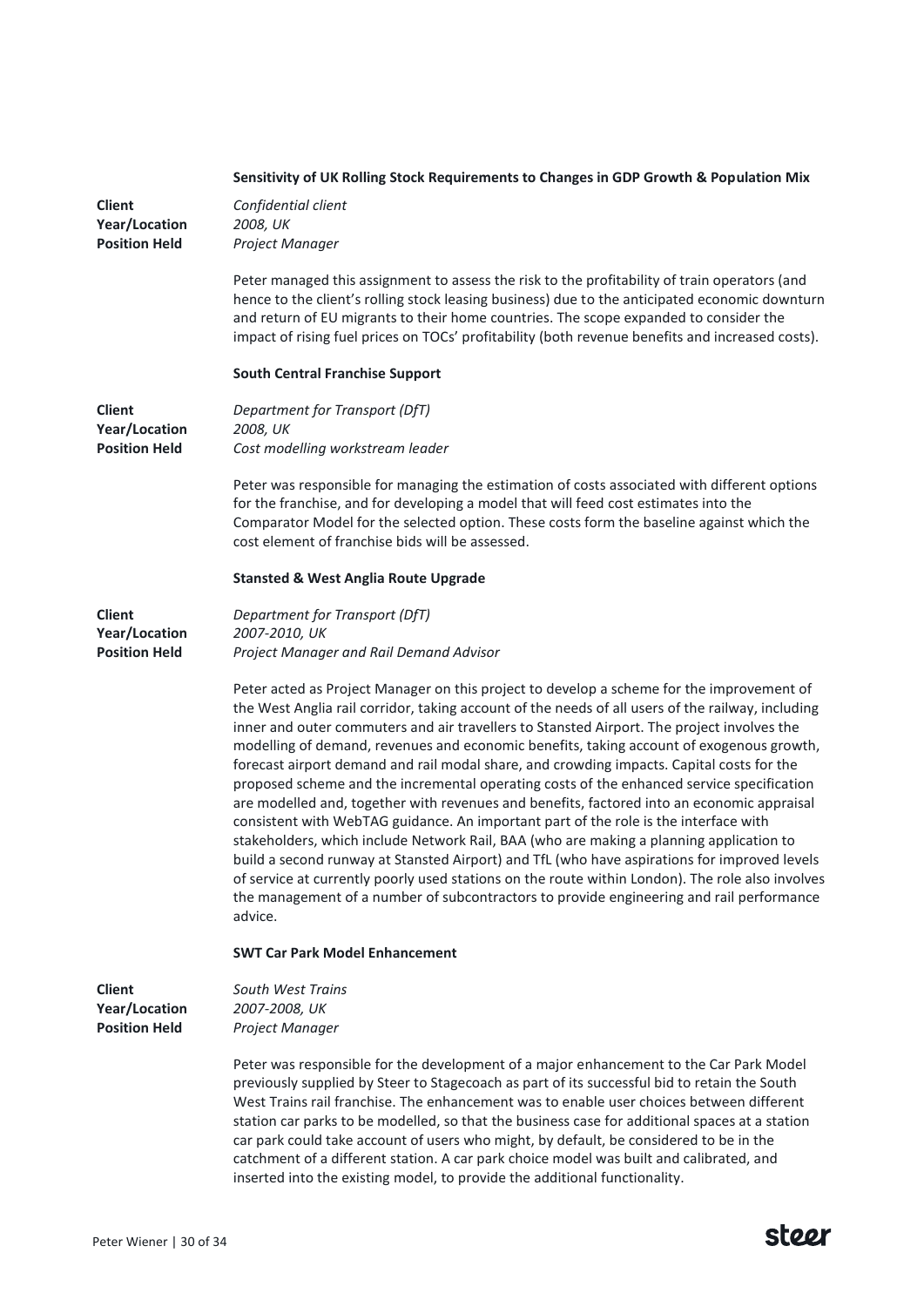|                                                        | Purchase of Laing Rail interests in the Chiltern Rail Franchise                                                                                                                                                                                                                                                                                                                            |
|--------------------------------------------------------|--------------------------------------------------------------------------------------------------------------------------------------------------------------------------------------------------------------------------------------------------------------------------------------------------------------------------------------------------------------------------------------------|
| <b>Client</b><br>Year/Location<br><b>Position Held</b> | <b>MTR Corporation</b><br>2007, UK<br>Fares & Capacity Modelling Expert                                                                                                                                                                                                                                                                                                                    |
|                                                        | On behalf of a bidder for the Chiltern Rail Franchise, which was offered for private sale by<br>Laing Rail, Peter undertook an analysis of pricing options for a new franchise operator. He also<br>estimated likely demand growth and the capacity required to accommodate this while staying<br>within franchise crowding commitments.                                                   |
|                                                        | Intercity East Coast Franchise Bid - Ticket Sales & Revenue Protection Plan                                                                                                                                                                                                                                                                                                                |
| <b>Client</b><br>Year/Location<br><b>Position Held</b> | inter city-railways (Virgin Rail Group/Stagecoach Rail)<br>2007, UK<br>Plan Writer                                                                                                                                                                                                                                                                                                         |
|                                                        | Peter was responsible for the development and writing of the Ticket Sales and Revenue<br>Protection Plan for inter city-railways' bid for the ICEC franchise. A number of relevant<br>initiatives were worked up, with the benefits and costs feeding into the bid's Financial Model.<br>The initiatives were written up in the Plan, following the RADAR approach required by DfT.        |
|                                                        | Intercity East Coast Franchise Bid - Business Review                                                                                                                                                                                                                                                                                                                                       |
| <b>Client</b><br>Year/Location<br><b>Position Held</b> | inter city-railways (Virgin Rail Group/Stagecoach Rail)<br>2007, UK<br>Project Manager                                                                                                                                                                                                                                                                                                     |
|                                                        | Peter led a small team producing a detailed analysis of the commercial environment of the<br>East Coast franchise, looking at current performance and historical trends in revenue and<br>journeys, as well as rail and air competition. The analysis was used to inform forecasts and<br>plans developed during the bid process.                                                          |
|                                                        | New Cross Country Franchise Bid - Ticket Sales & Revenue Protection Plan                                                                                                                                                                                                                                                                                                                   |
| <b>Client</b><br>Year/Location<br><b>Position Held</b> | Virgin Rail Group<br>2007, UK<br>Plan Writer                                                                                                                                                                                                                                                                                                                                               |
|                                                        | Peter was responsible for compiling and writing the Ticket Sales and Revenue Protection Plan<br>for VRG's bid for the New Cross Country franchise, using the RADAR approach required by<br>DfT.                                                                                                                                                                                            |
|                                                        | New Cross Country Franchise Bid - Fares Model                                                                                                                                                                                                                                                                                                                                              |
| <b>Client</b><br>Year/Location<br><b>Position Held</b> | Virgin Rail Group<br>2006-2007, UK<br>Project Manager                                                                                                                                                                                                                                                                                                                                      |
|                                                        | Peter was responsible for the development of a Fares Model to support VRG's bid for the New<br>Cross Country rail franchise, feeding into the revenue modelling process for the bid. A<br>sophisticated spreadsheet modelling tool was developed (in Spreadsheet Modelling Best<br>Practice format), allowing the user flexibility in specifying changes to fare levels and<br>structures. |

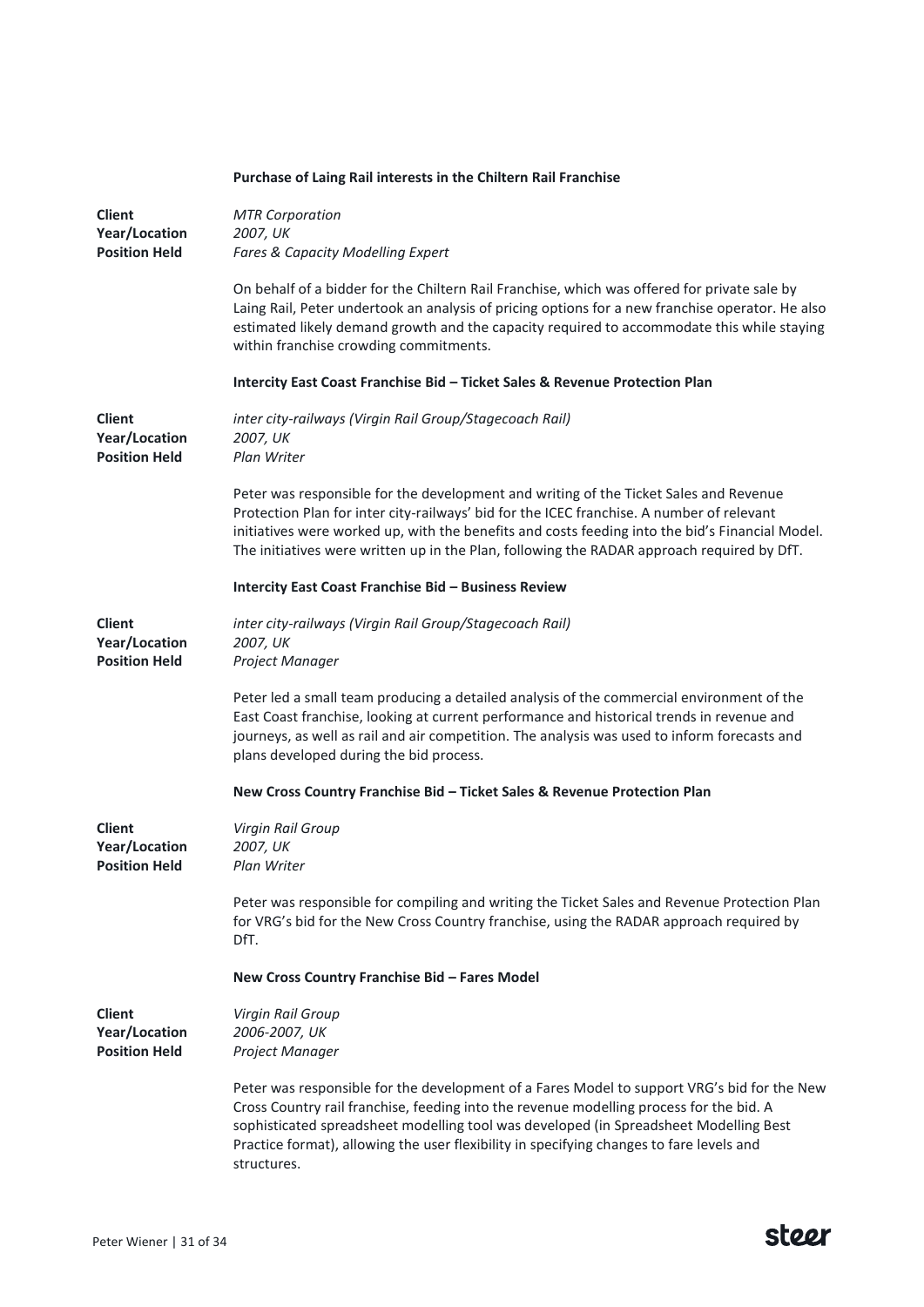|                                                               | New Cross Country Franchise Bid – Business Review                                                                                                                                                                                                                                                                                          |
|---------------------------------------------------------------|--------------------------------------------------------------------------------------------------------------------------------------------------------------------------------------------------------------------------------------------------------------------------------------------------------------------------------------------|
| <b>Client</b><br>Year/Location<br><b>Position Held</b>        | Virgin Rail Group<br>2006, UK<br>Project Manager                                                                                                                                                                                                                                                                                           |
|                                                               | Peter was responsible for managing a team of analysts producing a detailed analysis of VRG's<br>existing CrossCountry operation, considering performance and trends in journeys, revenues<br>and loadings. The results of the analysis fed into the development of the strategy for VRG's<br>bid for the New Cross Country franchise.      |
|                                                               | New Cross Country Franchise Bid - Accreditation Questionnaire                                                                                                                                                                                                                                                                              |
| <b>Client</b><br>Year/Location<br><b>Position Held</b>        | Virgin Rail Group<br>2006, UK<br>Writer                                                                                                                                                                                                                                                                                                    |
|                                                               | Peter was responsible for writing the text for three of the nine questions in the Department<br>for Transport's Accreditation Questionnaire for the New Cross Country rail franchise. The<br>questions related to VRG's transport industry performance and experience. VRG successfully<br>pre-qualified for the franchise tender process. |
|                                                               | South Western Franchise Bid Support - Fares Model                                                                                                                                                                                                                                                                                          |
| <b>Client</b><br>Year/Location<br><b>Position Held</b>        | Stagecoach Rail<br>2006, UK<br>Fares Modelling Team Leader                                                                                                                                                                                                                                                                                 |
|                                                               | Peter was responsible for client liaison, model and forecast development, with respect to the<br>modelling of fares. His work formed a part of the demand forecasting support provided to<br>Stagecoach Rail for its successful bid for the South Western rail franchise.                                                                  |
|                                                               | <b>Network Modelling Framework</b>                                                                                                                                                                                                                                                                                                         |
| <b>Client</b><br>Year/Location<br><b>Position Held</b>        | Department for Transport (DfT)<br>2006, UK<br><b>TOC Operating Cost Model Team Leader</b>                                                                                                                                                                                                                                                  |
|                                                               | Peter led the development of the TOC Operating Cost module and input spreadsheet for the<br>Network Modelling Framework suite of models developed for DfT.                                                                                                                                                                                 |
|                                                               | South West Trains Franchise Pre-qualification                                                                                                                                                                                                                                                                                              |
| <b>Client</b><br><b>Year/Location</b><br><b>Position Held</b> | Stagecoach Rail<br>2005, UK<br>Writer                                                                                                                                                                                                                                                                                                      |
|                                                               | Peter supported Stagecoach in writing its pre-qualification document for the new South West<br>Trains franchise. Stagecoach successfully qualified to take part in the franchise tender.                                                                                                                                                   |

# **New Cross Country Franchise Bid – Business Review**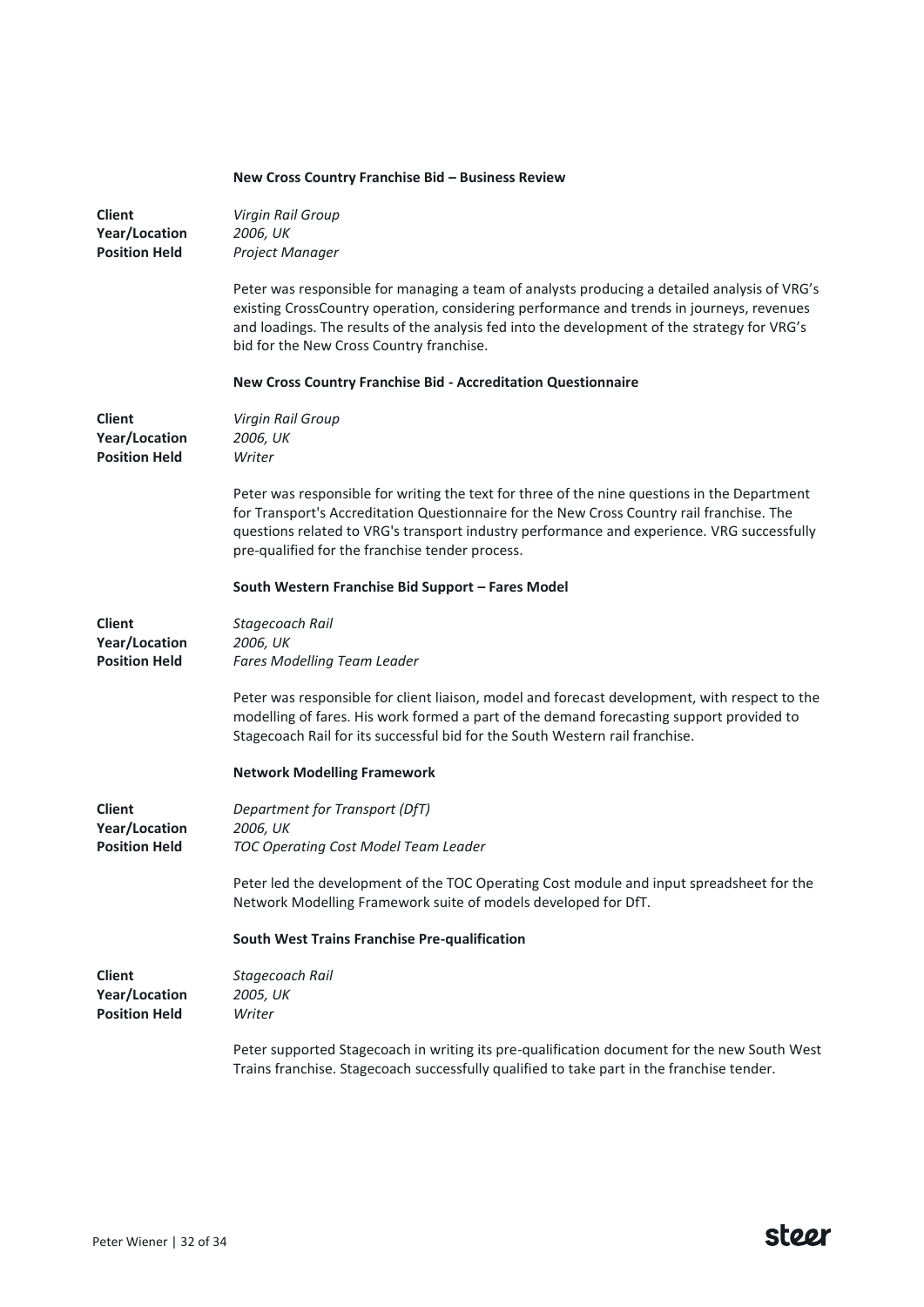|                                                               | Secondment - Economics & Analysis                                                                                                                                                                                                                                                                                                                                                                                                                                                                                                                                                                                                                                                                                                                                                                                        |
|---------------------------------------------------------------|--------------------------------------------------------------------------------------------------------------------------------------------------------------------------------------------------------------------------------------------------------------------------------------------------------------------------------------------------------------------------------------------------------------------------------------------------------------------------------------------------------------------------------------------------------------------------------------------------------------------------------------------------------------------------------------------------------------------------------------------------------------------------------------------------------------------------|
| <b>Client</b><br>Year/Location<br><b>Position Held</b>        | <b>Strategic Rail Authority</b><br>2004-2005, UK<br>Member of Economics & Analysis Team, SRA                                                                                                                                                                                                                                                                                                                                                                                                                                                                                                                                                                                                                                                                                                                             |
|                                                               | Seconded for a year to SRA Economics and Analysis team, Peter's role included developing<br>industry demand forecasts, economic appraisal guidance, covering rail franchises and<br>performance schemes. He also reviewed fares and route strategies. Peter provided analytical<br>support for confidential projects jointly managed by DfT and SRA.                                                                                                                                                                                                                                                                                                                                                                                                                                                                     |
|                                                               | <b>Performance Appraisal Guidance</b>                                                                                                                                                                                                                                                                                                                                                                                                                                                                                                                                                                                                                                                                                                                                                                                    |
| <b>Client</b><br>Year/Location<br><b>Position Held</b>        | <b>Strategic Rail Authority</b><br>2004, UK<br>Writer                                                                                                                                                                                                                                                                                                                                                                                                                                                                                                                                                                                                                                                                                                                                                                    |
|                                                               | On behalf of the SRA, Peter developed formal train performance appraisal guidance and a<br>spreadsheet model to implement the methodology.                                                                                                                                                                                                                                                                                                                                                                                                                                                                                                                                                                                                                                                                               |
|                                                               | Pilot Study on Benchmarking the Passenger Railway                                                                                                                                                                                                                                                                                                                                                                                                                                                                                                                                                                                                                                                                                                                                                                        |
| <b>Client</b><br>Year/Location<br><b>Position Held</b>        | <b>Strategic Rail Authority</b><br>2003, UK<br>Project Manager                                                                                                                                                                                                                                                                                                                                                                                                                                                                                                                                                                                                                                                                                                                                                           |
|                                                               | In association with Imperial College, London, Peter project managed a pilot study project on<br>benchmarking train operator performance, both financial and operational. The study looked<br>at key parameters such as: driver and rolling stock utilisation, passenger load factors and cost<br>per seat kilometre across all franchised TOCs and through time.                                                                                                                                                                                                                                                                                                                                                                                                                                                         |
|                                                               | Secondment - Strategic Planning                                                                                                                                                                                                                                                                                                                                                                                                                                                                                                                                                                                                                                                                                                                                                                                          |
| <b>Client</b><br><b>Year/Location</b><br><b>Position Held</b> | <b>Strategic Rail Authority</b><br>2002-2003, UK<br>Member of Strategic Planning Team, SRA                                                                                                                                                                                                                                                                                                                                                                                                                                                                                                                                                                                                                                                                                                                               |
|                                                               | Seconded to the SRA's Strategic Planning team, Peter worked on a variety of projects.<br>Deliverables included:<br>Analysis of Affordability of SRA's ten-year plan to 2011, and beyond to 2021, taking<br>$\bullet$<br>account of Network Rail expenditure, TOC economics, and enhancement projects.<br>Significant development and enhancement of the Affordability Model.<br>Compilation of Route Descriptions volume of the SRA's Strategic Plan 2003.<br>$\bullet$<br>Analysis of the relative utilisation of network infrastructure in terms of trains per<br>$\bullet$<br>day on each section of track. Regional and route-based analysis of revenues, train<br>operations, and infrastructure operations, maintenance and renewals (OMR) costs.<br>Analysis of the scope of SRA's enhancement project portfolio. |